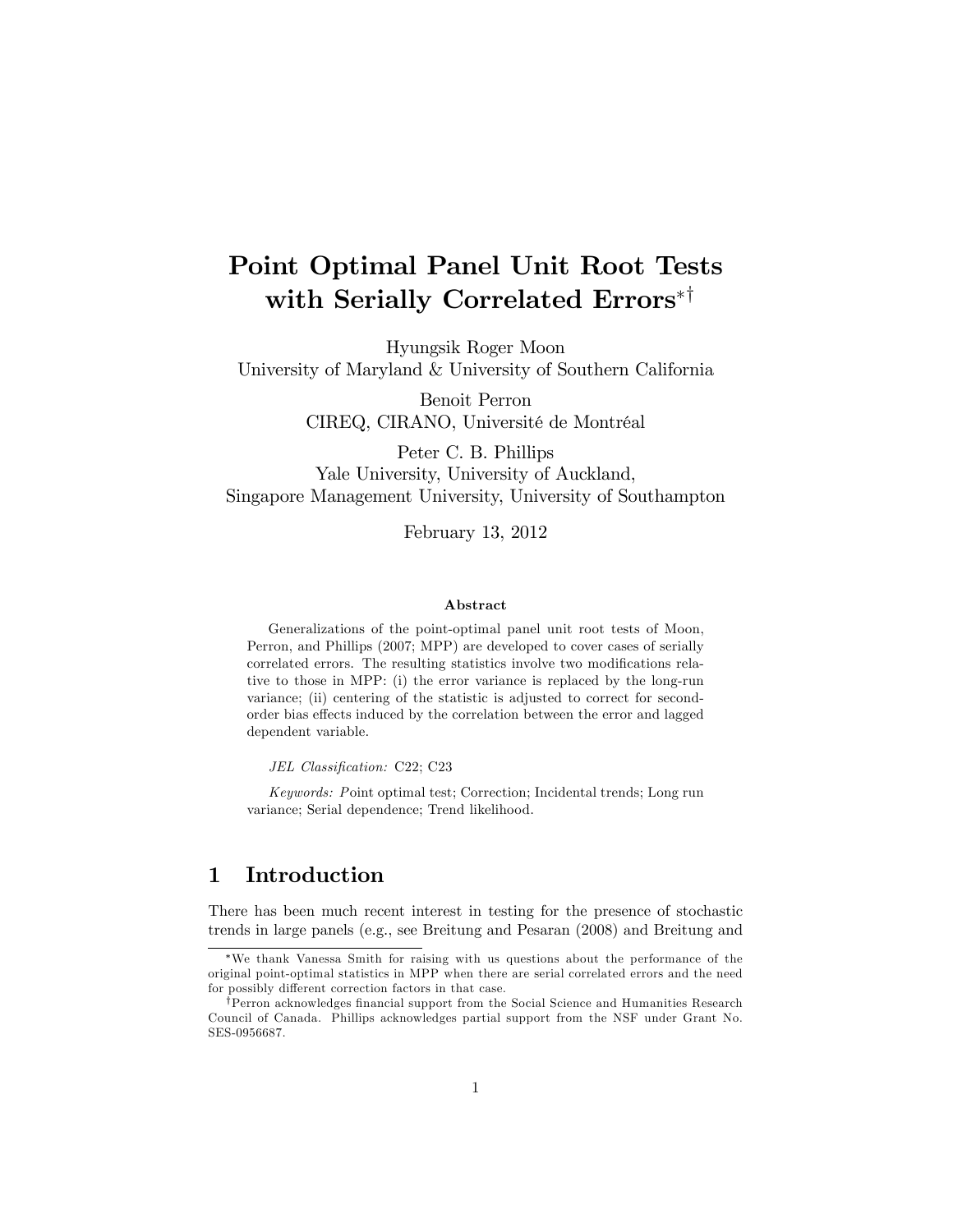Westerlund (2011)). A prototypical model consists of a deterministic trend component  $d_{it}$  and an (unobserved) stochastic component component  $y_{it}$  for some observable panel observations  $z_{it}$  for individual  $i = 1, ..., n$  in period  $t =$  $1, ..., T$  satisfying

$$
z_{it} = d_{it} + y_{it},
$$
  
\n
$$
y_{it} = \rho_i y_{it-1} + u_{it},
$$
\n(1)

where  $u_{it}$  is an error term that has zero mean and is stationary over time and  $y_{i0} = 0$  for simplicity. Dynamic panel models with incidental trend components of this type arise in many applications in microeconometrics, multi-country growth studies, and international Önance. Empirical interest often centers on the individual dynamics and whether there is commonality and persistence across individuals, i.e. that the autoregressive parameters  $\rho_i$  are all unity, or whether such commonality occurs for certain subgroups of individuals.

Moon, Perron, and Phillips (2007, MPP thereafter) developed tests that are point optimal against a speciÖc alternative hypothesis. MPP adopted a localalternative setup, specifying the autoregressive parameter as lying in a local vicinity of unity whose width narrows as the sample size increases according to the form

$$
\rho_i = 1 - \frac{\theta_i}{n^{\kappa} T} \text{ for some constant } \kappa > 0,
$$
\n(2)

where  $\theta_i$  is a sequence of iid random variables and  $\kappa$  is a parameter defining the width of the vicinity as  $n \to \infty$ . The null hypothesis of interest is then

$$
\mathbb{H}_0: \ \theta_i = 0 \text{ a.s. } (i.e., \rho_i = 1) \text{ for all } i,
$$
 (3)

with the alternative

$$
\mathbb{H}_1: \theta_i \neq 0 \ \ (i.e., \ \rho_i \neq 1) \ \text{for some } i's. \tag{4}
$$

The MPP tests are point optimal in the sense of giving highest power against a specific set of  $\theta_i$ 's. These tests were derived under the assumption that the error term  $u_{it}$  is independent across individual units and over time.

Independence assumptions are not realistic in many empirical applications and the current work extends the MPP tests by allowing for serially correlated errors  $u_{it}$ . Section 6.4 (p. 436) of MPP briefly mentioned this extension. Here we provide explicit test statistics that have optimal asymptotic properties. The modified tests replace estimated variances of the errors in MPP with estimated long-run variances and adjust centering terms. Our main purpose is to provide the form of the modified tests and give their asymptotic properties so that they may be used in empirical work.

The paper is organized as follows. Section 2 shows how to construct the tests, gives results for cases with no fixed effects, fixed effects and incidental trends, and discusses implementation. Section 3 reports some simulations findings, Section 4 concludes, and the Appendix provides technical derivations and supporting lemmas.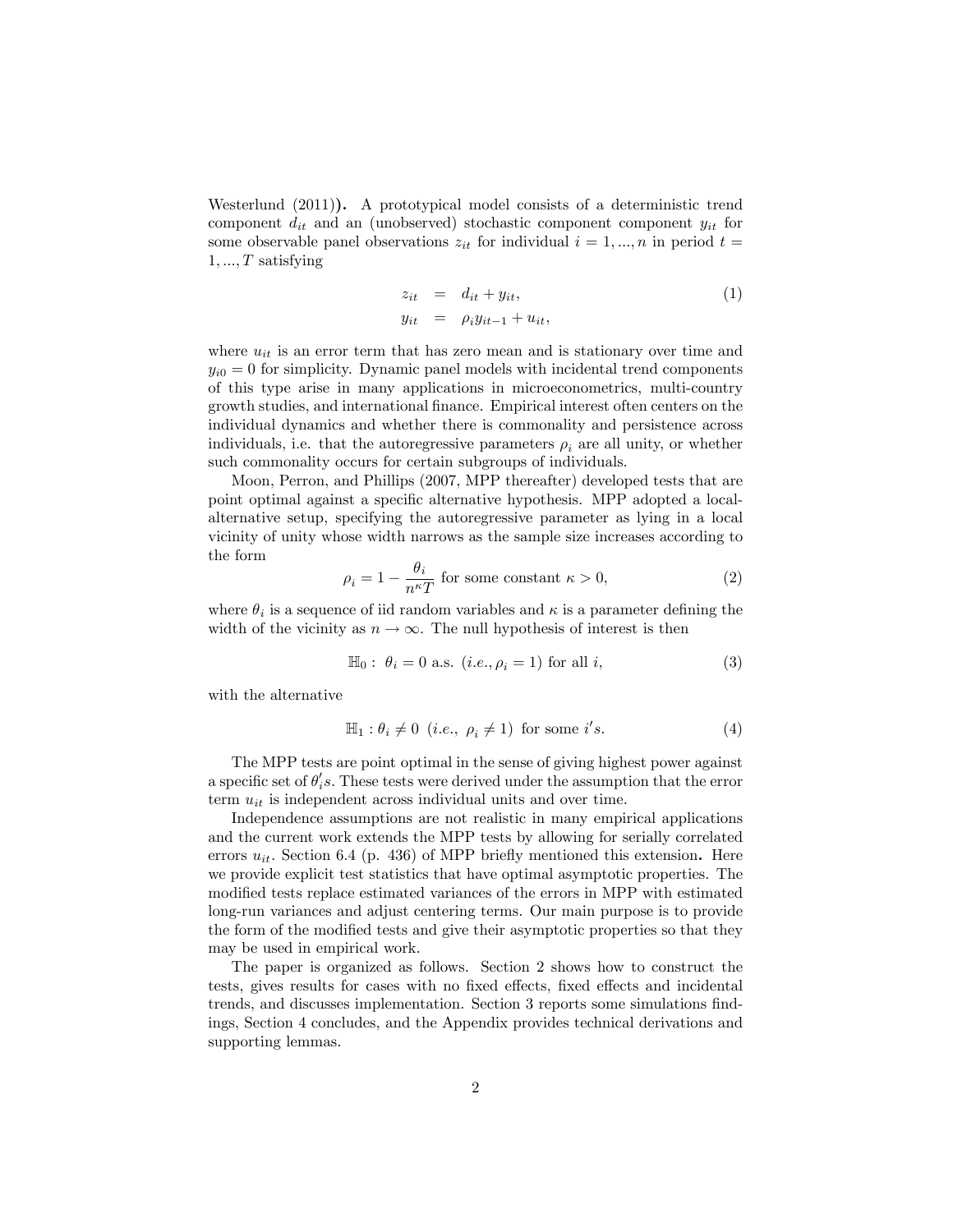## 2 Tests under Serial Correlation

Following MPP, the analysis below considers three deterministic trend cases: (i) no individual effects, that is,  $d_{it} = 0$  and  $z_{it} = y_{it}$ ; (ii) fixed effects, i.e.,  $d_{it} = b_{0i}$ ; and (iii) heterogenous or incidental linear trends, i.e.,  $d_{it} = b_{i0} +$  $b_{i1}$   $(t-1)$ . In each case, we proceed in three steps. We first define the likelihood ratio (LR) statistic under Gaussianity, which is known to be optimal by the Neyman-Pearson lemma when the null and alternative hypotheses are simple. We then show that this statistic can be approximated by a simpler version with parameters that are consistently estimable. We Önally derive the asymptotic distribution of this approximation (with appropriate recentering). In all three cases, this asymptotic distribution coincides with the one in MPP.

Our notation is similar to MPP. Denote by Z, D, Y, Y<sub>-1</sub>, and U the  $(n \times T)$ observation matrices whose  $(i, t)^{th}$  elements are  $z_{it}$ ,  $d_{it}$ ,  $y_{it}$ ,  $y_{it-1}$ , and  $u_{it}$ , respectively. Define the  $T-$  vectors  $G_0 = (1, ..., 1)$ ,  $G_1 = (0, 1, ..., T-1)$ , set  $G = (G_0, G_1) = (g_1, ..., g_T)'$ , where  $g_t = (1, t - 1)'$ . Define  $\beta_0 = (b_{01}, ..., b_{0n})'$ ,  $\beta_1 = (b_{11},...,b_{1n})'$ , and  $\beta = (\beta_0, \beta_1) = (b_1,...,b_n)'$ , where  $b_i = (b_{0i}, b_{1i})'$ . Let  $\underline{Z}_i, \underline{Y}_i, \underline{Y}_{-1,i}$ , and  $\underline{U}_i$  denote the transpose of the  $i^{th}$  row of  $Z, Y, Y_{-1}$ , and  $U$ , respectively. With this notation, the model has the matrix form

$$
Z = D + Y, \ \ Y = \rho Y_{-1} + U,
$$

where  $\rho = diag(\rho_1, ..., \rho_n)$ .

Define  $\sigma_i^2$ ,  $\omega_i^2$ , and  $\lambda_i$  as the variance of  $u_{it}$ , the long-run variance of  $u_{it}$ and the one-sided long-run variance of  $u_{it}$ , respectively, so that  $\omega_i^2 = \sigma_i^2 + \sigma_i^2$  $2\lambda_i$ . Let  $\Sigma$ ,  $\Omega$ , and  $\Lambda$  be the diagonal matrices with elements  $\sigma_i^2$ ,  $\omega_i^2$ , and  $\lambda_i$ , respectively. Define  $\Omega_{u,i} = E\left(\underline{U}_i \underline{U}'_i\right)$ , the  $(T \times T)$  covariance matrix of  $\underline{U}_i$ , and  $\Omega_u = diag(\Omega_{u,1},...,\Omega_{u,n})$ , the  $(nT \times nT)$  covariance matrix of  $vec(U')$ . As in MPP, we assume that the errors  $u_{it}$  are cross section independent over i.

We assume that the localizing coefficient  $\theta_i$  in the local alternative (2) is a sequence of *iid* random variables with bounded support.<sup>1</sup> Let  $\mu_{\theta,k} = E\left(\theta_i^k\right)$ ,  $\rho_{c_i} = 1 - \frac{c_i}{n^{\kappa}T}$ , and define the quasi-difference operator

| $(T \times T)$ | $\overline{a}$<br>$\overline{c_i}$ |                  |       |  |
|----------------|------------------------------------|------------------|-------|--|
|                |                                    |                  |       |  |
|                |                                    | $\overline{c}_i$ |       |  |
|                |                                    |                  | $c_i$ |  |

:

Set  $\mathbb{C} = diag(c_1, ..., c_n)$  and  $\Delta_{\mathbb{C}} = diag(\Delta_{c_1}, ..., \Delta_{c_n}).$ 

<sup>&</sup>lt;sup>1</sup>As mentioned in MPP, the assumption of a bounded support for  $\theta_i$  is made for convenience, and could be relaxed at the cost of stronger moment conditions. It is also convenient to assume that the  $\theta_i$  are identically distributed, and this assumption could be relaxed as long as cross sectional averages of the moments  $\theta_i$  have well defined limits.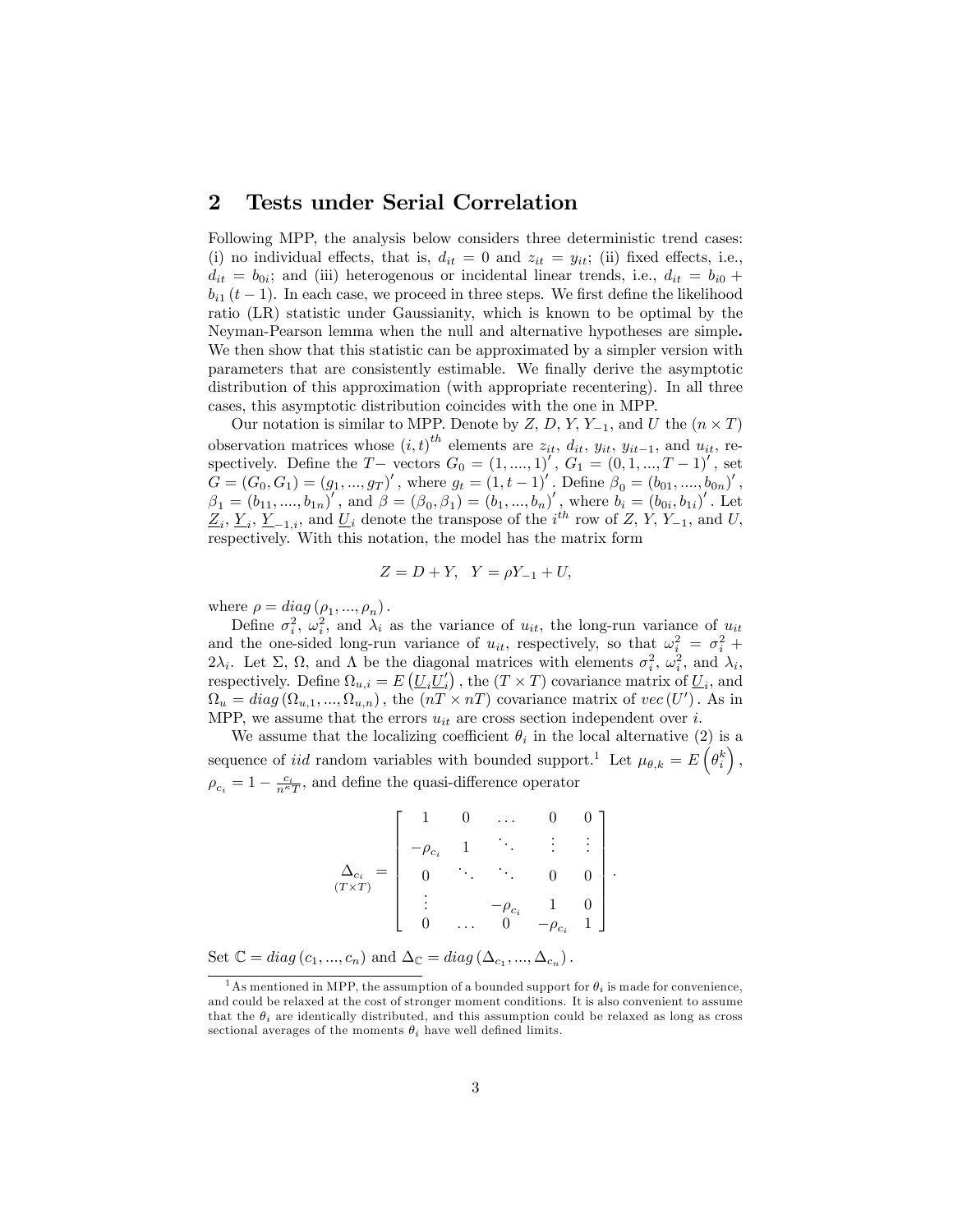The quasi log-likelihood function of the panel  $Z$  that we use in defining the likelihood ratio test statistic has the form

$$
L_{nT}(\mathbb{C}, D, B) = -\frac{1}{2} \left( vec(Z' - D') \right)' \Delta'_{\mathbb{C}} B \Delta_{\mathbb{C}} \left( vec(Z' - D') \right),
$$

for some weight matrix  $B$ .

Through the paper we will assume panel linear process errors with conditions similar to those in the literature (e.g., Phillips and Moon, 1999).

**Condition 1** (a) Assume  $u_{it} = \sum_{j=0}^{\infty} c_{ij} v_{it-j}$ , where  $v_{it} \sim iid$  with  $E(v_{it}) = 0$ and  $E |v_{it}|^{8+\epsilon} < \infty$  for some  $\epsilon > 0$ . Let  $c_j = \sup_i |c_{ij}|$ . (b) Assume  $\sum_{j=0}^{\infty} j^m c_j <$  $\infty$  for some  $m > 1$  Let  $f_i(\lambda)$  be the spectral density of  $u_{it}$ . Let  $\gamma_j(k)$  =  $\int_{-\pi}^{\pi} \exp\left(ik\right) f_j(\lambda) d\lambda, \gamma(k) = \sup_i |\gamma_i(k)|, \phi_j(k) = \int_{-\pi}^{\pi} \exp\left(ik\right) \left(4\pi^2 f_j(\lambda)\right)^{-1} d\lambda,$  $\phi(k) = \sup_i |\phi_i(k)|$  (c) Assume  $\gamma(k), \phi(k) \leq Mk^{-s}$  and for  $s > 2$  and some constant M:

#### 2.1 No Fixed Effect:  $d_{it} = 0$

When  $d_{it} = 0$ , the model becomes

$$
Z = Y, \ Y = \rho Y_{-1} + U.
$$

Following MPP, in this case we consider local neighborhoods of unity that shrink at the rate of  $\frac{1}{n^{1/2}T}$ , so that the rate coefficient  $\kappa = 1/2$ , and one-sided alternatives in which the support of  $\theta_i$  is a bounded interval  $[0, M_\theta]$  for some  $M_\theta \geq 0$ so that  $\rho_i \leq 1$  under this alternative. In terms of the first moment of  $\theta_i$  the hypotheses about  $\rho_i$  are as follows:

$$
\mathbb{H}_0: \mu_{\theta,1} = 0,\tag{5}
$$

and

$$
\mathbb{H}_1: \mu_{\theta,1} > 0. \tag{6}
$$

Suppose that  $u_{it}$  are Gaussian so that  $vec(U') \sim N(0, \Omega_u)$  with known  $\Omega_u$ and the initial conditions  $y_{i0}$  are all zeros. By the Neyman-Pearson lemma, rejecting a small value of the log-likelihood ratio test statistic

$$
-2L_{nT}\left(\mathbb{C},0,\Omega_{u}^{-1}\right) + 2L_{nT}\left(0,0,\Omega_{u}^{-1}\right) \tag{7}
$$

would be the uniformly most powerful test for the null  $\rho_i = 1$  for  $i = 1, ..., n$ against the simple alternative  $\rho_i = 1 - \frac{c_i}{n^{1/2}T}$  for  $i = 1, ..., n$ . When the alternative is  $(4)$  with  $(6)$ , this becomes a point optimal test.

In order to implement the optimal test statistic  $(7)$ , one needs an estimate of the entire  $(nT \times nT)$  covariance matrix  $\Omega_u$ . This is a huge high dimensional covariance estimation problem in a nonparametric set-up. The following theorem provides an approximation of the likelihood ratio test statistic in (7) with a statistic where the unknown nuisance parameters are consistently estimable.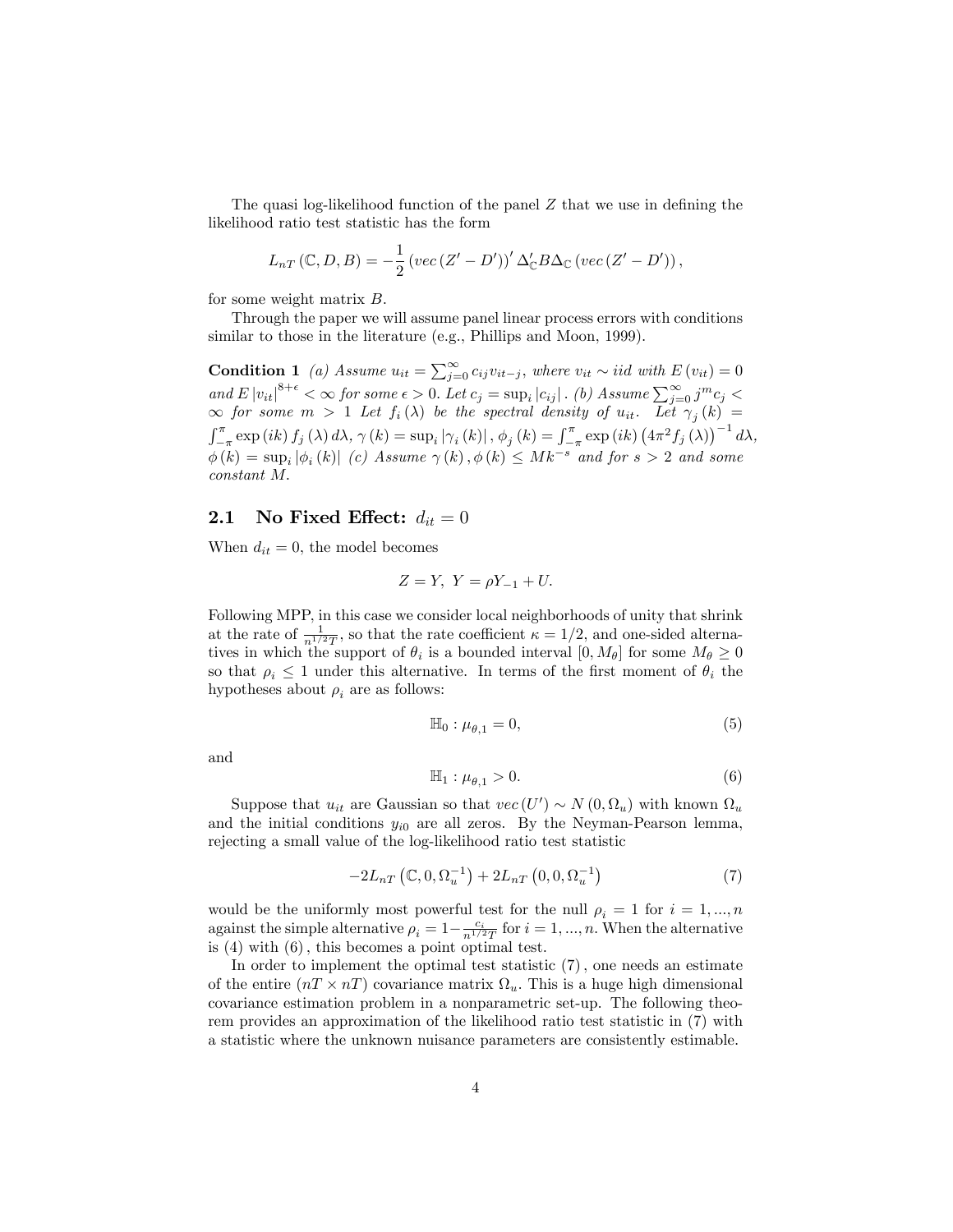**Theorem 2** Assume Condition 1 with  $vec(U') \sim N(0, \Omega_u)$ . Assume that  $\frac{n}{T} \to$ 0 as  $n, T \rightarrow \infty$ . Then, for  $\rho_i = 1 - \frac{\theta_i}{n^{1/2}T}$ , we have

$$
-2L_{nT} (\mathbb{C}, 0, \Omega_u^{-1}) + 2L_{nT} (0, 0, \Omega_u^{-1})
$$
  
=  $-2L_{nT} (\mathbb{C}, 0, \Omega^{-1} \otimes I_T) + 2L_{nT} (0, 0, \Omega^{-1} \otimes I_T) - \frac{2}{n^{1/2}} l'_n \mathbb{C} \Omega^{-1} \Lambda l_n + o_p (1).$ 

Notice that the approximate likelihood ratio statistic

$$
-2L_{nT}\left(\mathbb{C},0,\Omega^{-1}\otimes I_T\right) + 2L_{nT}\left(0,0,\Omega^{-1}\otimes I_T\right) - \frac{2}{n^{1/2}}l_n'\mathbb{C}\Omega^{-1}\Lambda l_n\tag{8}
$$

in Theorem 2 employs the Gaussian log-likelihood based on the long-run variance  $\Omega \otimes I_T$  with an adjustment of the one-sided long run variance  $\frac{2}{n^{1/2}} l'_n \mathbb{C} \Omega^{-1} \Lambda l_n$ . The one-sided long run drift correction appears due to the correlation between the stationary error  $u_{it}$  and the lagged dependent variable  $z_{it-1} = y_{it-1}$ . The main advantage of this formulation is that it involves quantities  $(\Omega \text{ and } \Lambda)$  that can be easily estimated consistently. The test statistic we propose is to use the approximated log likelihood ratio

 $(8)$  with appropriate centering. Define

$$
V_{nT}(\mathbb{C}) = -2L_{nT}(\mathbb{C}, 0, \Omega^{-1} \otimes I_T) + 2L_{nT}(0, 0, \Omega^{-1} \otimes I_T) - \frac{1}{2}\mu_{c,2} - \frac{2}{\sqrt{n}}l_n'\mathbb{C}\Omega^{-1}\Lambda l_n,
$$

 $l_n = (1, ..., 1)$  is the sum vector and  $\mu_{c,2} = E(c_i^2)$ .

**Theorem 3** Let Condition 1 hold and  $\frac{n}{T} \to 0$  as  $n, T \to \infty$ . Then, under the local alternative  $\rho_i = 1 - \frac{\theta_i}{n^{1/2}T}$ , we have

$$
V_{nT}(\mathbb{C}) \Rightarrow N\left(-E\left(c_i\theta_i\right), 2\mu_{c,2}\right),
$$

where  $\mu_{c,2} = E\left(c_i^2\right)$ .

#### Remarks

- 1. One can interpret the test statistic  $V_{nT}(\mathbb{C})$  as an asymptotic version of the point optimal test for panel unit roots with possible serial correlation of unknown form in the error term.
- 2. Compared to the corresponding statistic in MPP which makes no allowance for serial correlation, there are two differences in  $V_{nT}(\mathbb{C})$ . First, as discussed in MPP, we use an estimate of the long-run covariance matrix  $\Omega \otimes I_T$  instead of an estimate of the variance matrix  $\Sigma \otimes I_T$  as the weight matrix. In addition, we recenter the statistic by subtracting the term  $\frac{2}{\sqrt{n}}l'_n\mathbb{C}\Omega^{-1}\Lambda l_n$ , which corrects for the correlation between the stationary error  $u_{it}$  and the lagged dependent variable  $z_{it-1} = y_{it-1}$ . This term is not required for the test under temporal independence.
- 3. The limit distribution of  $V_{nT}(\mathbb{C})$  is the same limit as in MPP (Theorem 6).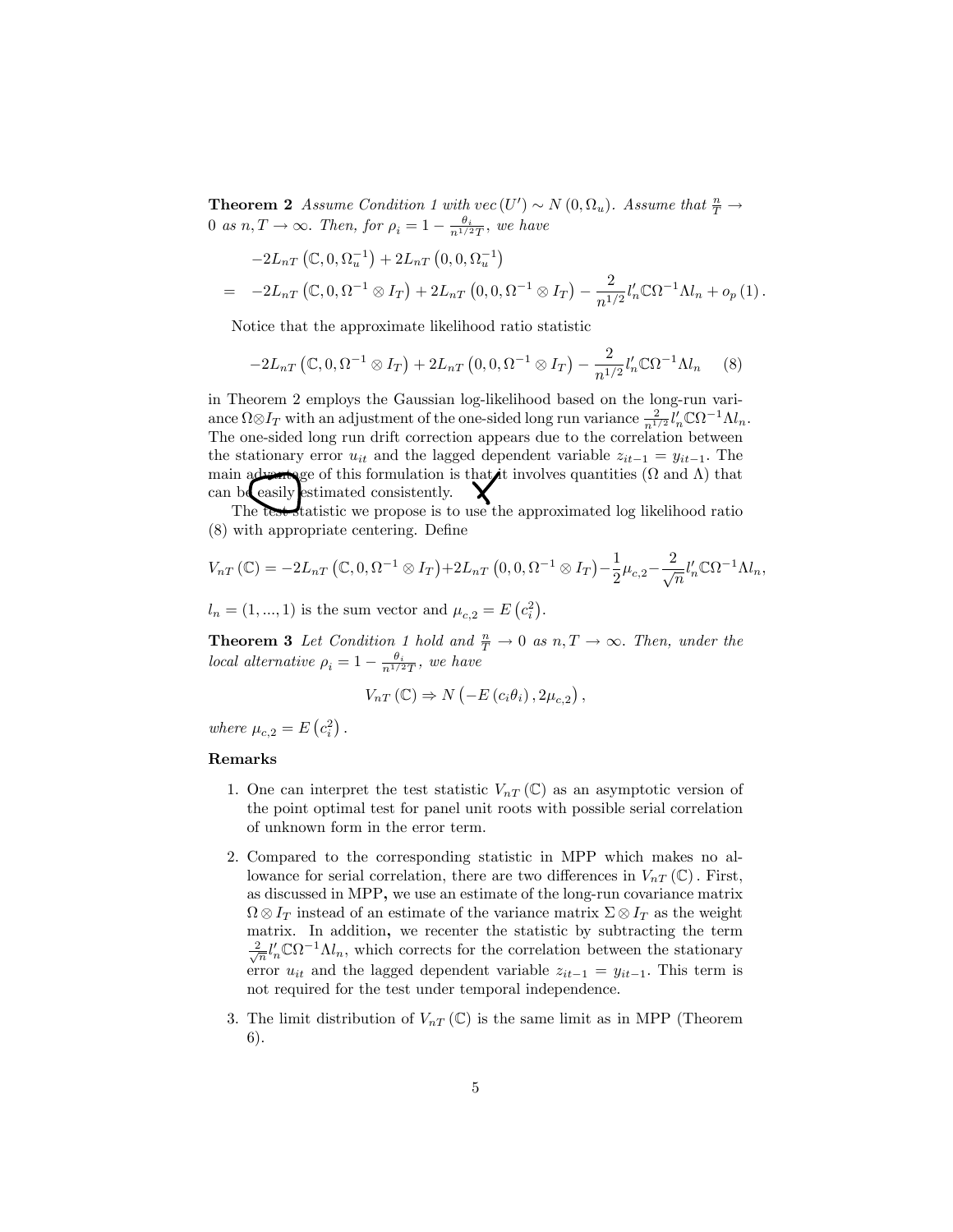#### 2.2 Time Invariant Fixed Effects:  $d_{it} = b_{i0}$

In this section we consider the case where the incidental trends  $d_{it} = b_{0i}$  are fixed over time. This corresponds to the standard fixed effects model. In this case, the model has matrix form

$$
Z = \beta_0 G'_0 + Y, \ \ Y = \rho Y_{-1} + U.
$$

As before, suppose that  $vec(U') \sim N(0, \Omega_u)$  with known  $\Omega_u$  and the initial conditions  $y_{i0}$  are all zeros. Then, rejecting a small value of the test statistic,

$$
-2\left[\min_{\beta_0} L_{nT}\left(\mathbb{C}, \beta_0 G'_0, \Omega_u^{-1}\right) - \min_{\beta_0} L_{nT}\left(0, \beta_0 G'_0, \Omega_u^{-1}\right)\right],\tag{9}
$$

for the null  $\rho_i = 1$  for  $i = 1, ..., n$  and the alternative  $\rho_i = 1 - \frac{c_i}{n^{1/2}T}$  for  $i = 1, \ldots, n$ , is known as the uniformly most powerful invariant test that is invariant with respect to the transformation  $Z \to Z + \beta_0^* G_0'$  for arbitrary  $\beta_0^*$ . Against the alternative in  $(4)$ , this becomes a point optimal invariant test (e.g., Dufour and King(1991)).

As mentioned in the previous section, this statistic is difficult to implement due to the presence of  $\Omega_u$ , the full  $(nT \times nT)$  covariance matrix of the error. This again motivates the use of an approximation.

**Theorem 4** Assume Condition 1 with  $vec(U') \sim N(0, \Omega_u)$  and let  $\frac{n}{T^{1/2}} \to 0$ as  $n, T \rightarrow \infty$ . Then, for  $\rho_i = 1 - \frac{\theta_i}{n^{1/2}T}$ , we have

$$
-2\left[\min_{\beta_0} L_{nT} \left( \mathbb{C}, \beta_0 G'_0, \Omega_u^{-1} \right) - \min_{\beta_0} L_{nT} \left( 0, \beta_0 G'_0, \Omega_u^{-1} \right) \right]
$$
  
= -2\left[\min\_{\beta\_0} L\_{nT} \left( \mathbb{C}, \beta\_0 G'\_0, \Omega^{-1} \otimes I\_T \right) - \min\_{\beta\_0} L\_{nT} \left( 0, \beta\_0 G'\_0, \Omega^{-1} \otimes I\_T \right) \right]  
- \frac{2}{n^{1/2}} l'\_n \mathbb{C} \Omega^{-1} \Lambda l\_n + o\_p(1).

#### Remarks

- 1. This approximation is derived under the stronger rate condition  $\frac{n}{T^{1/2}} \to 0$ as  $n, T \to \infty$  in place of the condition  $\frac{n}{T} \to 0$  as  $n, T \to \infty$  that is used without fixed effects.
- 2. The approximation involves the same correction for second-order bias as in the case without fixed effects.

Again, the test statistic we propose is the approximate log likelihood ratio  $(8)$  with appropriate centering. Define

$$
V_{nT,fe1}(\mathbb{C}) = -2 \left[ \min_{\beta_0} L_{nT} \left( \mathbb{C}, \beta_0 G'_0, \Omega^{-1} \otimes I_T \right) - \min_{\beta_0} L_{nT} \left( 0, \beta_0 G'_0, \Omega^{-1} \otimes I_T \right) \right]
$$

$$
- \frac{1}{2} \mu_{c,2} - \frac{2}{\sqrt{n}} l'_n \mathbb{C} \Omega^{-1} \Lambda l_n.
$$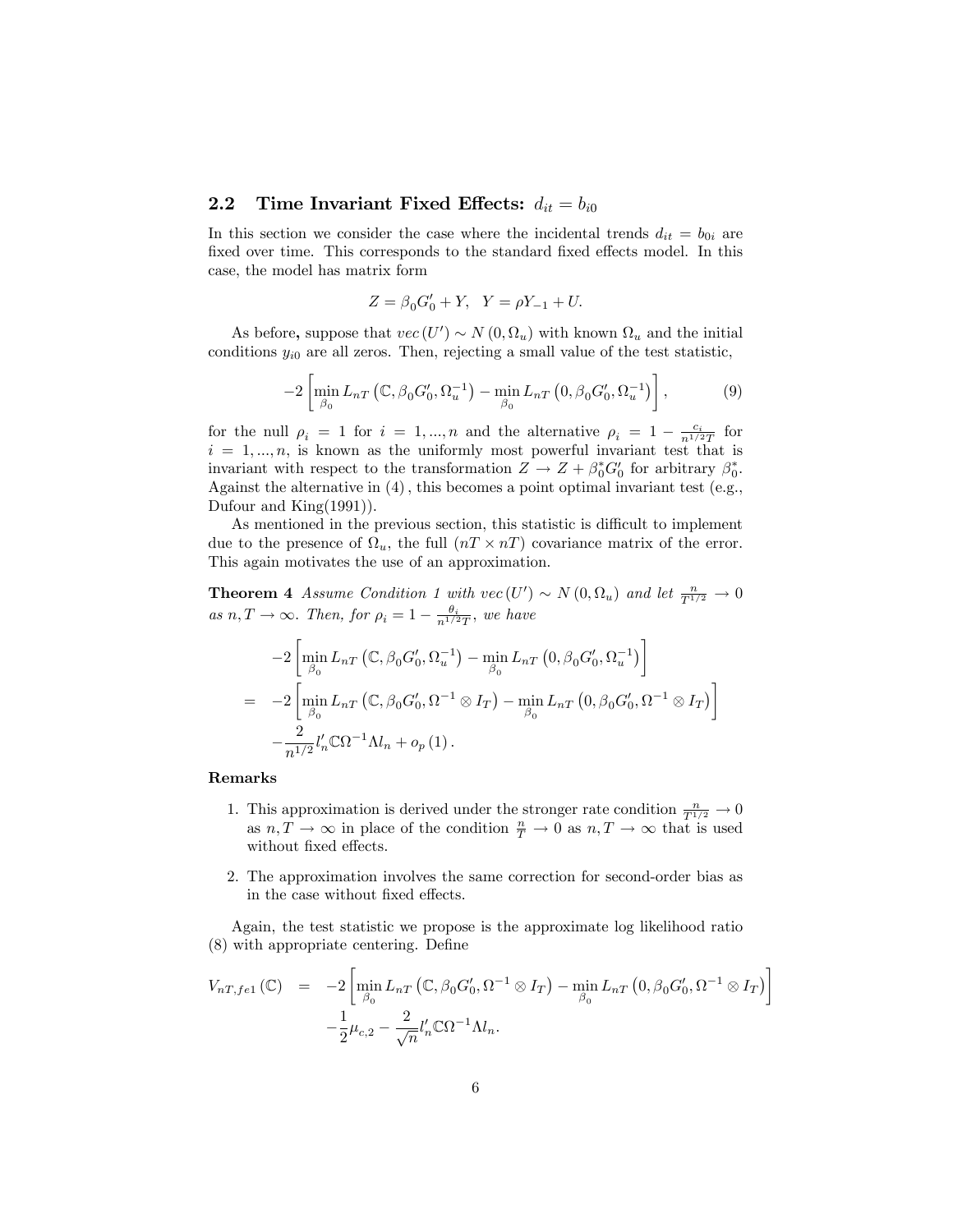**Theorem 5** Assume Condition 1 holds and let  $\frac{n}{T} \to 0$  as  $n, T \to \infty$ . Then, under the local alternative  $\rho_i = 1 - \frac{\theta_i}{n^{1/2}T}$ , we have

$$
V_{nT,fe1}(\mathbb{C}) \Rightarrow N\left(-E\left(c_i\theta_i\right), 2\mu_{c,2}\right),
$$

where  $\mu_{c,2} = E\left(c_i^2\right)$ .

This asymptotic distribution is the same as without fixed effects and as in MPP (Theorem 9).

## 2.3 Incidental Trends:  $d_{it} = b_{i0} + b_{i1}t$

Under heterogeneous linear trends we follow MPP and use local neighborhoods of unity that shrink at the slower rate of  $\frac{1}{n^{1/4}T}$ , so that the rate coefficient is  $\kappa = 1/4$ . The alternative may be two-sided, i.e.  $\theta_i \sim \textit{iid}$  with mean  $\mu_{\theta}$  and variance  $\sigma_{\theta}^2$ , with a support that is a subset of a bounded interval  $[-M_{l\theta}, M_{u\theta}]$ , where  $M_{l\theta}$ ,  $M_{u\theta} \geq 0$ . The slower rate of shrinkage in the local neighborhoods of unity is the result of the presence of heterogeneous trend effects in the panel. The presence of these incidental trends reduces discriminatory power in testing for the presence of common stochastic trends, so wider localizing intervals are needed to attain non trivial power functions.

Under these conditions, hypotheses (3) and (4) can be re-expressed as

$$
\mathbb{H}_0: \mu_{\theta,2} = 0,\tag{10}
$$

and

$$
\mathbb{H}_1: \mu_{\theta,2} > 0. \tag{11}
$$

Again, suppose that  $vec(U') \sim N(0, \Omega_u)$  with known  $\Omega_u$  and the initial conditions  $y_{i0}$  are all zeros. Then, similar to the case of time invariant fixed effects, rejecting a small value of the test statistic,

$$
-2\left[\min_{\beta} L_{nT}\left(\mathbb{C}, \beta G', \Omega_u^{-1}\right) - \min_{\beta} L_{nT}\left(0, \beta G', \Omega_u^{-1}\right)\right],
$$

for the null  $\rho_i = 1$  for  $i = 1, ..., n$  and the alternative  $\rho_i = 1 - \frac{c_i}{n^{1/4}T}$  for  $i = 1, \ldots, n$ , is known as the uniformly most powerful invariant test (with respect to the linear transformation  $Z \to Z + \beta^* G'$  for arbitrary  $\beta^*$ , and against the alternative in  $(4)$ , it becomes a point optimal invariant test. As before, we start by proving the validity of an approximation to this log-likelihood ratio.

**Theorem 6** Assume Condition 1 with  $vec(U') \sim N(0, \Omega_u)$  and let  $\frac{n}{T^{1/4}} \to 0$ as  $n, T \rightarrow \infty$ . Then, for  $\rho_i = 1 - \frac{\theta_i}{n^{1/4}T}$ , we have

$$
-2\left[\min_{\beta} L_{nT}\left(\mathbb{C}, \beta G', \Omega_u^{-1}\right) - \min_{\beta} L_{nT}\left(0, \beta G', \Omega_u^{-1}\right)\right]
$$
  
=\ -2\left[\min\_{\beta} L\_{nT}\left(\mathbb{C}, \beta G', \Omega^{-1} \otimes I\_T\right) - \min\_{\beta} L\_{nT}\left(0, \beta G', \Omega^{-1} \otimes I\_T\right)\right]  
- \frac{2}{n^{1/4}}l'\_n\mathbb{C}\Omega^{-1}\Lambda l\_n + o\_p(1).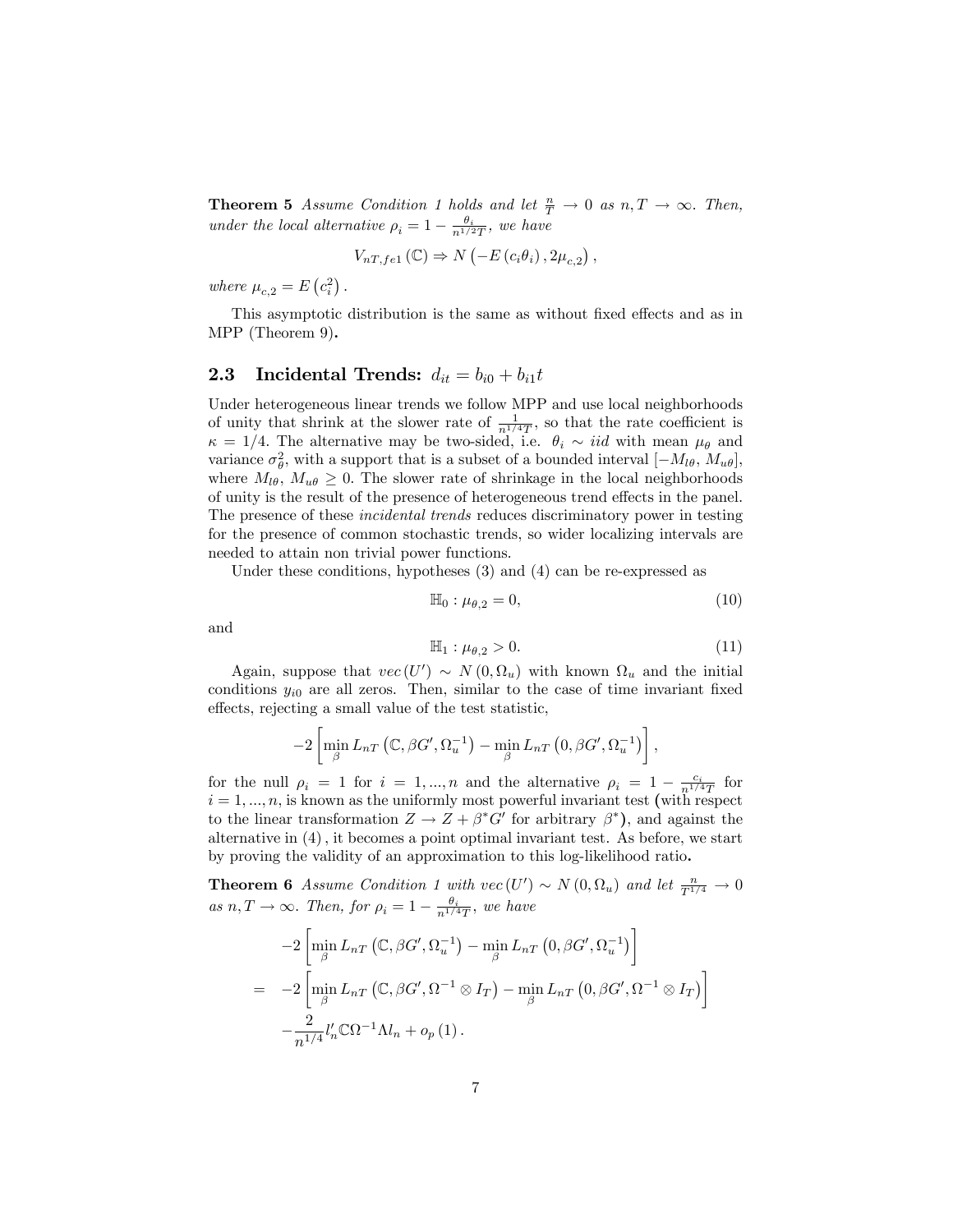#### Remarks

- 1. This approximation is derived under the condition  $\frac{n}{T^{1/4}} \to 0$  as  $n, T \to \infty$ , which is a stronger rate condition than that used for the intercepts case.
- 2. As before, the correction is due to the presence of a second-order bias term arising from the correlation between the lagged dependent variables and the error term.

Again we propose is to use the approximate log likelihood ratio with appropriate centering as a test statistic. Define

$$
V_{nT,fe2}(\mathbb{C}) = -2 \left[ \min_{\beta} L_{nT} \left( \mathbb{C}, \beta G', \Omega^{-1} \otimes I_T \right) - \min_{\beta} L_{nT} \left( 0, \beta G', \Omega^{-1} \otimes I_T \right) \right] + \frac{1}{n^{1/4}} l'_n \mathbb{C} \Omega^{-1} \Sigma l_n + \frac{1}{n^{1/2}} \left( l'_n \mathbb{C}^2 l_n \right) \omega_{p2T} + \frac{1}{n} \left( l'_n \mathbb{C}^4 l_n \right) \omega_{p4T},
$$

where

$$
\omega_{p2T} = -\frac{1}{T} \sum_{t=1}^{T} \frac{t}{T} + \frac{2}{T} \sum_{t=1}^{T} \left(\frac{t}{T}\right)^2 - \frac{1}{3},
$$
  

$$
\omega_{p4T} = \frac{1}{T^2} \sum_{t=1}^{T} \sum_{s=1}^{T} \frac{t}{T} \frac{s}{T} \min\left(\frac{t}{T}, \frac{s}{T}\right) - \frac{2}{3} \frac{1}{T} \sum_{t=1}^{T} \left(\frac{t}{T}\right)^2 + \frac{1}{9}.
$$

**Theorem 7** Assume Condition 1 holds and let  $\frac{n}{T} \to 0$  as  $n, T \to \infty$ . Then, under the local alternative  $\rho_i = 1 - \frac{\theta_i}{n^{1/4}T}$ , we have

$$
V_{nT,fe2}(\mathbb{C}) \Rightarrow N\left(-\frac{1}{90}E\left(c_i^2\theta_i^2\right), \frac{1}{45}E\left(c_i^4\right)\right).
$$

As before,  $V_{fe2,nT}(\mathbb{C})$  reduces to the statistic from MPP when there is no serial correlation, and it has the same asymptotic distribution as in Theorem 13 of MPP.

#### 2.4 Implementation of the tests

The test statistics  $V_{nT}(\mathbb{C}), V_{nT, fe1}(\mathbb{C}),$  and  $V_{nT, fe2}(\mathbb{C})$  depend on unknown parameters  $\{\sigma_i^2\}$ ,  $\{\omega_i^2\}$ , and  $\{\lambda_i\}$ . Let  $\hat{\sigma}_i^2$ ,  $\hat{\omega}_i^2$ , and  $\hat{\lambda}_i$  be consistent estimators of  $\sigma_i^2$ ,  $\omega_i^2$ , and  $\lambda_i$ , respectively. Similarly define the diagonal matrices of these elements as  $\hat{\Sigma}$ ,  $\hat{\Omega}$ , and  $\hat{\Lambda}$ . To implement these tests, one may replace  $\Sigma$ ,  $\Omega$ , and  $\Lambda$  in  $V_{nT}$  (C),  $V_{nT,fe1}$  (C), and  $V_{nT,fe2}$  (C) with  $\hat{\Sigma}$ ,  $\hat{\Omega}$ , and  $\hat{\Lambda}$ , and we denote the test statistics as  $\hat{V}_{nT}(\mathbb{C})$  ,  $\hat{V}_{nT,fe1}(\mathbb{C})$  , and  $\hat{V}_{nT,fe2}(\mathbb{C})$  . We assume the following regarding these estimators.

 $\textbf{Condition 8} \ \sup_i E\left(\hat{\sigma}_i^2 - \sigma_i^2\right)^2 = o\left(\frac{1}{n}\right), \sup_i E\left(\hat{\omega}_i^2 - \omega_i^2\right)^2 = o\left(\frac{1}{n}\right), \text{ and } \sup_i E\left(\hat{\lambda}_i^2 - \lambda_i^2\right)^2 = o\left(\frac{1}{n}\right)$  $o\left(\frac{1}{n}\right)$  under the local alternative.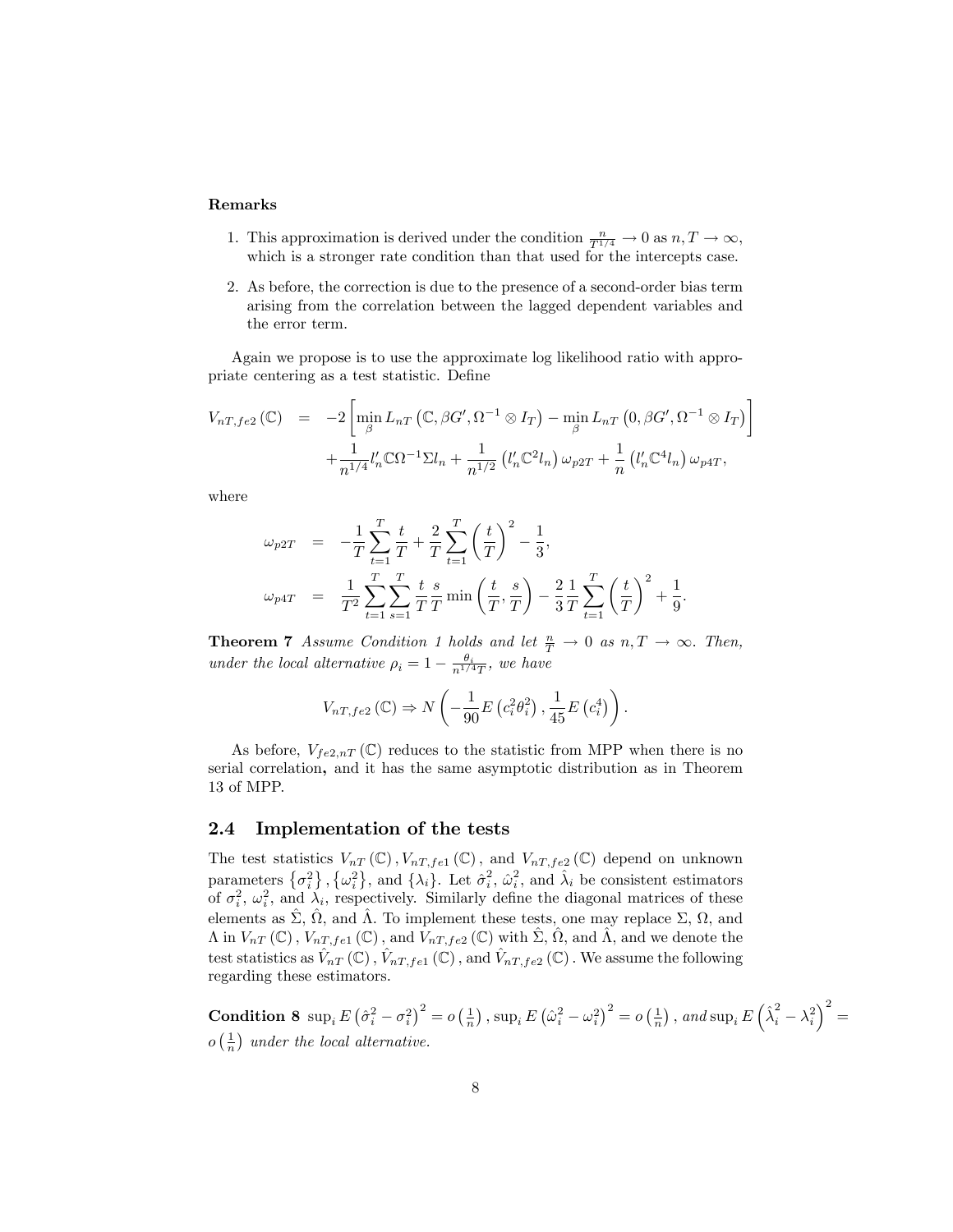## Remarks

1. An example of  $\hat{\sigma}_i^2$  that satisfies Condition 8 is the time series sample variance of  $\Delta z_{it}$ :

$$
\hat{\sigma}_i^2 = \frac{1}{T-1} \sum_{t=2}^T \left( \Delta z_{it} - \left( \frac{1}{T-1} \sum_{t=2}^T z_{it} \right) \right)^2.
$$

2. When kernel spectral density estimation is used for  $\hat{\omega}_i^2$  and  $\hat{\lambda}_i^2$  with bandwidth h, Condition 8 is satisfied if: (i) the kernel function  $K(\cdot): \mathbb{R} \to [0,1]$ is continuous at zero and all but a finite number of other points, satisfying  $K(0) = 1, K(x) = K(-x), \int_{-\infty}^{\infty} K(x)^2 dx < M$ , and  $K_q =$  $\lim_{x\to 0} [1 - K(x) / |x|^q] < \infty$  for some  $0 < q \le m$ , where parameter m is defined in Condition  $1(b)$ ; and (ii) the bandwidth h satisfies

$$
\frac{nh}{T} + \frac{n}{h^{2q}} = o(1) \tag{12}
$$

as  $\frac{n}{T} \to 0$  and  $h \to \infty$ . (e.g., See Moon and Perron (2004)). If  $\frac{n}{T} = o(T^{-a})$ for some  $0 < a < 1$  and  $q \ge \frac{1}{2} \left( \frac{1-a}{a} \right)$ , then the bandwidth condition (12) is satisfied if  $1/1$ 

$$
T^{\frac{1}{2q}(1-a)} \lesssim h \lesssim T^a,
$$

that is,

$$
\frac{h}{T^a}, \frac{T^{\frac{1}{2q}(1-a)}}{h} = O(1).
$$

**Theorem 9** Under Conditions 1 and 8, as  $n, T \to \infty$  with  $\frac{n}{T} \to \infty$ , we have  $\hat{V}_{nT} (\mathbb{C}) = V_{nT} (\mathbb{C}) + o_p (1)$ ,  $\hat{V}_{nT,fe1} (\mathbb{C}) = V_{nT,fe1} (\mathbb{C}) + o_p (1)$ , and  $\hat{V}_{nT,fe2} (\mathbb{C}) =$  $V_{nT,fe2}(\mathbb{C})+o_p(1)$  under the local alternative.

## 3 Monte Carlo Simulations

This section reports the results of a small Monte Carlo experiment designed to assess the Önite-sample properties of the tests presented above. For this purpose, we use the same DGP as MPP but employ either an AR1) or MA(1) process for the innovations so that the generating model has the following form:

$$
z_{it} = b_{0i} + b_{1i}t + y_{it},
$$
  

$$
y_{it} = \rho_i y_{it-1} + u_{it},
$$

where the innovations follow either and  $AR(1)$  process:

$$
u_{it} = \gamma u_{it,t-1} + \varepsilon_{it}
$$
  
\n
$$
\varepsilon_{it} \sim \text{iid } N(0, \sigma_i^2(1-\gamma^2))
$$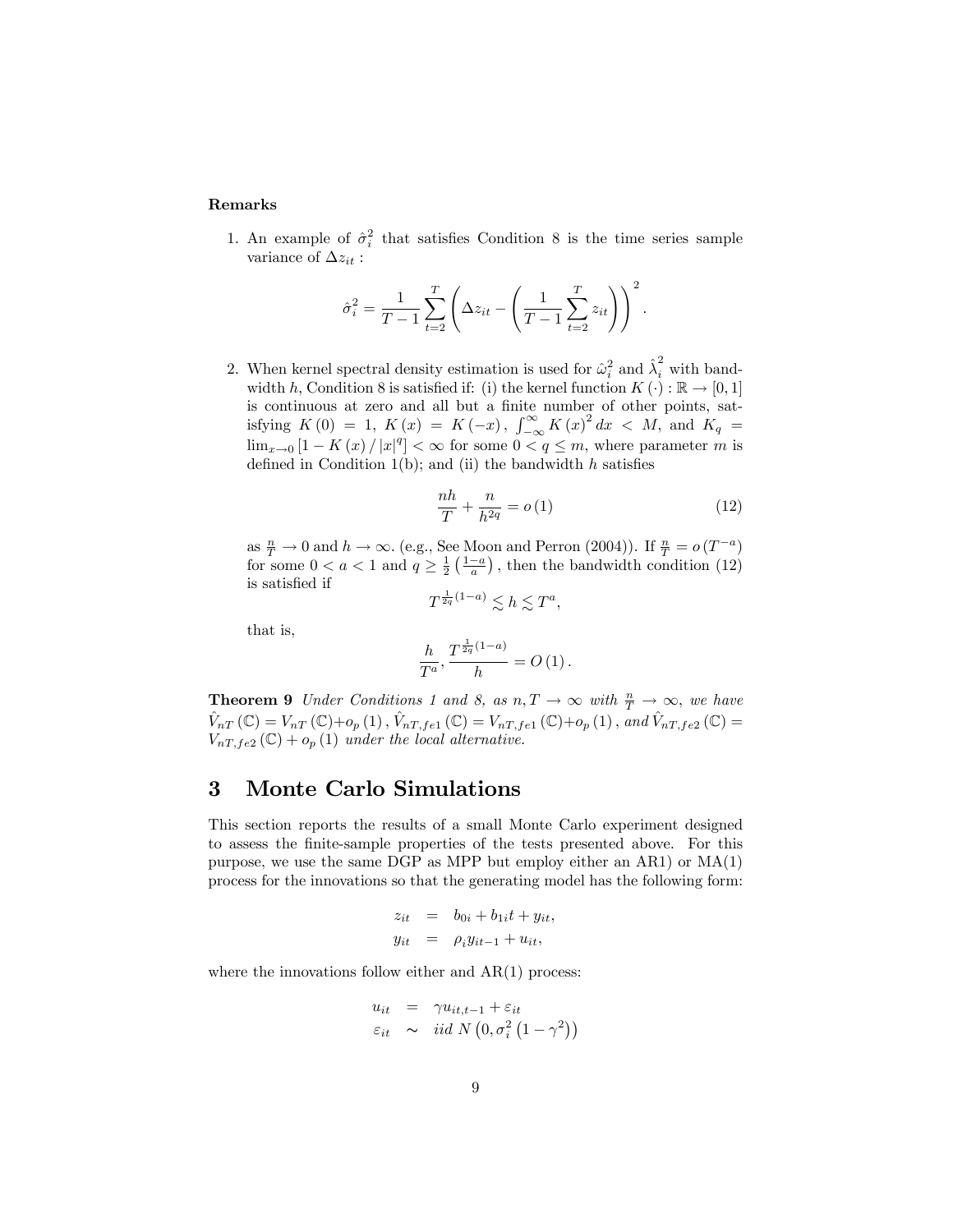or an  $MA(1)$  process

$$
u_{it} = \varphi \varepsilon_{it-1} + \varepsilon_{it}
$$
  

$$
\varepsilon_{it} \sim \text{iid } N\left(0, \sigma_i^2 \left(\frac{1}{1+\varphi^2}\right)\right).
$$

In both cases, we allow for heterogeneity and draw the idiosyncratic variance  $\sigma_i^2$  from a uniform distribution,  $\sigma_i^2 \sim U[0.5, 1.5]$ . This variance is scaled such that the scale of  $u_{it}$  is the same for all cases.

In both the incidental intercepts case  $(b_{1i} = 0)$  and incidental trends case  $(b_{1i} \neq 0)$ , the parameters are drawn from  $iidN(0, 1)$ . We focus the study on the size of the common point-optimal test with  $c_i = 1$  for all i, as MPP advocated that choice. This implies that we set  $\rho_i = 1$  for all i, which corresponds to  $\theta_i = 0$ for all  $i$  in our local-to-unity framework. We take three values for  $n$  (10, 25, and 100) and two values of T (100 and 250). All tests are conducted at the  $5\%$ significance level, and the number of replications is set at 10,000.

Estimation of the long-run variance and one-sided long run variance is critical to the performance of the test. In all cases, we estimate these quantities using a non-parametric estimator with quadratic spectral kernel and bandwidth selected in a data-based manner using the Andrews (1991) rule with prewhitening. Because estimation of long-run variances is difficult (especially in cases with negative moving average components), we also report results that use the unknown population values of  $\omega_i's$  (but still estimate  $\sigma_i^2$  from the data).

 $\mathcal{A}$ 

The results are reported in table 1. The table is divided in two panels. The top panel reports the results for the incidental intercepts case, while the bottom panel shows the results for the incidental trends case. Each cell has two entries: the top entry reports rejections rates with estimated long-run variances, while the bottom entry reports the rejection rates with population long-run variance.

With estimated long-run variances, size is well-controlled in most cases. In fact, if anything, the test is generally conservative. The notable exception is in the presence of moving average components. In those cases, size is well controlled if we substitute the population long-run variances. Thus, the size distortions that are noticed can be attributed to the estimation of these parameters. It can also be noted that distortions get worse in the incidental trends case and as N increases.

## 4 Conclusion

This paper develops generalizations of the point-optimal panel unit root tests of Moon, Perron, and Phillips (2007) to cover the case where the error term is serially correlated. The resulting statistics have two simple modifications relative to those in MPP. First, the variance of the errors is replaced by the longrun variance. Second, the centering of the statistic is adjusted to accommodate the second-order bias induced by the correlation between the error and lagged values of the dependent variable. Simulations show that these two adjustments lead to appropriately sized tests in most cases.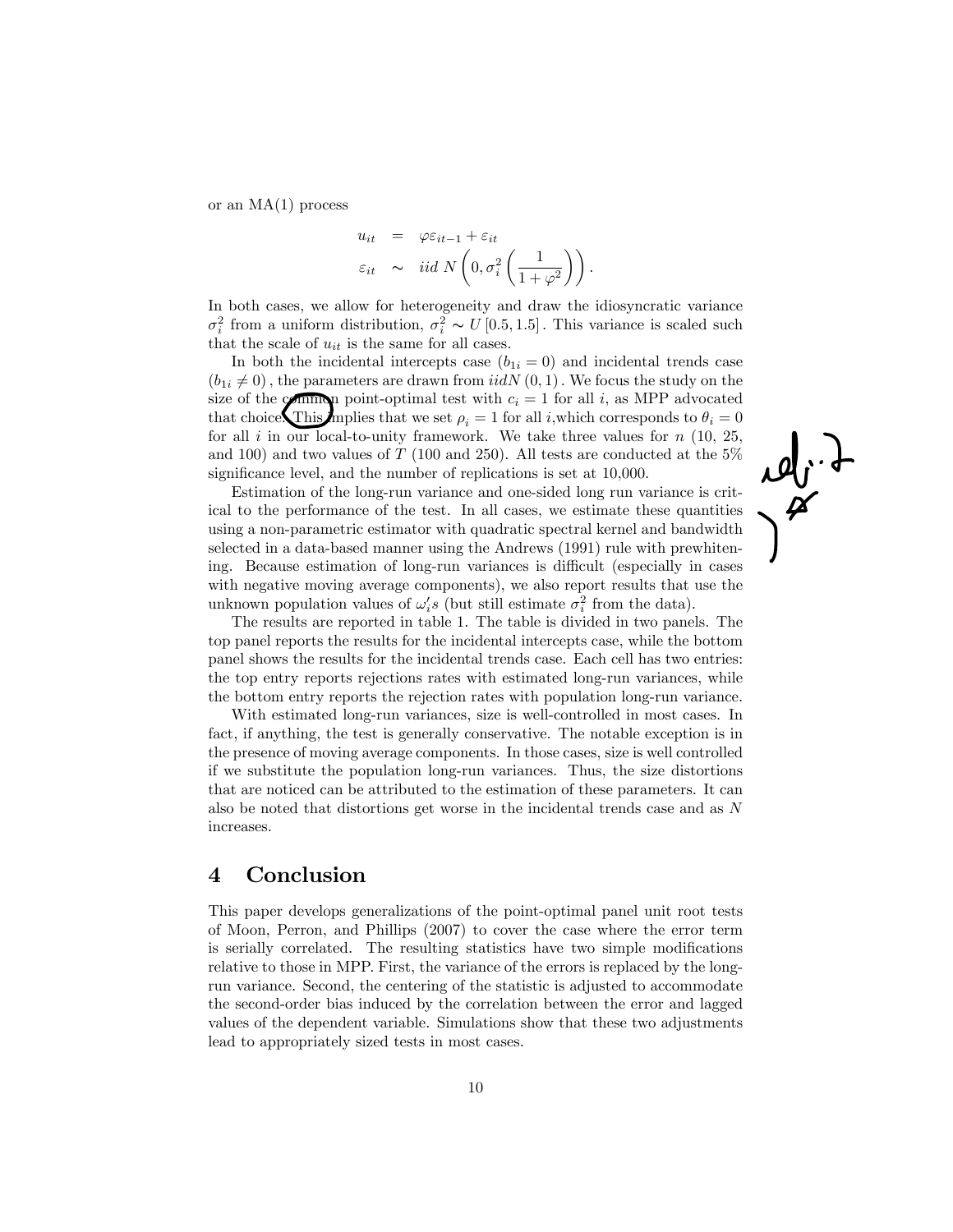Another approach to dealing with serial dependence is to use the trend likelihood approach of Phillips (2011), which produces an alternative approximation for the implied likelihood based on a sieve approximation to the nonstationary components using an orthogonal series of trend basis functions. The idea of the trend likelihood approach is to project the observations on the sieve space and construct the likelihood and likelihood ratio statistic for the transformed observations using series based estimates of the long run variances (Phillips, 2005). This approach will be explored in later work.

## References

- [1] Breitung, J. and J. Westerlund (2011): Lessons from a Decade of IPS and LLC, forthcoming in Econometric Reviews.
- [2] Breitung, J. and M. H, Pesaran (2008): Unit Roots and Cointegration in Panels, Matyas, L. and P. Sevestre, The Econometrics of Panel Data (Third Edition), Kluwer Academic Publishers.
- [3] Dufour, J. and M. King (1991): Optimal invariant tests for the autocorrelation coefficient in linear regressions with stationary or nonstationary  $AR(1)$ errors. Journal of Econometrics 47, 115–143.
- [4] Elliott, G. T. Rothenberg, and J. Stock (1996): Efficient tests for an autoregressive unit root. Econometrica 64, 813–836.
- [5] Moon, H.R. and B. Perron (2004): Testing for a Unit Root in Panels with Dynamic Factors, Journal of Econometrics, 122, 81–126.
- [6] Moon, H. R., B. Perron, and P.C.B. Phillips (2007): Incidental Trends and the Power of Panel Unit Root Tests, Journal of Econometrics, 141, 416–459.
- [7] Phillips, P.C.B., (2005): HAC Estimation by Automated Regression, Econometric Theory,  $21, 181-240$ .
- [8] Phillips, P.C.B., (2011): Optimal Estimation of Cointegrated Systems with Irrelevant Instruments, forthcoming in Journal of Econometrics.
- [9] Phillips, P.C.B. and H.R. Moon (1999) : Linear Regression Limit Theory for Nonstationary Panel Data, Econometrica, 67, 1057-1111.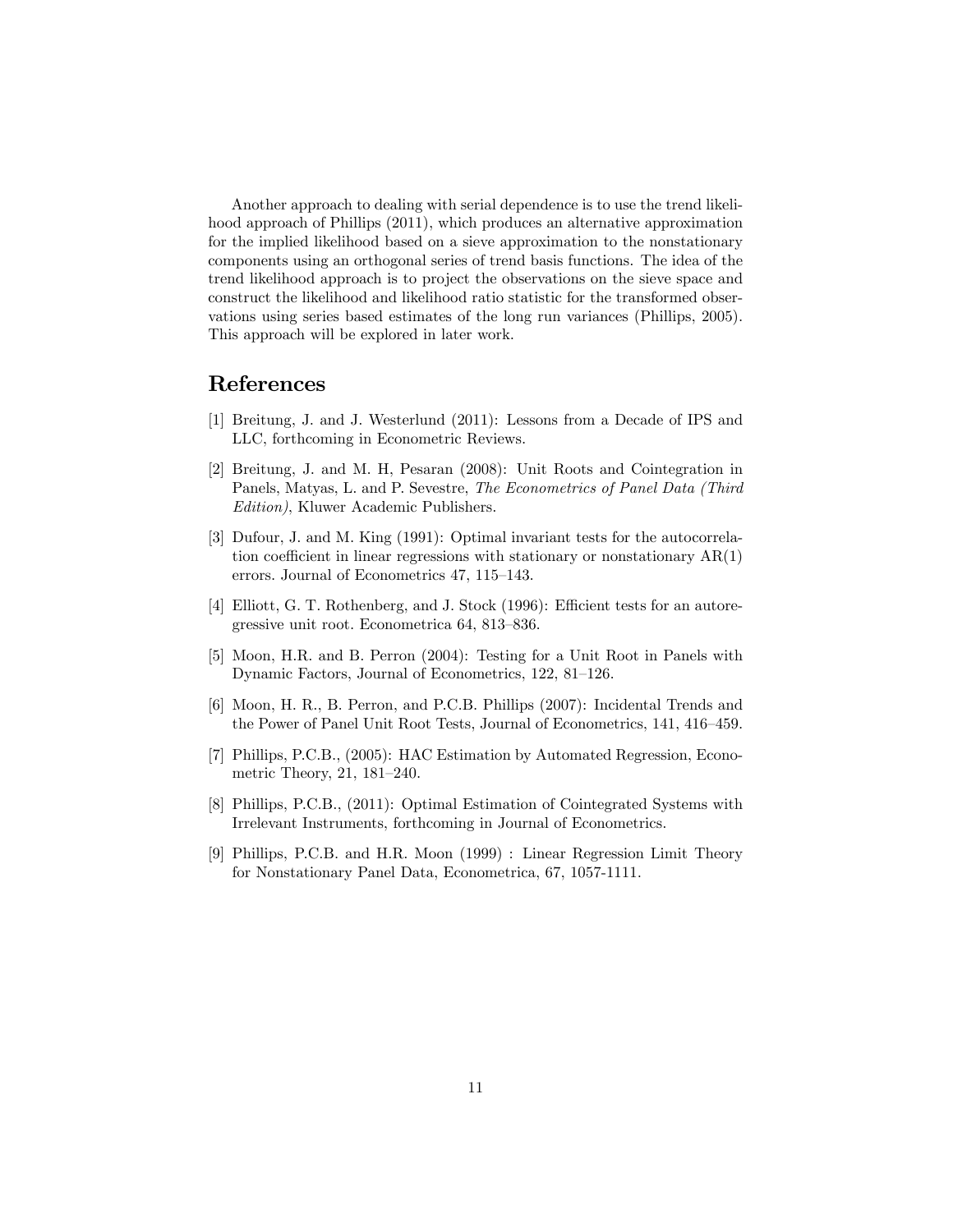# Appendix

The appendix consists of three sections. In the first section we provide proofs of Theorems 2, 4, and 6 that approximate the Gaussian log-likelihood ratio statistic. In the second section we provide sketches of the proofs of the limit distribution results in Theorems 3, 5, and 7. In the third section, we provide a heuristic proof of Theorem 9. We only provide sketches of the proofs in the last two sections because the details are similar to those of the corresponding theorems in MPP and can be established with only minor modifications. Throughout the appendix,  $M$  denotes a generic (finite) constant.

# 5 Proofs of the Approximations in Theorems 2, 4, and 6

## 5.1 Proof of Theorem 2

Here  $\kappa = 1/2$ . Assume Condition 1 and  $\frac{n}{T} \to 0$ . Since  $\Delta \underline{Y}_i = -\frac{\theta_i}{n^{\kappa}T}\underline{Y}_{-1,i} + \underline{U}_i$ , we can write

$$
-2L_{nT} (\mathbb{C}, 0, \Omega_{u}^{-1}) + 2L_{nT} (0, 0, \Omega_{u}^{-1})
$$
  
= 
$$
\sum_{i=1}^{n} \left[ \left( \Delta \underline{Y}_{i} + \frac{c_{i}}{n^{\kappa} T} \underline{Y}_{-1,i} \right)' \Omega_{u,i}^{-1} \left( \Delta \underline{Y}_{i} + \frac{c_{i}}{n^{\kappa} T} \underline{Y}_{-1,i} \right) - \left( \Delta \underline{Y}_{i} \right)' \Omega_{u,i}^{-1} \left( \Delta \underline{Y}_{i} \right) \right]
$$
  
= 
$$
\frac{2}{n^{\kappa} T} \sum_{i=1}^{n} c_{i} \underline{Y}'_{-1,i} \Omega_{u,i}^{-1} \Delta \underline{Y}_{i} + \frac{1}{n^{2\kappa} T^{2}} \sum_{i=1}^{n} c_{i}^{2} \underline{Y}'_{-1,i} \Omega_{u,i}^{-1} \underline{Y}_{-1,i}.
$$
 (13)

Write

$$
\frac{2}{n^{\kappa}T} \sum_{i=1}^{n} c_{i} \underline{Y}'_{-1,i} \Omega_{u,i}^{-1} \Delta \underline{Y}_{i} = \frac{1}{n^{\kappa}} \sum_{i=1}^{n} c_{i} \left[ \frac{2}{T} \underline{Y}'_{-1,i} \Omega_{u,i}^{-1} \Delta \underline{Y}_{i} \right]
$$

$$
= \frac{1}{n^{\kappa}} \sum_{i=1}^{n} c_{i} \left[ \frac{2}{T} \frac{\underline{Y}'_{-1,i} \Delta \underline{Y}_{i}}{\omega_{i}^{2}} + \frac{\sigma_{i}^{2}}{\omega_{i}^{2}} - 1 \right] + \frac{1}{n^{\kappa}} \sum_{i=1}^{n} \eta_{iT}
$$

$$
= \frac{2}{n^{\kappa}T} \sum_{i=1}^{n} \frac{c_{i}}{\omega_{i}^{2}} \underline{Y}'_{-1,i} \Delta \underline{Y}_{i} - \frac{2}{n^{\kappa}} \sum_{i=1}^{n} c_{i} \frac{\lambda_{i}}{\omega_{i}^{2}} + \frac{1}{n^{\kappa}} \sum_{i=1}^{n} \eta_{1iT}, \qquad (14)
$$

where

$$
\eta_{1iT} = 2c_i \left[ \frac{1}{T} \underline{Y}'_{-1,i} \Omega_{u,i}^{-1} \Delta \underline{Y}_i - \frac{1}{T} \frac{\underline{Y}'_{-1,i} \Delta \underline{Y}_i}{\omega_i^2} + \frac{\lambda_i}{\omega_i^2} \right],
$$

and

$$
\frac{1}{n^{2\kappa}T^2} \sum_{i=1}^n c_i^2 \underline{Y}'_{-1,i} \Omega_{u,i}^{-1} \underline{Y}_{-1,i} = \frac{1}{n^{2\kappa}T^2} \sum_{i=1}^n \frac{c_i^2}{\omega_i^2} \underline{Y}'_{-1,i} \underline{Y}_{-1,i} + \frac{1}{n^{2\kappa}} \sum_{i=1}^n \eta_{2iT}, \tag{15}
$$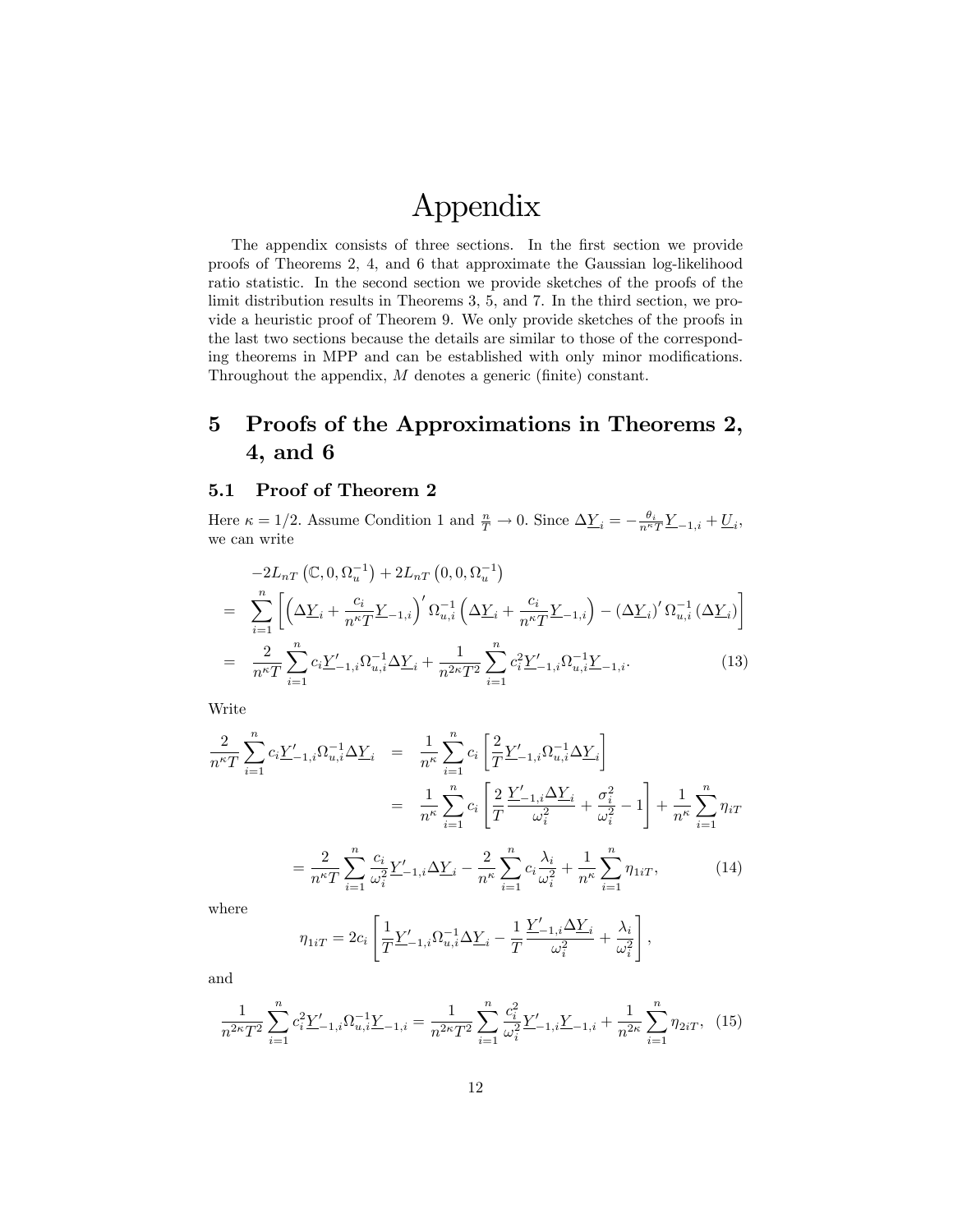where

$$
\eta_{2iT} = c_i^2 \left( \frac{1}{T^2} \underline{Y}'_{-1,i} \Omega_{u,i}^{-1} \underline{Y}_{-1,i} - \frac{1}{\omega_i^2 T^2} \underline{Y}'_{-1,i} \underline{Y}_{-1,i} \right).
$$

In the following subsections we show that under Condition 1, as  $\frac{n}{T} \to 0$ ,

$$
\frac{1}{n^{1/4}} \sum_{i=1}^{n} \eta_{1iT} = o_p(1) \tag{16}
$$

$$
\frac{1}{n^{1/2}} \sum_{i=1}^{n} \eta_{2iT} = o_p(1).
$$
 (17)

Then, by  $(13) - (17)$  with  $\kappa = 1/2$ , we deduce that

$$
-2L_{nT} (\mathbb{C}, 0, \Omega_u^{-1}) + 2L_{nT} (0, 0, \Omega_u^{-1})
$$
  
= 
$$
-\frac{2}{n^{1/2}T} \sum_{i=1}^n \frac{c_i}{\omega_i^2} \frac{Y'}{2} - 1, i \Delta \underline{Y}_i + \frac{1}{nT^2} \sum_{i=1}^n \frac{c_i}{\omega_i^2} \frac{Y'}{2} - 1, i \Delta \underline{Y}_{-1} - \frac{2}{n^{1/2}} \sum_{i=1}^n c_i \frac{\lambda_i}{\omega_i^2} + o_p (1)
$$
  
= 
$$
-2L_{nT} (\mathbb{C}, 0, \Omega \otimes I_T) + 2L_{nT} (0, 0, \Omega \otimes I_T) - \frac{2}{\sqrt{n}} l'_n \mathbb{C} \Omega^{-1} \Lambda l_n + o_p (1),
$$

as required.

## 5.2 Proof of Theorem 4

Here  $\kappa = 1/2$ . Assume Condition 1 and  $\frac{n}{T^{1/2}} \to 0$ . By definition, we have

$$
-2\left[\min_{\beta_{0}} L_{nT} \left( \mathbb{C}, \beta_{0} G'_{0}, \Omega_{u}^{-1} \right) - \min_{\beta_{0}} L_{nT} \left( 0, \beta_{0} G'_{0}, \Omega_{u}^{-1} \right) \right]
$$
  
\n
$$
= \sum_{i=1}^{n} \left[ \left( \Delta_{c_{i}} \underline{Y}_{i} \right)' \Omega_{u,i}^{-1} \left( \Delta_{c_{i}} \underline{Y}_{i} \right) - \left( \Delta \underline{Y}_{i} \right)' \Omega_{u,i}^{-1} \left( \Delta \underline{Y}_{i} \right) \right]
$$
  
\n
$$
- \sum_{i=1}^{n} \left[ \left( \Delta_{c_{i}} \underline{Y}_{i} \right)' \Omega_{u,i}^{-1} \left( \Delta_{c_{i}} G_{0} \right) \left( \left( \Delta_{c_{i}} G_{0} \right)' \Omega_{u,i}^{-1} \left( \Delta_{c_{i}} G_{0} \right) \right)^{-1} \left( \Delta_{c_{i}} G_{0} \right)' \Omega_{u,i}^{-1} \left( \Delta_{c_{i}} \underline{Y}_{i} \right) \right]
$$
  
\n
$$
- \sum_{i=1}^{n} \left[ \left( \Delta_{c_{i}} \underline{Y}_{i} \right)' \Omega_{u,i}^{-1} \left( \Delta G_{0} \right) \left( \left( \Delta G_{0} \right)' \Omega_{u,i}^{-1} \left( \Delta G_{0} \right) \right)^{-1} \left( \Delta G_{0} \right)' \Omega_{u,i}^{-1} \left( \Delta \underline{Y}_{i} \right) \right]
$$

:

By  $\left( 14\right) ,\left( 15\right) ,\left( 16\right) ,$  and  $\left( 17\right)$  we can approximate the first term as

$$
\sum_{i=1}^{n} \left[ \left( \Delta_{c_i} \underline{Y}_i \right)' \Omega_{u,i}^{-1} \left( \Delta_{c_i} \underline{Y}_i \right) - \left( \Delta \underline{Y}_i \right)' \Omega_{u,i}^{-1} \left( \Delta \underline{Y}_i \right) \right]
$$
\n
$$
= \sum_{i=1}^{n} \frac{1}{\omega_i^2} \left[ \left( \Delta_{c_i} \underline{Y}_i \right)' \left( \Delta_{c_i} \underline{Y}_i \right) - \left( \Delta \underline{Y}_i \right)' \left( \Delta \underline{Y}_i \right) \right] - \frac{2}{n^{1/2}} \sum_{i=1}^{n} c_i \frac{\lambda_i}{\omega_i^2} + o_p \left( 1 \right).
$$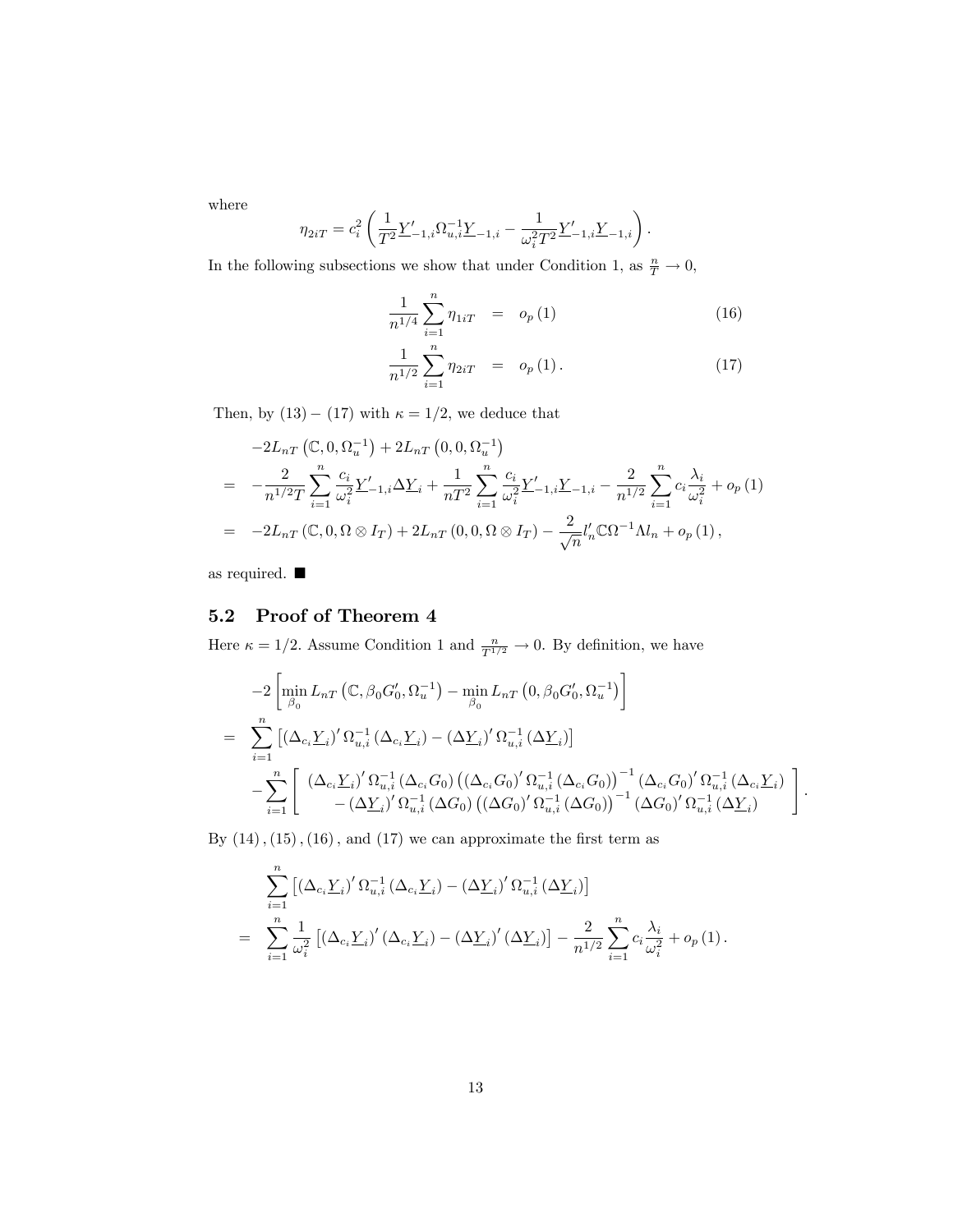Then, the required result for the theorem follows since

$$
\sum_{i=1}^{n} (\Delta_{c_{i}} \underline{Y}_{i})' \Omega_{u,i}^{-1} (\Delta_{c_{i}} G_{0}) ((\Delta_{c_{i}} G_{0})' \Omega_{u,i}^{-1} (\Delta_{c_{i}} G_{0}))^{-1} (\Delta_{c_{i}} G_{0})' \Omega_{u,i}^{-1} (\Delta_{c_{i}} \underline{Y}_{i})
$$
  

$$
- \sum_{i=1}^{n} \frac{1}{\omega_{i}^{2}} (\Delta_{c_{i}} \underline{Y}_{i})' (\Delta_{c_{i}} G_{0}) ((\Delta_{c_{i}} G_{0})' (\Delta_{c_{i}} G_{0}))^{-1} (\Delta_{c_{i}} G_{0})' (\Delta_{c_{i}} \underline{Y}_{i})
$$
  

$$
= o_{p}(1)
$$
 (18)

for any  $c_i$  such that  $\sup_i |c_i| < M$  for some constant M. The proof of (18) is available in the following subsection.  $\blacksquare$ 

## 5.3 Proof of Theorem 6

Here  $\kappa = 1/4$ . Assume Condition 1 and  $\frac{n}{T^{1/4}} \to 0$ . By definition, we have

$$
-2\left[\min_{\beta} L_{nT}\left(\mathbb{C}, \beta G', \Omega_{u}^{-1}\right) - \min_{\beta} L_{nT}\left(0, \beta G', \Omega_{u}^{-1}\right)\right]
$$
  

$$
= \sum_{i=1}^{n} \left[\left(\Delta_{c_{i}} \underline{Y}_{i}\right)' \Omega_{u,i}^{-1}\left(\Delta_{c_{i}} \underline{Y}_{i}\right) - \left(\Delta \underline{Y}_{i}\right)' \Omega_{u,i}^{-1}\left(\Delta \underline{Y}_{i}\right)\right]
$$
  

$$
- \sum_{i=1}^{n} \left[\left(\Delta_{c_{i}} \underline{Y}_{i}\right)' \Omega_{u,i}^{-1}\left(\Delta_{c_{i}} G\right) \left(\left(\Delta_{c_{i}} G\right)' \Omega_{u,i}^{-1}\left(\Delta_{c_{i}} G\right)\right)^{-1}\left(\Delta_{c_{i}} G\right)' \Omega_{u,i}^{-1}\left(\Delta_{c_{i}} \underline{Y}_{i}\right) - \left(\Delta \underline{Y}_{i}\right)' \Omega_{u,i}^{-1}\left(\Delta G\right) \left(\left(\Delta G\right)' \Omega_{u,i}^{-1}\left(\Delta G\right)\right)^{-1}\left(\Delta G\right)' \Omega_{u,i}^{-1}\left(\Delta \underline{Y}_{i}\right)
$$

:

By  $(14)$ ,  $(15)$ ,  $(16)$ , and  $(17)$ , we can approximate the first term as

$$
\sum_{i=1}^{n} \left[ \left( \Delta_{c_i} \underline{Y}_i \right)' \Omega_{u,i}^{-1} \left( \Delta_{c_i} \underline{Y}_i \right) - \left( \Delta \underline{Y}_i \right)' \Omega_{u,i}^{-1} \left( \Delta \underline{Y}_i \right) \right]
$$
\n
$$
= \sum_{i=1}^{n} \frac{1}{\omega_i^2} \left[ \left( \Delta_{c_i} \underline{Y}_i \right)' \left( \Delta_{c_i} \underline{Y}_i \right) - \left( \Delta \underline{Y}_i \right)' \left( \Delta \underline{Y}_i \right) \right] - \frac{2}{n^{1/4}} \sum_{i=1}^{n} c_i \frac{\lambda_i}{\omega_i^2} + o_p \left( 1 \right).
$$

Also, in the following subsection we show that

$$
\sum_{i=1}^{n} (\Delta_{c_i} \underline{Y}_i)' \Omega_{u,i}^{-1} (\Delta_{c_i} G) ((\Delta_{c_i} G)' \Omega_{u,i}^{-1} (\Delta_{c_i} G))^{-1} (\Delta_{c_i} G)' \Omega_{u,i}^{-1} (\Delta_{c_i} \underline{Y}_i)
$$

$$
- \sum_{i=1}^{n} \frac{1}{\omega_i^2} (\Delta_{c_i} \underline{Y}_i)' (\Delta_{c_i} G) ((\Delta_{c_i} G)' (\Delta_{c_i} G))^{-1} (\Delta_{c_i} G)' (\Delta_{c_i} \underline{Y}_i)
$$

$$
= o_p(1)
$$
(19)

for any  $c_i$  such that  $\sup_i |c_i| < M$  for some constant M. Then, we have

$$
\sum_{i=1}^{n} \left[ \begin{array}{c} \left( \Delta_{c_i} \underline{Y}_i \right)' \Omega_{u,i}^{-1} \left( \Delta_{c_i} G \right) \left( \left( \Delta_{c_i} G \right)' \Omega_{u,i}^{-1} \left( \Delta_{c_i} G \right) \right)^{-1} \left( \Delta_{c_i} G \right)' \Omega_{u,i}^{-1} \left( \Delta_{c_i} \underline{Y}_i \right) \\ - \left( \Delta \underline{Y}_i \right)' \Omega_{u,i}^{-1} \left( \Delta G \right) \left( \left( \Delta G \right)' \Omega_{u,i}^{-1} \left( \Delta G \right) \right)^{-1} \left( \Delta G \right)' \Omega_{u,i}^{-1} \left( \Delta \underline{Y}_i \right) \end{array} \right] \\ = \sum_{i=1}^{n} \frac{1}{\omega_i^2} \left[ \begin{array}{c} \left( \Delta_{c_i} \underline{Y}_i \right)' \left( \Delta_{c_i} G \right) \left( \left( \Delta_{c_i} G \right)' \left( \Delta_{c_i} G \right) \right)^{-1} \left( \Delta_{c_i} G \right)' \left( \Delta_{c_i} \underline{Y}_i \right) \\ - \left( \Delta \underline{Y}_i \right)' \left( \Delta G \right) \left( \left( \Delta G \right)' \left( \Delta G \right) \right)^{-1} \left( \Delta G \right)' \left( \Delta \underline{Y}_i \right) \end{array} \right] + o_p \left( 1 \right).
$$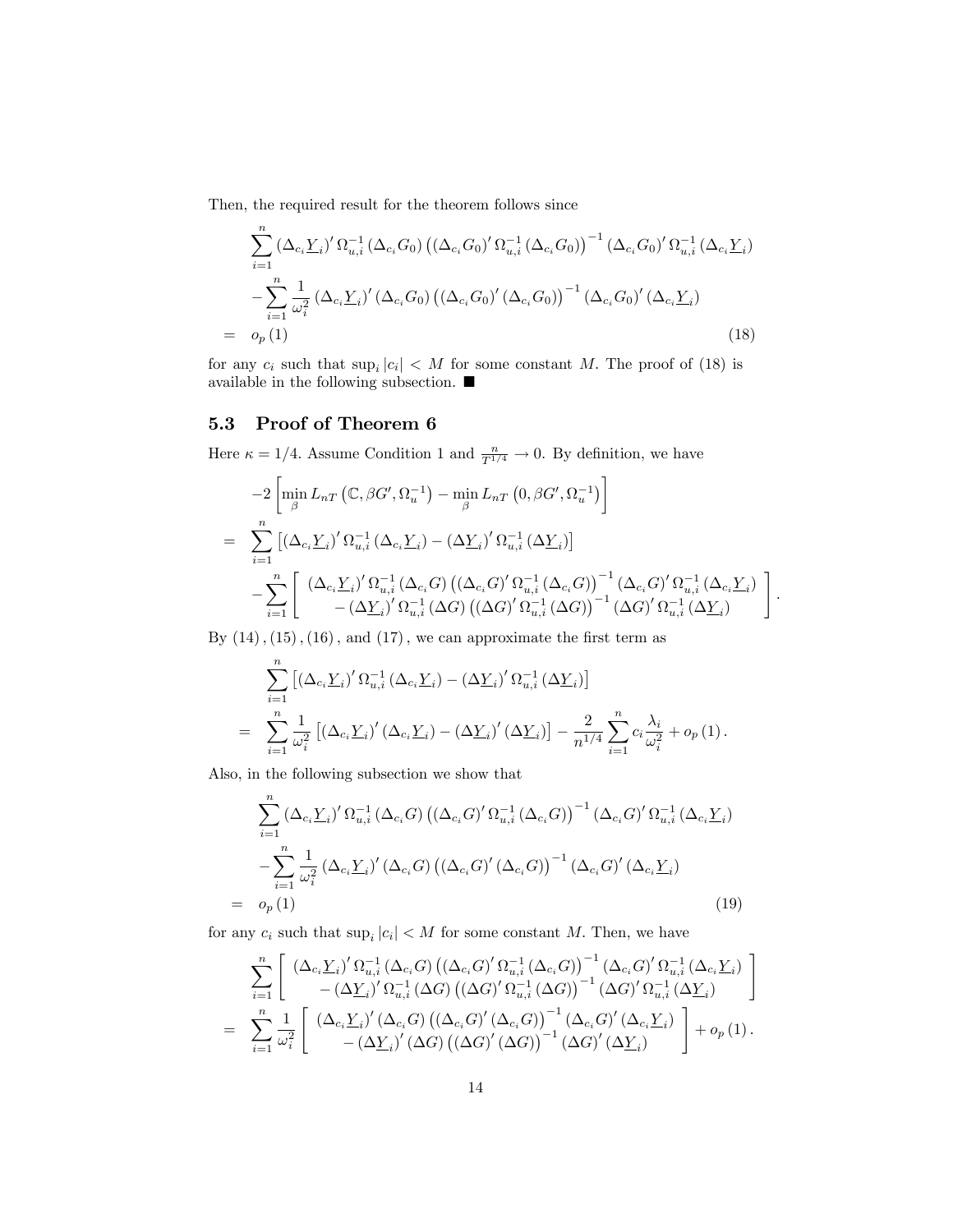Combining these expressions gives the required result

$$
-2\left[\min_{\beta} L_{nT}\left(\mathbb{C}, \beta G', \Omega_u^{-1}\right) - \min_{\beta} L_{nT}\left(0, \beta G', \Omega_u^{-1}\right)\right]
$$
  
=\ -2\left[\min\_{\beta} L\_{nT}\left(\mathbb{C}, \beta G', \Omega^{-1} \otimes I\_T\right) - \min\_{\beta} L\_{nT}\left(0, \beta G', \Omega^{-1} \otimes I\_T\right)\right]  
- \frac{2}{n^{1/4}}l'\_n\mathbb{C}\Omega^{-1}\Lambda l\_n + o\_p(1).

## 5.4 Supplementary Results

## 5.4.1 A Useful Lemma

 $\overline{a}$ 

Before we start the proof of  $(16)$  and  $(17)$ , we introduce a useful technical result. When A is a matrix, we use three different norms,  $||A||_o = \lambda_{\max} (A'A)^{1/2}$ , where  $\lambda_{\text{max}}(\cdot)$  denotes the maximum eigenvalue,  $||A|| = tr (A'A)^{1/2}$ , and  $|A| = \sum_{i,j} |a_{ij}|$ , where  $a_{ij}$  is the  $(i, j)^{th}$  element of A. It is well known that

$$
||A||_o \le ||A|| \le |A|.
$$

By definition, the covariance matrix of  $\underline{U}_i$  is  $\Omega_{u,i} = [\gamma_i (t - s)]_{t,s}$ . Let  $A_i$  be the  $(T \times T)$  matrix whose  $(t, s)$  element  $a_{i,t,s}$  is  $\rho_i^{t-s-1}$ , if  $t > s$ , and zero, if  $t \leq s$ . Let

$$
R_i = \omega_i \Omega_{u,i}^{-1/2} - \omega_i^{-1} \Omega_{u,i}^{1/2}.
$$
\n(20)

**Lemma 10** Assume Condition 1. Then  $\sup_i \frac{1}{T^{1/2}} ||R_iA_i|| < M$  for some constant M:

Proof. For the desired result, we show

$$
\sup_{i} \frac{1}{T} ||R_i A_i||^2 \le M.
$$

By definition,

$$
\sup_{i} \frac{1}{T} ||R_{i}A_{i}||^{2} = \sup_{i} \frac{1}{T} tr (A'_{i}R'_{i}R_{i}A_{i}) = \sup_{i} \frac{1}{T} tr (\omega_{i}^{2} A'_{i} \Omega_{u,i}^{-1} A_{i} + \omega_{i}^{-2} A'_{i} \Omega_{u,i} A_{i} - 2A'_{i} A_{i})
$$
  
\n
$$
\leq M \sup_{i} \left| \frac{1}{T} tr (A'_{i} (\Omega_{u,i} - \omega_{i}^{2}) A_{i}) \right| + M \sup_{i} \left| \frac{1}{T} tr (A'_{i} (\Omega_{u,i}^{-1} - \omega_{i}^{-2}) A_{i}) \right|
$$
  
\n
$$
= M (I + II), \text{ say,}
$$

where the inequality holds since  $0 < \inf_i \omega_i^2 \le \sup_i \omega_i^2 < \infty$  under Condition 1 and by the triangle inequality.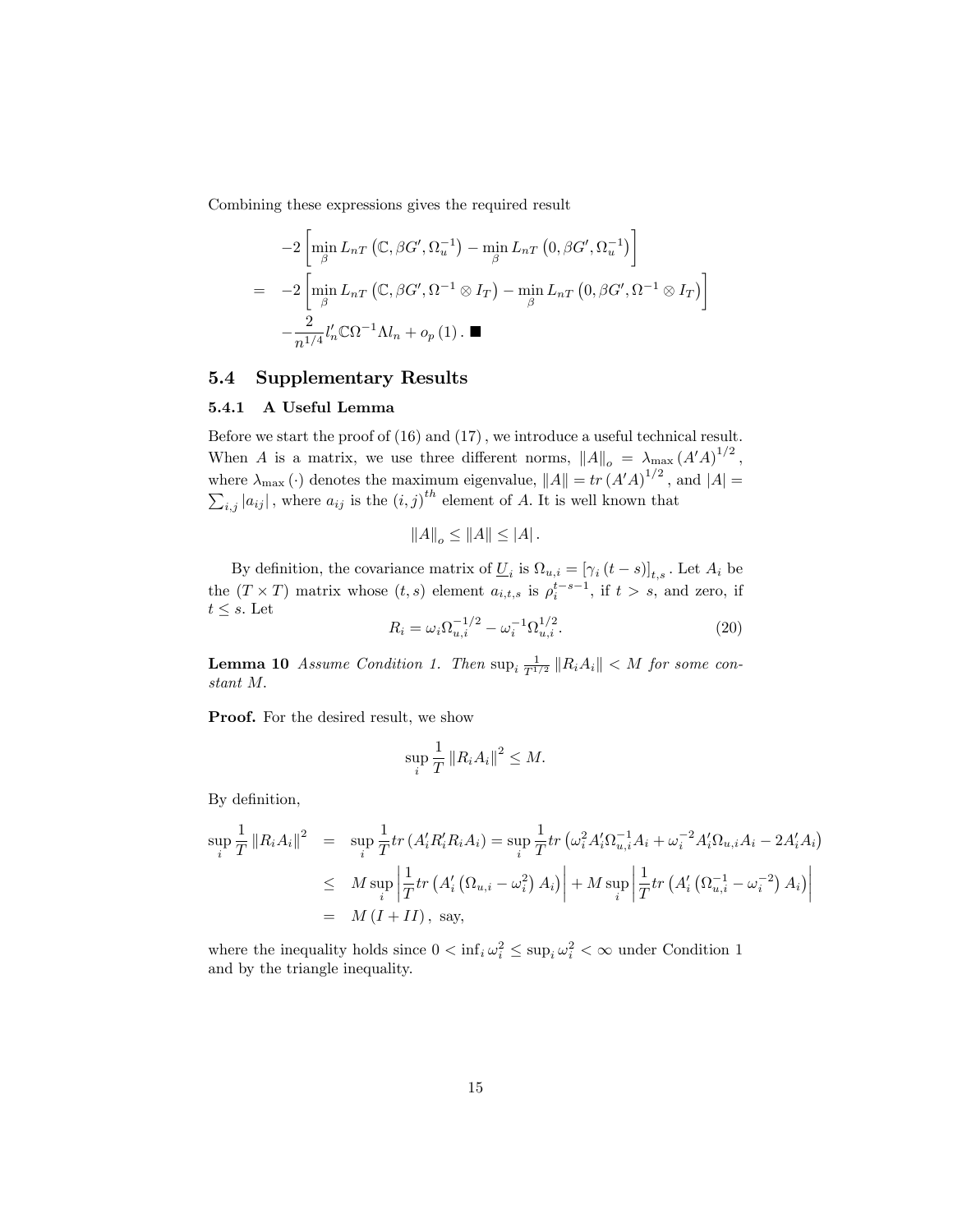First we show that  $I = O\left(1\right)$  . Define

$$
a_{n,T,i}(k) = \frac{1}{T} \sum_{t=1}^{T-k} \sum_{s=1}^{T} a_{i,t,s} a_{i,t+k,s} = \left(1 - \frac{\theta_i}{n^{\kappa} T}\right)^k \sum_{s=1}^{T-k} \left(1 - \frac{\theta_i}{n^{\kappa} T}\right)^{2(s-1)} \left(\frac{t - k - s}{T}\right)
$$
  
\n
$$
a'_{n,T,i}(k) = \sum_{s=1}^{T-k} \left(1 - \frac{\theta_i}{n^{\kappa} T}\right)^{2(s-1)} \left(\frac{t - k - s}{T}\right)
$$
  
\n
$$
a''_{n,T,i}(k) = \sum_{s=1}^{T} \left(1 - \frac{\theta_i}{n^{\kappa} T}\right)^{2(s-1)} \left(\frac{t - k - s}{T}\right)
$$
  
\n
$$
a_{n,T,i}(0) = \frac{1}{T} \left(\sum_{t=1}^{T} a_{i,t,s}\right)^2 = \sum_{s=1}^{T} \left(1 - \frac{\theta_i}{n^{\kappa} T}\right)^{2(s-1)} \left(\frac{t - s}{T}\right).
$$

By adding and subtracting the terms and the triangle inequality, we can bound

$$
I = \sup_{i} \left| \frac{1}{T} tr \left( A_i' \left( \Omega_{u,i} - \omega_i^2 \right) A_i \right) \right|
$$
  
 
$$
\leq I_1 + I_2 + I_3 + I_4,
$$

where

$$
I_{1} = \sup_{i} 2 \left| \sum_{k=1}^{T-1} \gamma_{i}(k) (a_{n,T,i}(k) - a'_{n,T,i}(k)) \right|
$$
  
\n
$$
I_{2} = \sup_{i} 2 \left| \sum_{k=1}^{T-1} \gamma_{i}(k) (a'_{n,T,i}(k) - a''_{n,T,i}(k)) \right|
$$
  
\n
$$
I_{3} = \sup_{i} 2 \left| \sum_{k=1}^{T-1} \gamma_{i}(k) (a''_{n,T,i}(k) - a_{n,T,i}(0)) \right|
$$
  
\n
$$
I_{4} = \sup_{i} 2 \left| a_{n,T,i}(0) \sum_{k=T}^{\infty} \gamma_{i}(k) \right|.
$$

For term  $I_1$ , note that since  $\sup_i \left| \frac{1}{T} \sum_{s=1}^{T-k} \left(1 - \frac{\theta_i}{n^{\kappa}T}\right)^{2(s-1)} \left(\frac{t-k-s}{T}\right) \right| < M$  and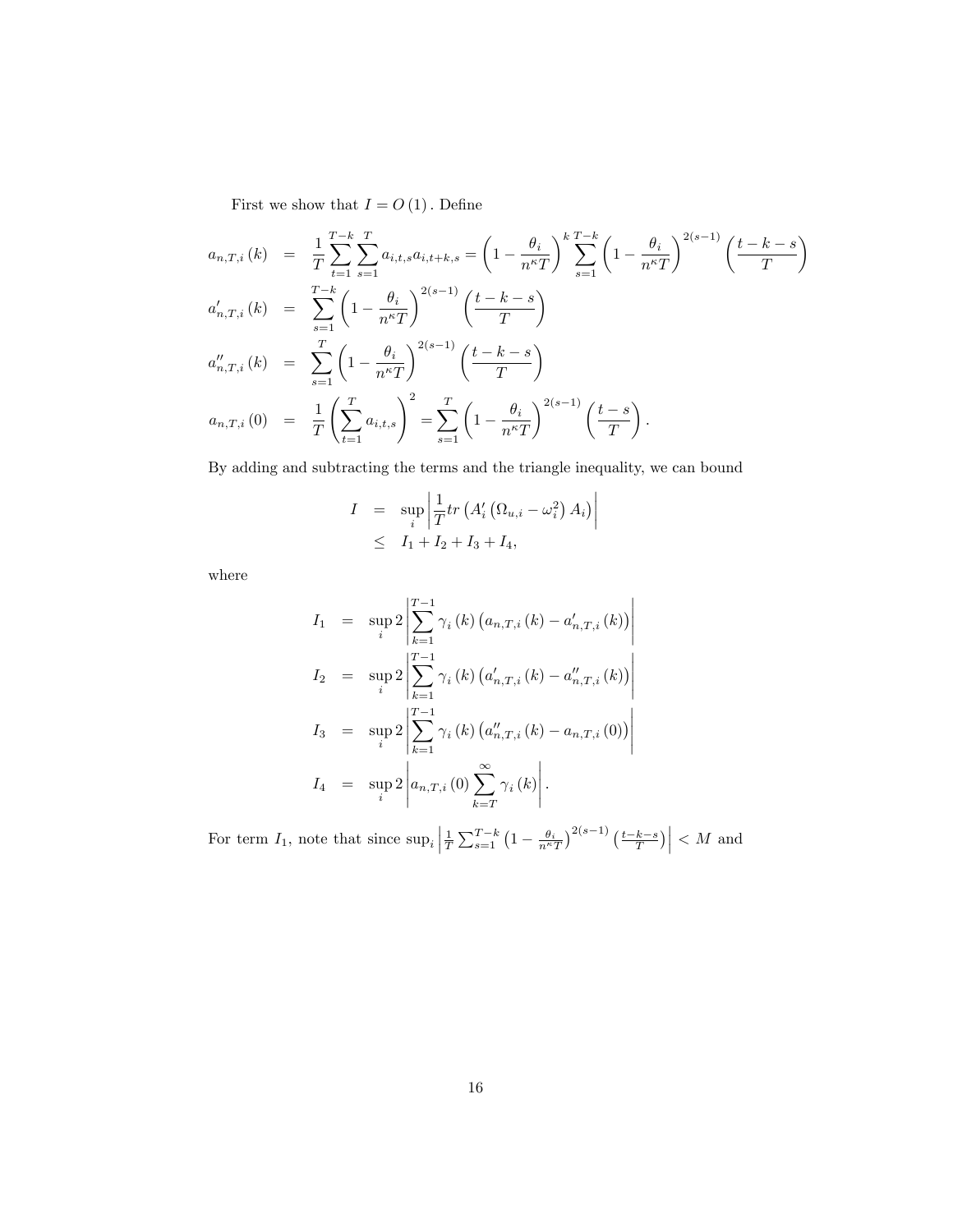$\sup_i |\theta_i| < M$ , we have

$$
\begin{split}\n& \left| \left( a_{n,T,i} \left( k \right) - a'_{n,T,i} \left( k \right) \right) \right| \\
&= T \left| \left( 1 - \frac{\theta_i}{n^{\kappa} T} \right)^k - 1 \right| \left| \frac{1}{T} \sum_{s=1}^{T-k} \left( 1 - \frac{\theta_i}{n^{\kappa} T} \right)^{2(s-1)} \left( \frac{t-k-s}{T} \right) \right| \\
&\leq MT \left| \left( 1 - \frac{\theta_i}{n^{\kappa} T} \right)^k - 1 \right| = MT \left| \sum_{j=1}^k {k \choose j} \left( \frac{-\theta_i}{n^{\kappa} T} \right)^j \right| \\
&\leq MT \sum_{j=1}^k \frac{1}{j!} \left( \frac{|\theta_i| k}{n^{\kappa} T} \right)^j = MT \frac{|\theta_i| k}{n^{\kappa} T} \sum_{j=1}^k \frac{1}{j!} \left( \frac{|\theta_i| k}{n^{\kappa} T} \right)^{j-1} \\
&\leq M \frac{k}{n^{\kappa}} \left( 1 + \sum_{j=1}^\infty \frac{1}{j!} \left( \frac{M}{n^{\kappa}} \right)^j \right) = M \frac{k}{n^{\kappa}} \exp\left( \frac{M}{n^{\kappa}} \right),\n\end{split}
$$

I I I  $\overline{\phantom{a}}$ 

where the second inequality uses  $\binom{k}{j} \leq \frac{k^j}{j!}$  $\frac{k^j}{j!}$ , the last inequality uses  $\sup_i |\theta_i| < M$ and  $\frac{k}{T} \leq 1$ , and the equality uses the Taylor representatoin of the exponential function. Then,

$$
I_1 \leq 2 \sum_{k=1}^{T-1} \gamma(k) \sup_i |(a_{n,T,i}(k) - a'_{n,T,i}(k))| \leq \frac{M}{n^{\kappa}} \left( \exp\left(\frac{M}{n^{\kappa}}\right) - 1 \right) \sum_{k=1}^{T-1} \gamma(k) k = o(1).
$$

For term  $I_2$ , notice that

$$
\begin{aligned}\n\left| \left( a'_{n,T,i} \left( k \right) - a''_{n,T,i} \left( k \right) \right) \right| \\
&\leq 2T \frac{1}{T} \sum_{s=T-k+1}^{T} \left( 1 + \frac{\left| \theta_i \right|}{n^{\kappa} T} \right)^{2(s-1)} \\
&\leq 2T \int_{1-\frac{k}{T}}^{1} \exp\left( \frac{2\left| \theta_i \right| r}{n^{\kappa}} \right) dr \\
&= \left\{ \begin{array}{c} T \frac{n^{\kappa}}{\left| \theta_i \right|} \exp\left( \frac{2\left| \theta_i \right|}{n^{\kappa}} \right) \left[ 1 - \exp\left( -\frac{2\left| \theta_i \right|}{n^{\kappa}} \frac{k}{T} \right) \right] & \text{for } \theta_i \neq 0 \\
2k & \text{for } \theta_i = 0\n\end{array}\n\end{aligned}
$$

where the first inequality holds since  $\theta_i \geq 0$  and  $\left|\frac{t-k-s}{T}\right| \leq 2$  and the last inequality holds by the mean-value theorem and  $\sup_i |\theta_i| < M$ . Then,

$$
I_2 = \sup_{i} 2 \left| \sum_{k=1}^{T-1} \gamma_i(k) \left( a'_{n,T,i}(k) - a''_{n,T,i}(k) \right) \right| \leq M \sum_{k=1}^{T-1} \gamma(k) k = O(1).
$$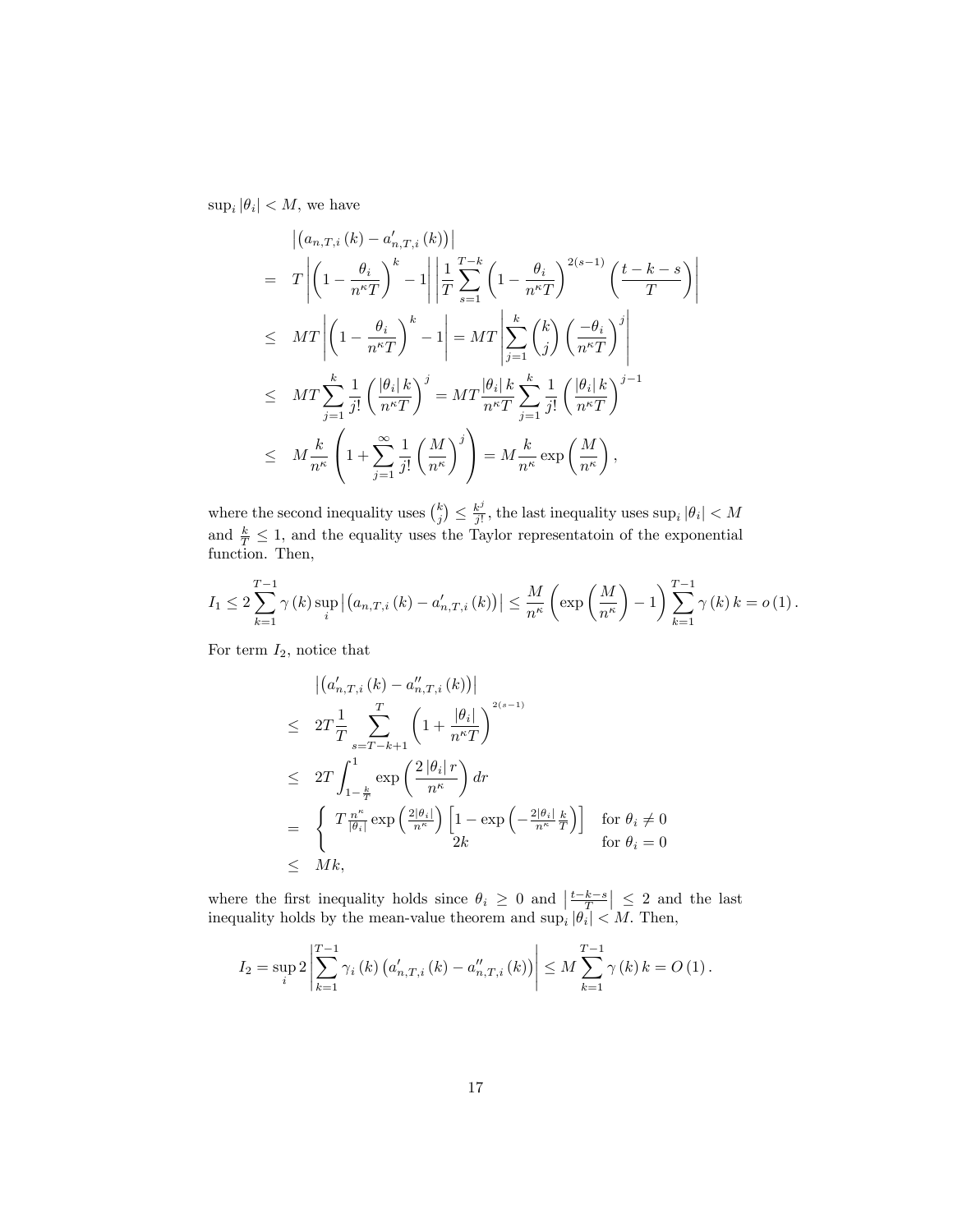For term  $I_3$ , we have

$$
I_3 = \sup_{i} 2 \left| \sum_{k=1}^{T-1} \gamma_i(k) \left( a''_{n,T,i}(k) - a_{n,T,i}(0) \right) \right|
$$
  
 
$$
\leq 2 \sum_{k=1}^{T-1} \gamma(k) k \sup_{i} \left| \frac{1}{T} \sum_{s=1}^{T} \left( 1 - \frac{\theta_i}{n^{\kappa} T} \right)^{2(s-1)} \right| = O(1),
$$

the last line holds since  $\sup_i \left| \frac{1}{T} \sum_{s=1}^T \left(1 - \frac{\theta_i}{n^{\kappa}T}\right)^{2(s-1)} \right| < M$ . Finally, we have

$$
I_4 = \sup_{i} 2 \left| a_{n,T,i}(0) \sum_{k=T}^{\infty} \gamma_i(k) \right|
$$
  
\n
$$
\leq \sup_{i} \left| \frac{1}{T} \sum_{s=1}^{T} \left( 1 - \frac{\theta_i}{n^{\kappa} T} \right)^{2(s-1)} \left( \frac{t-s}{T} \right) \right| T \sum_{k=T}^{\infty} \gamma(k)
$$
  
\n
$$
\leq MT \sum_{k=T}^{\infty} k^{-s} \leq M \sum_{k=T}^{\infty} k^{-s+1} = o(1),
$$

where the second inequality holds since  $\sup_i \left| \frac{1}{T} \sum_{s=1}^T \left(1 - \frac{\theta_i}{n^{\kappa}T}\right)^{2(s-1)} \left(\frac{t-s}{T}\right) \right|$ M. By combining terms  $I_1 - I_4$ , we have the required result

$$
I=O(1).
$$

The proof of  $II = O(1)$  follows in a similar fashion and is omitted.  $\blacksquare$ 

#### 5.4.2 Proof of (17)

We prove the required result when  $\frac{n}{T} \to 0$  and  $\kappa = 1/4$ . Since

$$
E\left(\frac{1}{n^{1/2}}\sum_{i=1}^{n}\eta_{2iT}\right)^2 = \left(\frac{1}{n^{1/2}}\sum_{i=1}^{n}E(\eta_{2iT})\right)^2 + Var\left(\frac{1}{n^{1/2}}\sum_{i=1}^{n}\eta_{2iT}\right)
$$
  

$$
\leq \left(n^{1/2}\sup_{i}|E(\eta_{2iT})|\right)^2 + \sup_{i}Var(\eta_{2iT}),
$$

the required result follows if we show

$$
n^{1/2} \sup_{i} |E\eta_{2iT}| = o(1)
$$
 (21)

and

$$
\sup_{i} Var\left(\eta_{2iT}\right) = o\left(1\right). \tag{22}
$$

For (21), we follow similar arguments used in proving  $|E(S_1)| \to 0$  on page 831 (in the proof of Lemma A2) of ERS, and have for some constant M

$$
n^{1/2} \sup_{i} |E\eta_{2iT}| \leq \left(\frac{n}{T}\right)^{1/2} M \sup_{i} \left(\frac{1}{\omega_i} \|\Omega_{u,i}\|_o \|\Omega_{u,i}^{-1}\|_o^{1/2} \frac{\|R_i A_i\|}{\sqrt{T}}\right) \leq M \left(\frac{n}{T}\right)^{1/2} = o(1),
$$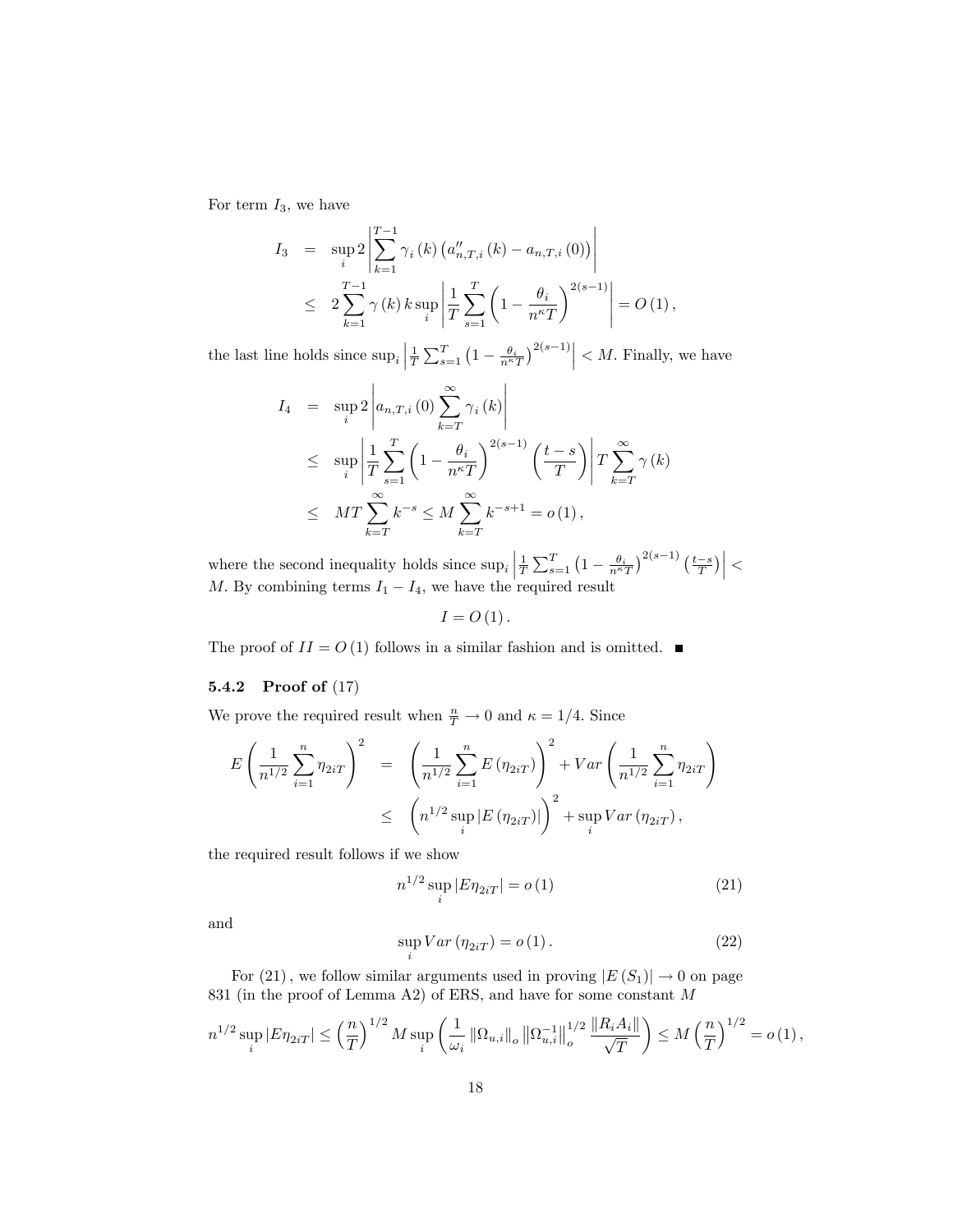where the second inequality holds since  $0 < M_l \leq \inf_i f_i(\lambda) \leq \sup_i f_i(\lambda) \leq$  $M_u < \infty$  and by Lemma 10, and the last inequality holds since  $\frac{n}{T} \to 0$ .

For (22), we also follow similar arguments to those used in proving  $|Var(S_1)| \rightarrow$ 0 on page 831 (in the proof of Lemma A2) of ERS, and have for some constant M

$$
\sup_{i}Var\left(\eta_{2iT}\right) \leq \frac{1}{T}M\sup_{i}\left(\frac{1}{\omega_i^2}\left\|\Omega_{u,i}\right\|_o^2\left\|\Omega_{u,i}^{-1}\right\|_o\frac{\left\|R_iA_i\right\|^2}{T}\right) \leq \frac{M}{T} = o\left(1\right). \blacksquare
$$

#### 5.4.3 Proof of (16)

We prove the required result when  $\frac{n}{T} \to 0$  and  $\kappa = 1/4$ . By replacing  $\Delta \underline{Y}_i$  in  $\eta_{1iT}$  with  $-\frac{\theta_i}{n^{1/4}T}\underline{Y}_{-1,i} + \underline{U}_i$ , we can decompose  $\eta_{1iT}$  as

$$
\eta_{1iT} = \eta_{3iT} - \frac{1}{n^{1/4}} \eta_{4iT},
$$

where

$$
\eta_{3iT} = 2c_i \left[ \frac{1}{T} \underline{Y}'_{-1,i} \Omega_{u,i}^{-1} \underline{U}_i - \frac{1}{T} \frac{\underline{Y}'_{-1,i} \underline{U}_i}{\omega_i^2} + \frac{\lambda_i}{\omega_i^2} \right]
$$
  

$$
\eta_{4iT} = c_i \theta_i \left[ \frac{1}{T^2} \underline{Y}'_{-1,i} \Omega_{u,i}^{-1} \underline{Y}_{-1,i} - \frac{1}{T} \frac{\underline{Y}'_{-1,i} \underline{Y}_{-1,i}}{\omega_i^2} \right]
$$

;

and

$$
\frac{1}{n^{1/4}}\sum_{i=1}^{n}\eta_{1iT} = \frac{1}{n^{1/4}}\sum_{i=1}^{n}\eta_{3iT} - \frac{1}{n^{1/2}}\sum_{i=1}^{n}\eta_{4iT}.
$$

First, similar arguments to those in the proof of (17) lead to

$$
\frac{1}{n^{1/2}}\sum_{i=1}^{n}\eta_{4iT} = o_p(1).
$$

Then, the required result follows if

$$
\frac{1}{n^{1/4}}\sum_{i=1}^{n}\eta_{3iT} = o_p(1),
$$

which follows if

$$
E\left(\frac{1}{n^{1/4}}\sum_{i=1}^{n}\eta_{3iT}\right)^{2}=o(1).
$$

Notice that

$$
E\left(\frac{1}{n^{1/4}}\sum_{i=1}^{n}\eta_{3iT}\right)^2 = \left(\frac{1}{n^{1/4}}\sum_{i=1}^{n}E\left(\eta_{3iT}\right)\right)^2 + Var\left(\frac{1}{n^{1/4}}\sum_{i=1}^{n}\eta_{3iT}\right)
$$
  

$$
\leq \left(n^{3/4}\sup_{i}|E\left(\eta_{3iT}\right)|\right)^2 + n^{1/2}\sup_{i}Var\left(\eta_{3iT}\right),
$$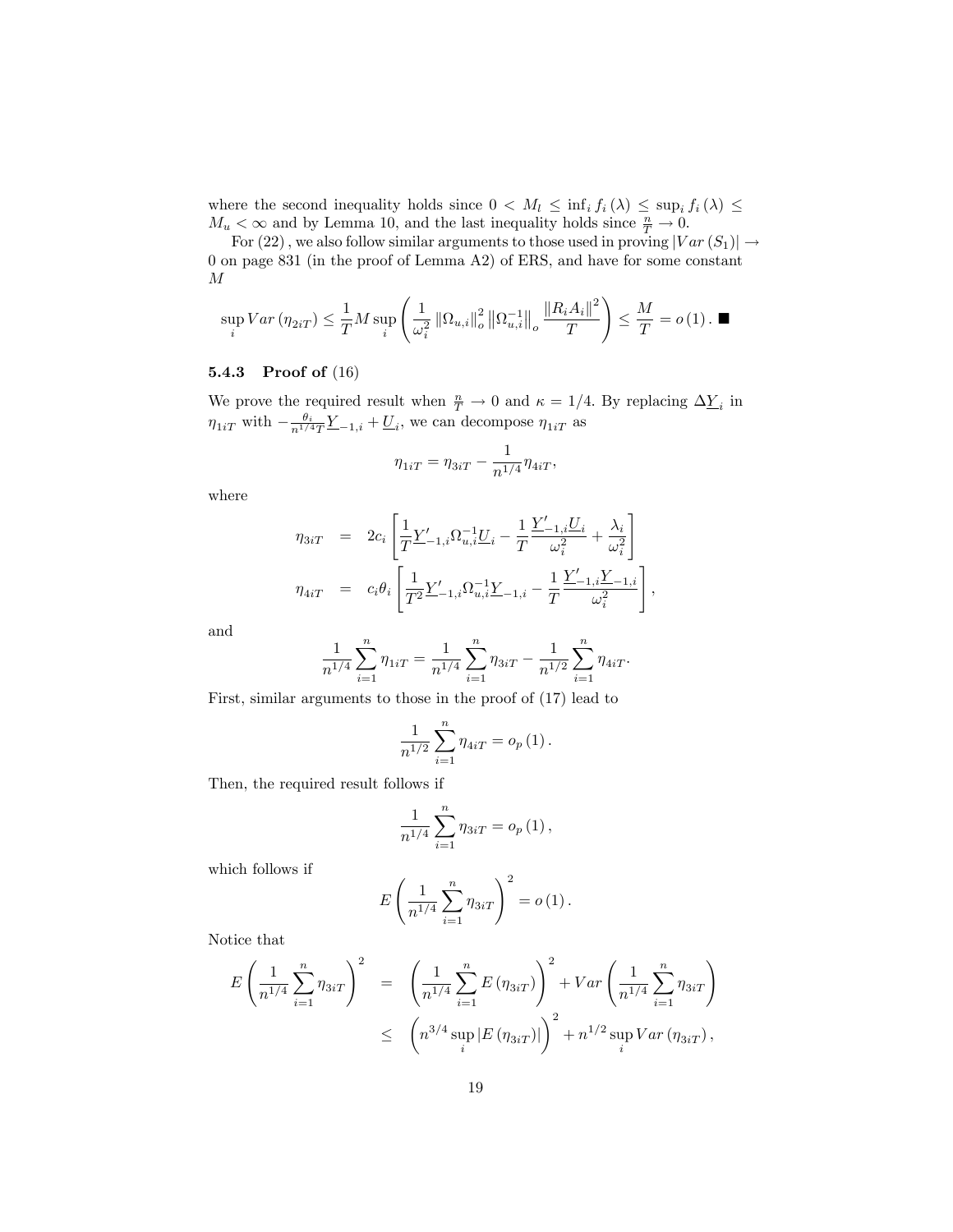By similar arguments to those used for the proof of  $\sup_i Var(\eta_{2iT}) = O(\frac{1}{T}),$ we can show that

$$
n^{1/2} \sup_{i} Var(\eta_{3iT}) = n^{1/2} O\left(\frac{1}{T}\right) = o(1).
$$

For  $n^{3/4} \sup_i |E(\eta_{3iT})| = o(1)$ , we show

$$
\sup_{i} |E(\eta_{3iT})| = O\left(\frac{1}{T}\right). \tag{23}
$$

Since  $\frac{n}{T} \to 0$ , the desired result follows. Since  $\underline{Y}_{-1,i} = A_i \underline{U}_i$ , we have

$$
\eta_{3iT} = 2c_i \left[ \frac{1}{T} A_i' \underline{U}_i' \Omega_{u,i}^{-1} \underline{U}_i - \frac{1}{T} \frac{A_i' \underline{U}_i' \underline{U}_i}{\omega_i^2} + \frac{\lambda_i}{\omega_i^2} \right].
$$

Since  $tr(A_i) = 0$ , we have

$$
E(\eta_{3iT}) = 2c_i \frac{1}{T} \left[ tr (A_i) - \frac{1}{\omega_i^2} tr (\Omega_{u,i} A_i) \right] + 2c_i \frac{\lambda_i}{\omega_i^2}
$$
  
\n
$$
= \frac{-2c_i}{\omega_i^2} \left[ \sum_{k=1}^T \gamma_i(k) \left( 1 - \frac{k}{T} \right) \rho_i^{k-1} - \sum_{k=1}^\infty \gamma_i(k) \right]
$$
  
\n
$$
= \frac{-2c_i}{\omega_i^2} \left[ \sum_{k=1}^T \gamma_i(k) (\rho_i^{k-1} - 1) - \frac{1}{T} \sum_{k=1}^T k \gamma_i(k) \rho_i^{k-1} - \sum_{k=T+1}^\infty \gamma_i(k) \right]
$$
  
\n
$$
= I + II + III, \text{ say.}
$$

For term  $I$ , we can bound

$$
0 \leq |1 - \rho_i^{k-1}| = \left| 1 - \left( 1 - \frac{\theta_i}{n^{\kappa} T} \right)^{k-1} \right| \leq \sum_{j=1}^{k-1} {k-1 \choose j} \left( \frac{|\theta_i|}{n^{\kappa} T} \right)^j
$$
  
\n
$$
\leq \sum_{j=1}^{k-1} \frac{1}{j!} \left( \frac{|\theta_i| (k-1)}{n^{\kappa} T} \right)^j = \frac{|\theta_i| (k-1)}{n^{\kappa} T} \sum_{j=1}^{k-1} \frac{1}{j!} \left( \frac{|\theta_i| (k-1)}{n^{\kappa} T} \right)^{j-1}
$$
  
\n
$$
\leq \frac{M (k-1)}{n^{\kappa} T} \sum_{j=1}^{k-1} \frac{1}{j!} \left( \frac{M}{n^{\kappa}} \right)^{j-1} \leq \frac{M (k-1)}{n^{\kappa} T} \left( 1 + \sum_{j=1}^{\infty} \frac{1}{j!} \left( \frac{M}{n^{\kappa}} \right)^j \right)
$$
  
\n
$$
\leq \frac{M (k-1)}{n^{\kappa} T} \left( \exp \left( \frac{M}{n^{\kappa}} \right) \right).
$$

Then, for some constant  $M > 0$ , we can bound

$$
|I| = \sup_{i} \frac{2c_i}{\omega_i^2} \sum_{k=1}^T |\gamma_i(k)| \left| \left(1 - \rho_i^{k-1}\right) \right| \le \frac{M}{n^{\kappa}T} \left(\exp\left(\frac{M}{n^{\kappa}}\right)\right) \sum_{k=1}^T \gamma(k) \, k = o\left(\frac{1}{T}\right),
$$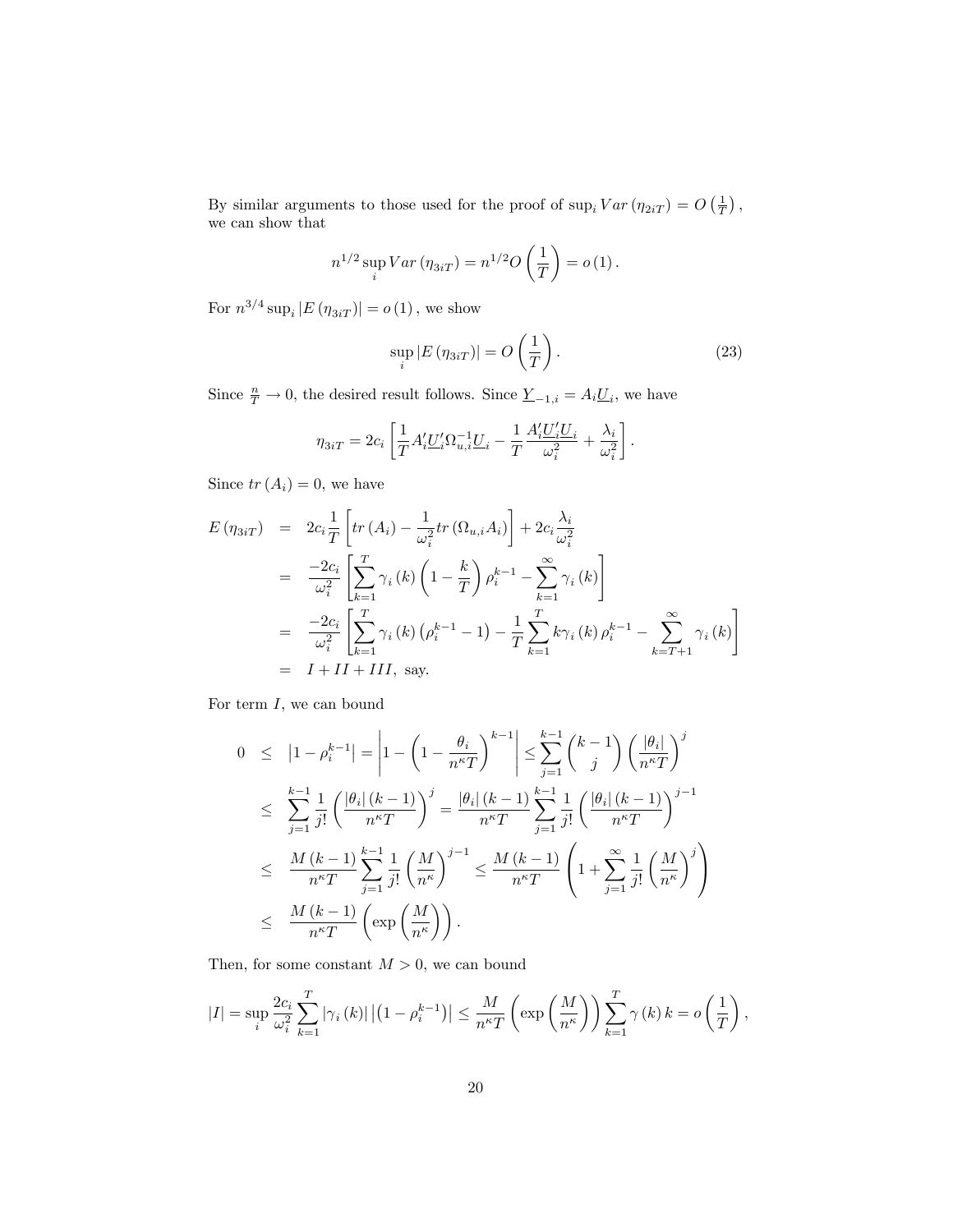as required. Next,

$$
|II| \le \frac{M}{T} \sum_{k=1}^{T} k\gamma(k) = O\left(\frac{1}{T}\right),\,
$$

and

$$
|III| \leq M \sum_{k=T+1}^{\infty} \gamma(k) \leq M \sum_{k=T+1}^{\infty} k^{-s} \text{ by Condition (iii)}
$$
  

$$
\leq M (T+1)^{-s+1} = o\left(\frac{1}{T}\right) \text{ since } s > 2,
$$

as required.

## 5.4.4 More Preliminary Results

In this section  $\kappa = 1/4$  and we assume Condition 1. Define  $\Phi_i$  to the  $(T \times T)$ matrix whose  $(r, s)$ <sup>th</sup> element is  $\phi_i(r - s)$ , where  $\phi_i(k)$  is defined in Condition 1.

Define  $\tilde{G} = \left[\tilde{G}_0, \tilde{G}_1\right] = [G_0, G_1] \left(diag\left(\sqrt{T}, 1\right)\right)$ . Direct calculations show that

$$
\Delta_{c_i}\tilde{G}_0 = \left(T^{1/2}, \frac{c_i}{n^{1/4}T^{1/2}}, \dots, \frac{c_i}{n^{1/4}T^{1/2}}\right)',
$$
\n
$$
\Delta_{c_i}\tilde{G}_1 = \left(0, 1 + \frac{c_i}{n^{1/4}T}, \dots, 1 + \frac{c_i}{n^{1/4}}\frac{t-1}{T}, \dots, 1 + \frac{c_i}{n^{1/4}}\frac{T-1}{T}\right)',
$$
\n
$$
\frac{1}{T}\left(\Delta_{c_i}\tilde{G}\right)' \left(\Delta_{c_i}\tilde{G}\right) = \left(\begin{array}{cc} 1 + \frac{c_i^2}{n^{1/2}}\frac{T-1}{T} & \frac{1}{T^{1/2}}\left(\frac{c_i}{n^{1/4}} + \frac{c_i^2}{n^{1/2}}\frac{1}{T}\sum_{t=2}^T\frac{t-1}{T}\right) \\ \frac{1}{T^{1/2}}\left(\frac{c_i}{n^{1/4}} + \frac{c_i^2}{n^{1/2}}\frac{1}{T}\sum_{t=2}^T\frac{t-1}{T}\right) & \frac{1}{T}\sum_{t=2}^T\left(1 + \frac{c_i}{n^{1/4}}\frac{t-1}{T}\right)^2 \end{array}\right),
$$

and

$$
\frac{1}{T^{1/2}} \left(\Delta_{c_i} \tilde{G}\right)'(\Delta_{c_i} \underline{Y}_i)
$$
\n
$$
= \left(\begin{array}{c} y_{i1} + \frac{c_i}{n^{1/4}T^{1/2}} \frac{1}{T^{1/2}} \left(y_{iT} - y_{i1}\right) + \frac{c_i^2}{n^{1/2}T^{1/2}} \frac{1}{T^{3/2}} \sum_{t=2}^T y_{it-1} \\ \frac{1}{T^{1/2}} \left(y_{iT} - y_{i1}\right) + \frac{c_i}{n^{1/4}T^{1/2}} \left(y_{iT} - \frac{1}{T} \left(y_{iT} + y_{i0}\right)\right) + \frac{c_i^2}{n^{1/2}} \frac{1}{T^{3/2}} \sum_{t=2}^T \frac{t-1}{T} y_{it-1} \end{array}\right) (24)
$$

DeÖne

$$
b_{n,T,i}^{jl}(k) = \frac{1}{T} \sum_{t=2}^{T-k} \left[ \left( \Delta_{c_i} \tilde{G}_j \right)_t \left( \Delta_{c_i} \tilde{G}_l \right)_{t+k} + \left( \Delta_{c_i} \tilde{G}_l \right)_t \left( \Delta_{c_i} \tilde{G}_j \right)_{t+k} \right],
$$

where  $(x)_t$  is the  $t^{th}$  element of the vector x and  $j, l = 0, 1$ .

**Lemma 11** (a)  $\sup_i |b_{n,T,i}^{01}(k)| \leq \frac{M}{T^{1/2}}$  for all k. (b)  $\sup_i |b_{n,T,i}^{11}(k) - b_{n,T,i}^{11}(0)| \leq$  $M\frac{k}{T}$  for some finite constant M.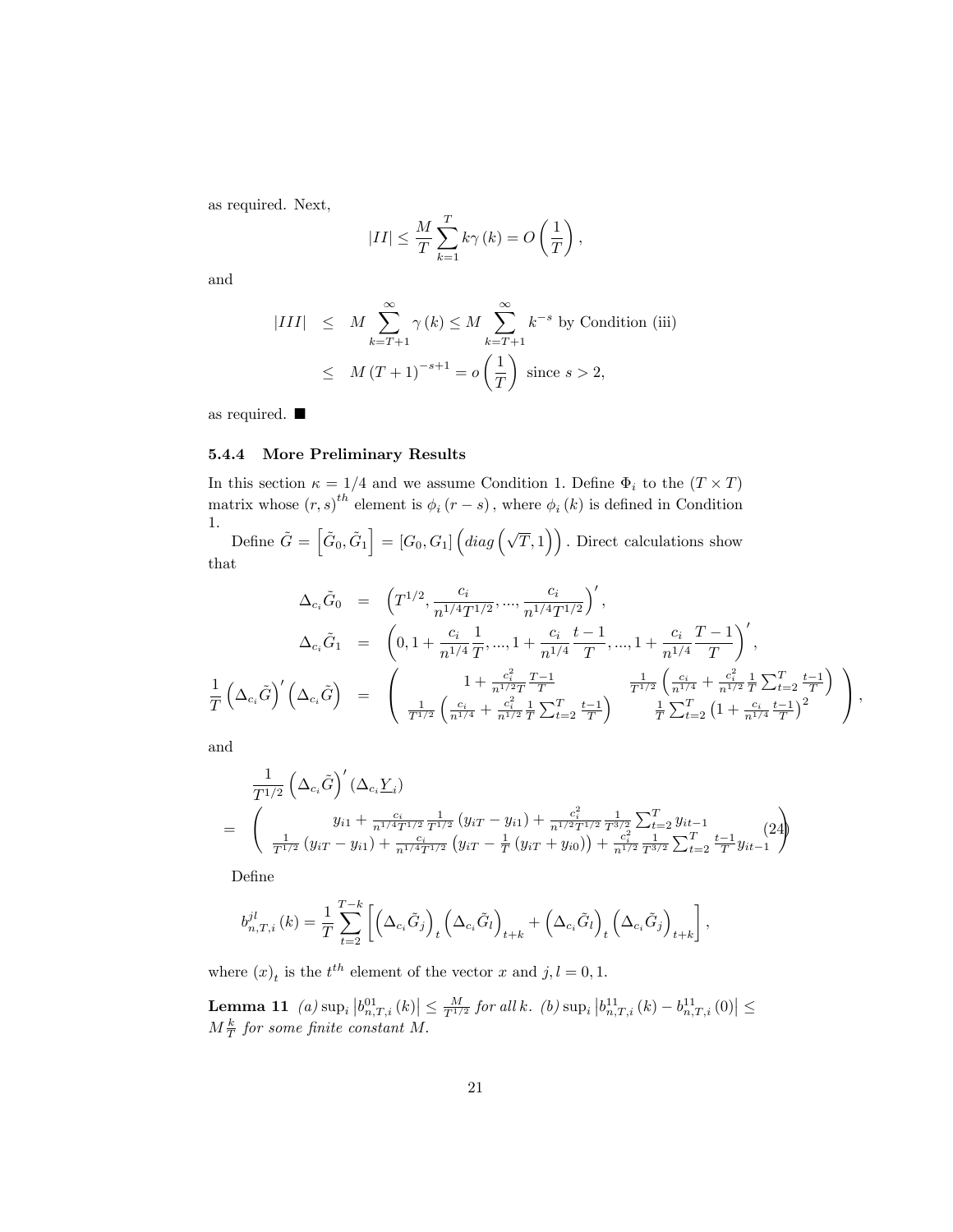**Proof.** Part (a): By definition, for  $k = 0$ ,

$$
\sup_{i} \left| b_{n,T,i}^{01}\left(0\right) \right| = 2 \sup_{i} \left| \frac{1}{T} \left( \Delta_{c_{i}} \tilde{G}_{0} \right)' \left( \Delta_{c_{i}} \tilde{G}_{1} \right) \right| = \frac{2}{T^{1/2}} \sup_{i} \left| \frac{c_{i}}{n^{1/4}} + \frac{c_{i}^{2}}{n^{1/2}} \frac{1}{T} \sum_{t=2}^{T} \frac{t-1}{T} \right| \leq \frac{M}{n^{1/4} T^{1/2}}.
$$

For  $k \geq 1$ , we have

$$
\sup_{i} \left| b_{n,T,i}^{01}\left( k \right) \right| = \sup_{i} \left| \frac{1}{T} \sum_{t=2}^{T-k} \left[ \left( \Delta_{c_i} \tilde{G}_0 \right)_t \left( \Delta_{c_i} \tilde{G}_1 \right)_{t+k} + \left( \Delta_{c_i} \tilde{G}_1 \right)_t \left( \Delta_{c_i} \tilde{G}_0 \right)_{t+k} \right] \right| \le \frac{M}{T^{1/2}},
$$

as required.

Part (b): By definition,

$$
\sup_{i} |b_{n,T,i}^{11}(k) - b_{n,T,i}^{11}(0)|
$$
\n
$$
\leq 2\frac{1}{T} \sum_{t=2}^{T-k} \left| \left(1 + \frac{c_i}{n^{1/4}T} \frac{t-1}{T}\right) \left(1 + \frac{c_i}{n^{1/4}T} \frac{t+k-1}{T}\right) - \left(1 + \frac{c_i}{n^{1/4}T} \frac{t-1}{T}\right)^2 \right|
$$
\n
$$
+ 2\frac{1}{T} \sum_{t=T-k+1}^{T} \left(1 + \frac{c_i}{n^{1/4}T} \frac{t-1}{T}\right)^2
$$
\n
$$
\leq \frac{M}{n^{1/4}} \frac{k}{T} + M\frac{k}{T},
$$

as required.  $\blacksquare$ 

**Lemma 12** (a) Suppose that  $x_i$  and  $z_i$  are  $T-$  vectors such that  $\sup_{i,t}|z_{it}|$  is bounded, where  $z_{it}$  is the  $t^{th}$  element of  $z_i$ . Then,  $\sup_i \left| \frac{1}{T} x_i' \left( \Omega_{u,i}^{-1} - \Phi_i \right) z_i \right|$  =  $O\left(\frac{\sup_i ||x_i||}{T}\right)$ ). (b)  $\sup_i \frac{1}{T}$  $\left\|R_i\left(\Delta_{c_i}\tilde{G}_1\right)\right\|$  $\frac{2}{2}$  =  $O\left(\frac{1}{T^{1/2}}\right)$ , where  $R_i$  is defined in  $(20).$ 

Proof. Part (a): The proof is similar to that of Lemma A1 of ERS and is omitted.

Part (b): We replace  $A_i$  in the proof of Lemma 10 with  $(\Delta_{c_i}\tilde{G}_1)$ . Then, the required result follows if we show

(b1): 
$$
\sup_{i} \left| \frac{1}{T} \left( \Delta_{c_i} \tilde{G}_1 \right)' \left( \Omega_{u,i} - \omega_i^2 \right) \left( \Delta_{c_i} \tilde{G}_1 \right) \right| = O\left(\frac{1}{T}\right)
$$
  
(b2): 
$$
\sup_{i} \left| \frac{1}{T} \left( \Delta_{c_i} \tilde{G}_1 \right)' \left( \Omega_{u,i}^{-1} - \omega_i^{-2} \right) \left( \Delta_{c_i} \tilde{G}_1 \right) \right| = O\left(\frac{1}{T^{1/2}}\right).
$$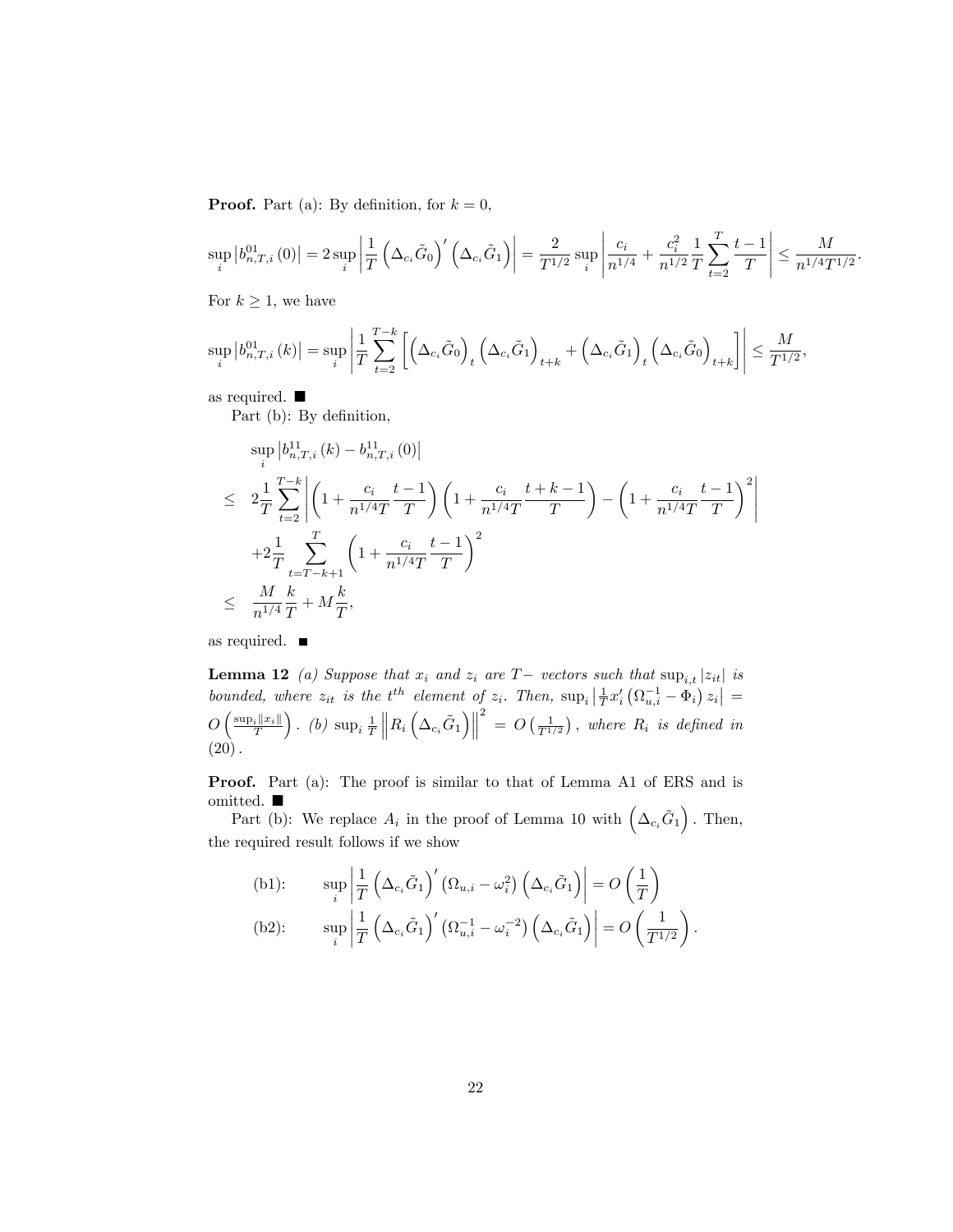For Part (b1), by definition, we have

$$
\sup_{i} \left| \frac{1}{T} \left( \Delta_{c_{i}} \tilde{G}_{1} \right)' \left( \Omega_{u,i} - \omega_{i}^{2} \right) \left( \Delta_{c_{i}} \tilde{G}_{1} \right)' \right|
$$
\n
$$
= \sup_{i} \left| \sum_{k=1}^{T-1} \gamma_{i} \left( k \right) \left( b_{n,T,i}^{11} \left( k \right) - b_{n,T,i}^{11} \left( 0 \right) \right) - \left( \sum_{k=T}^{\infty} \gamma_{i} \left( k \right) \right) b_{n,T,i}^{11} \left( 0 \right) \right|
$$
\n
$$
\leq \sup_{i} \left| \sum_{k=1}^{T-1} \gamma_{i} \left( k \right) \left( b_{n,T,i}^{11} \left( k \right) - b_{n,T,i}^{11} \left( 0 \right) \right) \right| + \sup_{i} \left| \left( \sum_{k=T}^{\infty} \gamma_{i} \left( k \right) \right) b_{n,T,i}^{11} \left( 0 \right) \right|.
$$

By by Lemma  $11(b)$ , the first term is bounded by

$$
\sum_{k=1}^{T-1} \gamma(k) \sup_{i} \left| b_{n,T,i}^{11}(k) - b_{n,T,i}^{11}(0) \right| \leq M \frac{1}{T} \sum_{k=1}^{T-1} \gamma(k) k = O\left(\frac{1}{T}\right),
$$

as required. Under Condition 1(iii), the second term is bounded by

$$
\left(\sum_{k=T}^{\infty} k^{-s}\right) \sup_{i} \left|b_{n,T,i}^{11}\left(0\right)\right| \le o\left(\frac{1}{T}\right),\,
$$

as required.

For Part (b2), we have

$$
\sup_{i} \left| \frac{1}{T} \left( \Delta_{c_i} \tilde{G}_1 \right)' (\Omega_{u,i}^{-1} - \omega_i^{-2}) \left( \Delta_{c_i} \tilde{G}_1 \right) \right|
$$
\n
$$
\leq \sup_{i} \left| \frac{1}{T} \left( \Delta_{c_i} \tilde{G}_1 \right)' (\Omega_{u,i}^{-1} - \Phi_i) \left( \Delta_{c_i} \tilde{G}_1 \right) \right| + \sup_{i} \left| \frac{1}{T} \left( \Delta_{c_i} \tilde{G}_1 \right)' (\Phi_i - \omega_i^{-2}) \left( \Delta_{c_i} \tilde{G}_1 \right) \right|.
$$

By Part (a), we have

$$
\sup_i \left| \frac{1}{T} \left( \Delta_{c_i} \tilde{G}_1 \right)' \left( \Omega_{u,i}^{-1} - \Phi_i \right) \left( \Delta_{c_i} \tilde{G}_1 \right) \right| \leq O \left( \sup_i \frac{\left\| \Delta_{c_i} \tilde{G}_1 \right\|}{T} \right) = O \left( \frac{1}{T^{1/2}} \right).
$$

Using similar argument used in the proof of Part (b1), we can bound the second term by

$$
\sup_{i} \left| \frac{1}{T} \left( \Delta_{c_i} \tilde{G}_1 \right)' \left( \Phi_i - \omega_i^{-2} \right) \left( \Delta_{c_i} \tilde{G}_1 \right) \right| \leq O\left(\frac{1}{T}\right).
$$

Combining these, we have the required result for Part (b2).  $\blacksquare$ 

For  $\mathbb{C} = diag(c_1, ..., c_n)$ , we define

$$
A_{iT}(\mathbb{C}) = \frac{1}{T^{1/2}} \left( \Delta_{c_i} \tilde{G} \right)' \Omega_{u,i}^{-1} \left( \Delta_{c_i} \underline{Y}_i \right), \ A_{iT}^* \left( \mathbb{C} \right) = \frac{1}{\omega_i^2} \frac{1}{T^{1/2}} \left( \Delta_{c_i} \tilde{G} \right)' \left( \Delta_{c_i} \underline{Y}_i \right)
$$
  
\n
$$
B_{iT}(\mathbb{C}) = \frac{1}{T} \left( \Delta_{c_i} \tilde{G} \right)' \Omega_{u,i}^{-1} \left( \Delta_{c_i} \tilde{G} \right), \ B_{iT}^* \left( \mathbb{C} \right) = \frac{1}{\omega_i^2} \frac{1}{T} \left( \Delta_{c_i} G \right)' \left( \Delta_{c_i} G \right),
$$
  
\n
$$
\tilde{B}_{iT}(\mathbb{C}) = diag \left( B_{11,iT}(\mathbb{C}), B_{22,iT}(\mathbb{C}) \right), \ \tilde{B}_{iT}^*(\mathbb{C}) = diag \left( B_{11,iT}^*(\mathbb{C}), B_{22,iT}^*(\mathbb{C}) \right)
$$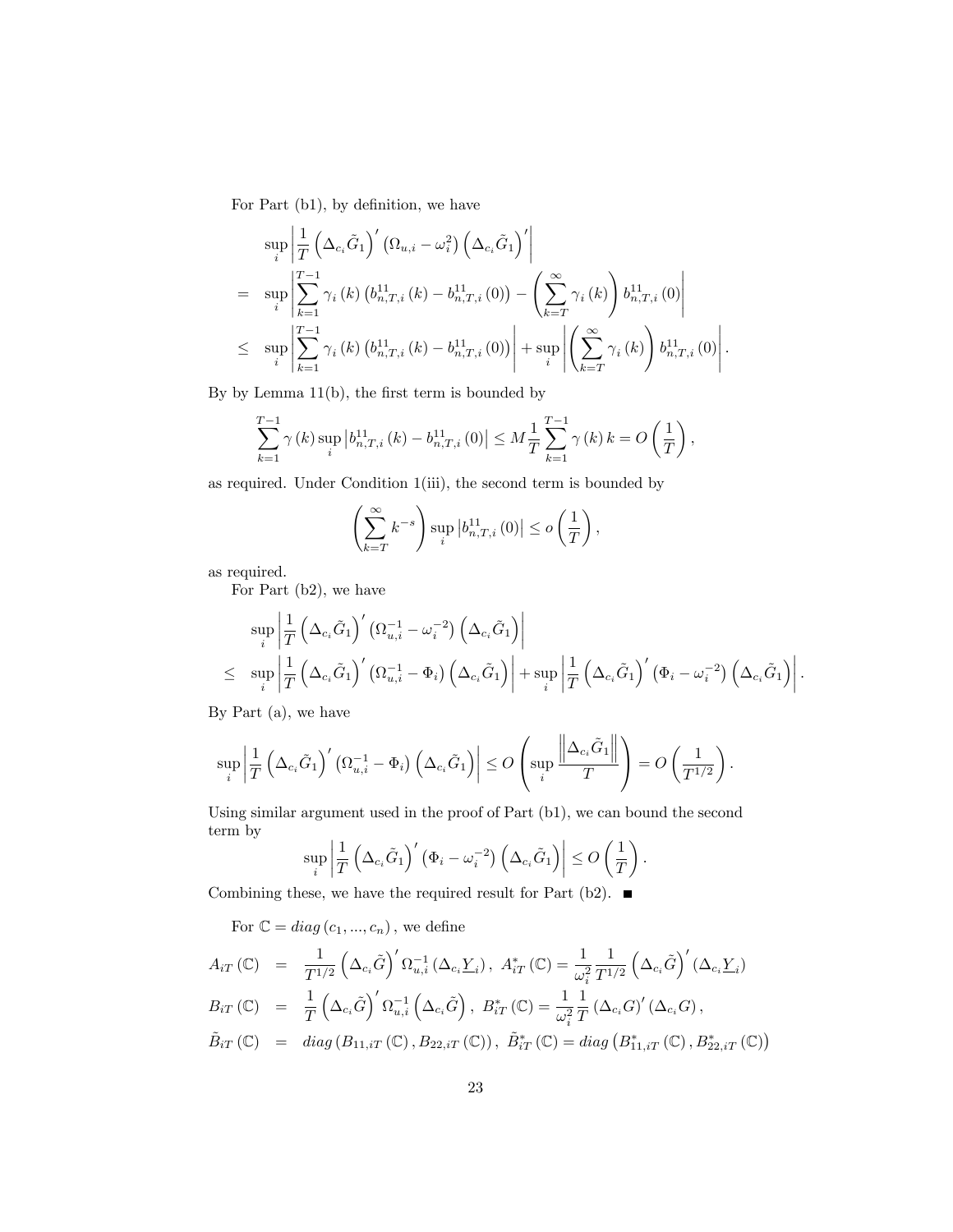and we will define  $B_{kl, iT} (\mathbb{C})$  to the  $(k, l)^{th}$  element of  $B_{iT} (\mathbb{C})$  and  $A_{k, iT} (\mathbb{C})$  to be the  $k^{th}$  element of  $A_{k,iT}(\mathbb{C})$ , where  $k, l = 1, 2$ . Similarly we define  $A_{k,iT}^*(\mathbb{C})$ and  $B_{kl, iT}^*$  (C).

Lemma 13 Under Conditions 1, the following hold. (a)  $\sup_i |B_{12,iT}(\mathbb{C})|$ ,  $\sup_i |B^*_{12,iT}(\mathbb{C})| = O\left(\frac{1}{T^{1/2}}\right)$ .  $\left|B_{12,iT}\left(\mathbb{C}\right)\right|,\sup_{i}\left|B_{12,iT}^{*}\left(\mathbb{C}\right)\right|=O\left(\frac{1}{T^{1/2}}\right)$ (b)  $\sup_i \left\| B_{iT}(\mathbb{C}) - \tilde{B}_{iT}(\mathbb{C}) \right\|$ ,  $\sup_i \left\| B_{iT}^*(\mathbb{C}) - \tilde{B}_{iT}^*(\mathbb{C}) \right\| = O\left(\frac{1}{T^{1/2}}\right)$ . (c)  $\sup_i \left\| B_{iT} \left( \mathbb{C} \right)^{-1} \right\|_2, \sup_i \left\| \tilde{B}_{iT} \left( \mathbb{C} \right)^{-1} \right\|_2 \leq M.$ (d)  $\sup_i E \left\| A_{iT} \left( \mathbb{C} \right) \right\|^2$ ,  $\sup_i E \left\| A_{iT}^* \left( \mathbb{C} \right) \right\|^2 \leq M$ . (e)  $\sup_i |B_{11,iT}(\mathbb{C}) - B_{11,iT}(0)| = O\left(\frac{1}{n^{1/4}T^{1/2}}\right)$ . (f)  $\sup_i |B_{22,iT}(\mathbb{C}) - B_{22,iT}^*(\mathbb{C})| = O\left(\frac{1}{T^{1/2}}\right)$ . (g)  $\sup_i E \left| A_{2,iT} (\mathbb{C}) - A_{2,iT}^* (\mathbb{C}) \right|^2 = O \left( \frac{1}{T^{1/2}} \right).$ 2

**Proof.** Part (a): A direct calculation shows that  $\sup_i |B^*_{12,iT}(\mathbb{C})| = O\left(\frac{1}{T^{1/2}}\right)$ . We bound  $\sup_i |B_{12,iT}(\mathbb{C})|$  by

$$
\sup_{i} |B_{12,iT}(\mathbb{C})| = \sup_{i} \left| \frac{1}{T} \left( \Delta_{c_{i}} \tilde{G}_{0} \right)' \Omega_{u,i}^{-1} \left( \Delta_{c_{i}} \tilde{G}_{1} \right) \right|
$$
  
\n
$$
\leq \sup_{i} \left| \frac{1}{T} \left( \Delta_{c_{i}} \tilde{G}_{0} \right)' \left( \Omega_{u,i}^{-1} - \Phi_{i} \right) \left( \Delta_{c_{i}} \tilde{G}_{1} \right) \right| + \sup_{i} \left| \frac{1}{T} \left( \Delta_{c_{i}} \tilde{G}_{0} \right)' \left( \Phi_{i} - \frac{1}{\omega_{i}^{2}} \right) \left( \Delta_{c_{i}} \tilde{G}_{1} \right) \right|
$$
  
\n
$$
+ \sup_{i} \left| \frac{1}{T} \frac{1}{\omega_{i}^{2}} \left( \Delta_{c_{i}} \tilde{G}_{0} \right)' \left( \Delta_{c_{i}} \tilde{G}_{1} \right) \right|.
$$

By Lemma  $12(a)$ , we have

$$
\sup_{i} \left| \frac{1}{T} \left( \Delta_{c_i} \tilde{G}_0 \right)' \left( \Omega_{u,i}^{-1} - \Phi_i \right) \left( \Delta_{c_i} \tilde{G}_1 \right) \right| = O \left( \sup_i \frac{\left\| \Delta_{c_i} \tilde{G}_0 \right\|}{T} \right) = O \left( \frac{1}{T^{1/2}} \right).
$$

By Lemma 11 and Condition 1, we have

$$
\sup_{i} \left| \frac{1}{T} \left( \Delta_{c_i} \tilde{G}_0 \right)' \left( \Phi_i - \frac{1}{\omega_i^2} \right) \left( \Delta_{c_i} \tilde{G}_1 \right) \right| = O \left( \frac{1}{T^{1/2}} \right).
$$

Finally, the last term is

$$
\sup_{i} \left| \frac{1}{T} \frac{1}{\omega_i^2} \left( \Delta_{c_i} \tilde{G}_0 \right)' \left( \Delta_{c_i} \tilde{G}_1 \right) \right| = \sup_{i} \left| B_{12,iT}^* \left( \mathbb{C} \right) \right| = O \left( \frac{1}{T^{1/2}} \right),
$$

as required.

Part (b) is an immediate corollary of Part (a).  $\blacksquare$ 

Part (c): First notice that under Condition 1 we have

$$
0 < M_{l} \le \inf_{i} B_{kk,iT} (\mathbb{C}) = \left\| \frac{1}{T} \left( \Delta_{c_{i}} \tilde{G}_{k-1} \right) \right\|^{2} \frac{1}{\sup_{i} \lambda_{\max} (\Omega_{u,i})}
$$
  

$$
\le B_{kk,iT} (\mathbb{C}) \le \sup_{i} B_{kk,iT} (\mathbb{C}) = \left\| \frac{1}{T} \left( \Delta_{c_{i}} \tilde{G}_{k-1} \right) \right\|^{2} \frac{1}{\inf_{i} \lambda_{\min} (\Omega_{u,i})} \le M_{u} < \infty,
$$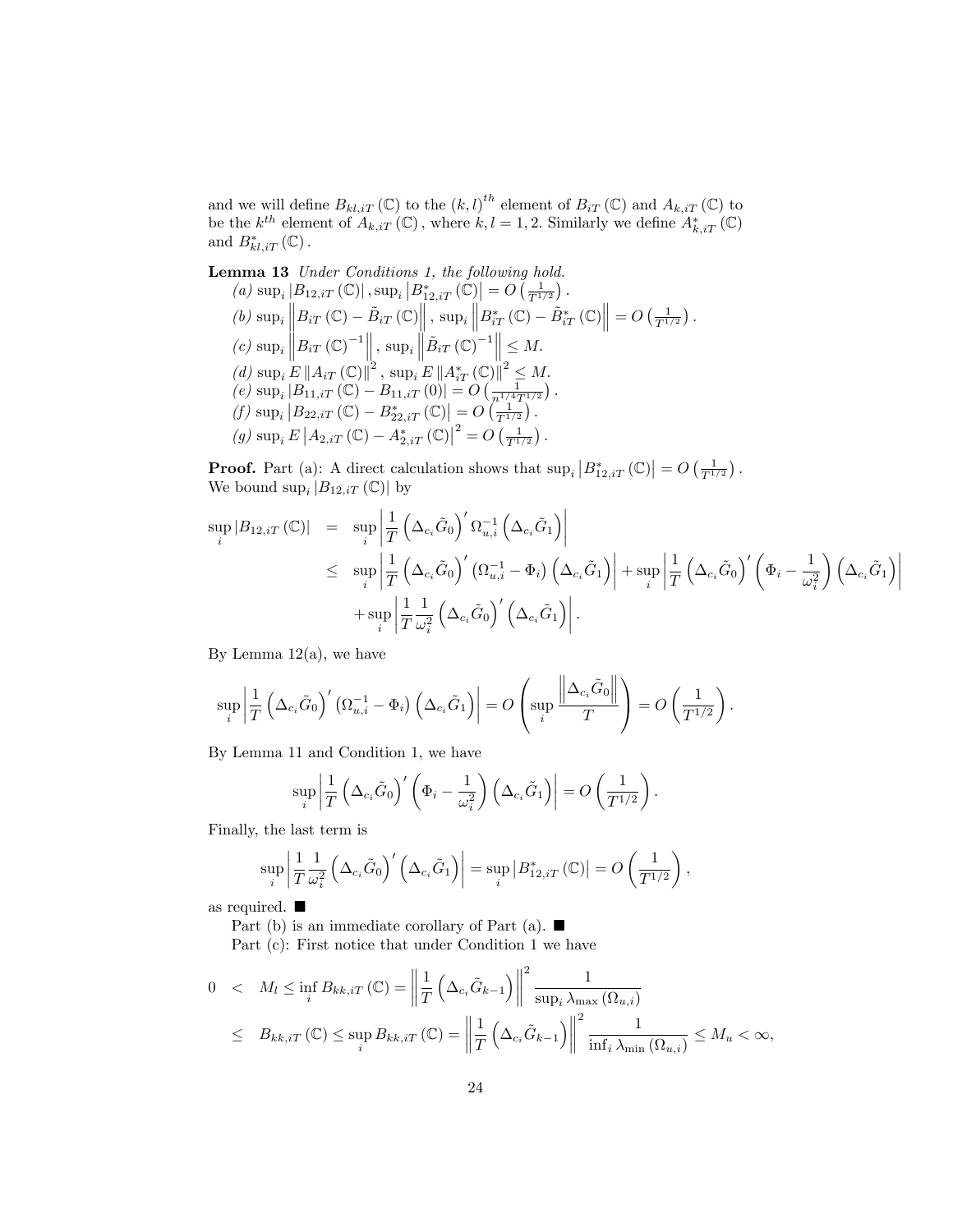where  $k = 1, 2$ . It follows immediately that

$$
\sup_{i} \left\| \tilde{B}_{iT} \left( \mathbb{C} \right)^{-1} \right\| \leq \frac{1}{\inf_{i} B_{11,iT} \left( \mathbb{C} \right)} + \frac{1}{\inf_{i} B_{22,iT} \left( \mathbb{C} \right)} \leq M,
$$

as required. Also, the desired result follows since

$$
\sup_{i} \|B_{iT}(\mathbb{C})^{-1}\| = \sup_{i} \left\| \frac{1}{\det(B_{iT}(\mathbb{C}))} \begin{pmatrix} B_{22,iT}(\mathbb{C}) & -B_{12,iT}(\mathbb{C}) \\ -B_{12,iT}(\mathbb{C}) & B_{11,iT}(\mathbb{C}) \end{pmatrix} \right\|
$$
  
\n
$$
\leq \frac{\sup_{i} \|B_{iT}(\mathbb{C})\|}{\inf_{i} B_{11,iT}(\mathbb{C}) \inf_{i} B_{22,iT}(\mathbb{C}) - \sup_{i} B_{12,iT}(\mathbb{C})^{2}}
$$
  
\n
$$
= \frac{\sup_{i} \left\| \tilde{B}_{iT}(\mathbb{C}) \right\| + o(1)}{\inf_{i} B_{11,iT}(\mathbb{C}) \inf_{i} B_{22,iT}(\mathbb{C}) + o(1)} \leq M,
$$

where the second equality holds by Part (a).  $\blacksquare$ 

Part (d): The desired result  $\sup_i E ||A_{iT}^*(\mathbb{C})||^2 \leq M$  follows from (24) and by direct calculation. For the second desired result, notice that  $E \|A_{iT}(\mathbb{C})\|^2 =$  $E\left\|A_{1,iT}\left(\mathbb{C}\right)\right\|^{2}+E\left\|A_{2,iT}\left(\mathbb{C}\right)\right\|^{2}$ . First,  $\sup_{i} E\left\|A_{2,iT}\left(\mathbb{C}\right)\right\|^{2} \leq M$  since  $E\left\|A_{2,iT}\left(\mathbb{C}\right)\right\|^{2} \leq M$  $2E\left\|A_{2,iT}^*\left(\mathbb{C}\right)\right\|^2 + 2E\left\|A_{2,iT}\left(\mathbb{C}\right) - A_{2,iT}^*\left(\mathbb{C}\right)\right\|^2 \leq M$  by  $\sup_i E\left\|A_{iT}^*\left(\mathbb{C}\right)\right\|^2 \leq M$ and by Part  $(g)$  which we prove later. Next, by definition,

$$
A_{1,iT}(\mathbb{C}) = \frac{1}{T^{1/2}} \left( \Delta_{c_i} \tilde{G}_0 \right)' \Omega_{u,i}^{-1} \left( \Delta_{c_i} \underline{Y}_i \right)
$$
  
\n
$$
= \frac{(c_i - \theta_i)}{n^{1/4}} \frac{1}{T^{3/2}} \left( \Delta_{c_i} \tilde{G}_0 \right)' \Omega_{u,i}^{-1} \underline{Y}_{-1,i} + \frac{1}{T^{1/2}} \left( \Delta_{c_i} \tilde{G}_0 \right)' \Omega_{u,i}^{-1} \underline{U}_i
$$
  
\n
$$
= I_i + II_i, \text{ say.}
$$

Since  $\underline{Y}_{-1,i} = A_i \underline{U}_i$ , where  $A_i$  is defined above Lemma 10, we have

$$
\sup_{i} E(I_i^2) = \sup_{i} E\left(\frac{(c_i - \theta_i)^2}{n^{1/2}\omega_i^2} \frac{1}{T^3} \left(\Delta_{c_i}\tilde{G}_0\right)' \Omega_{u,i}^{-1} A_i \Omega_{u,i} A_i \Omega_{u,i}^{-1} \left(\Delta_{c_i}\tilde{G}_0\right)\right)
$$
  

$$
\leq M \frac{1}{n^{1/2}} \left(\sup_{i} \left\|\frac{\Delta_{c_i}\tilde{G}_0}{T^{1/2}}\right\|^2\right) \left(\sup_{i} \left\|\frac{A_i}{T}\right\|^2\right) \left(\sup_{i} \left\|\Omega_{u,i}^{-1}\right\|^2\right) \left(\sup_{i} \left\|\Omega_{u,i}\right\|^2\right)
$$
  

$$
= O\left(\frac{1}{n^{1/2}}\right) = o\left(1\right),
$$

and

$$
\sup_{i} E\left(II_{i}^{2}\right) = \sup_{i} \frac{1}{T} \left(\Delta_{c_{i}} \tilde{G}_{0}\right)' \Omega_{u,i}^{-1}\left(\Delta_{c_{i}} \tilde{G}_{0}\right)
$$
  

$$
\leq \left(\sup_{i} \left\|\frac{\Delta_{c_{i}} \tilde{G}_{0}}{T^{1/2}}\right\|^{2}\right) \left(\sup_{i} \left\|\Omega_{u,i}^{-1}\right\|_{o}\right) = O\left(1\right).
$$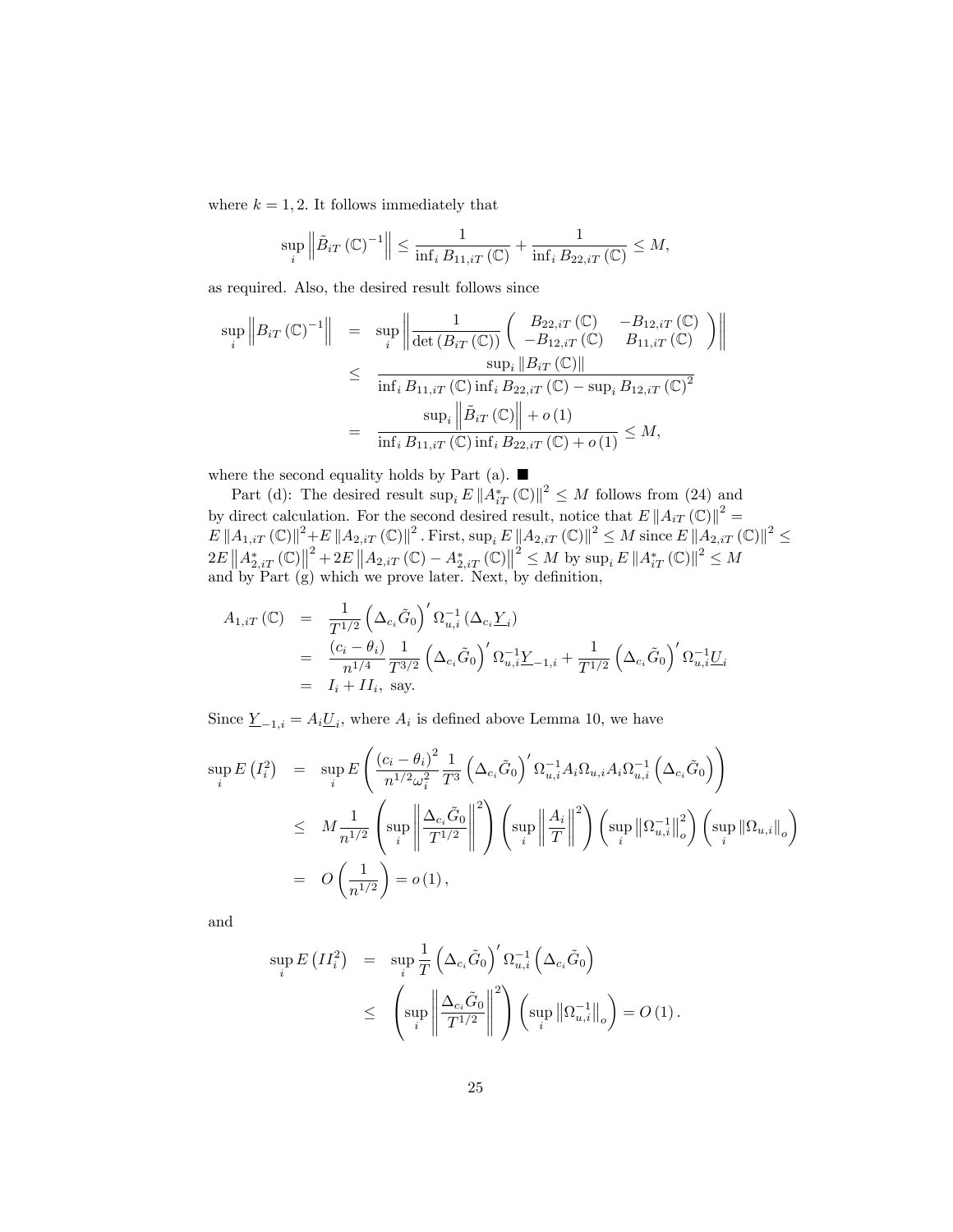Therefore, we have

$$
\sup_{i} E \left\| A_{1, iT}^{*} \left( \mathbb{C} \right) \right\|^{2} \leq M,
$$

as required.

Part (e): Notice that

$$
B_{11,iT} (\mathbb{C}) - B_{11,iT} (0)
$$
  
=  $\frac{1}{T} \left( \Delta_{c_i} \tilde{G}_0 - \Delta \tilde{G}_0 \right)' \Omega_{u,i}^{-1} \left( \Delta_{c_i} \tilde{G}_0 - \Delta \tilde{G}_0 \right) - \frac{2}{T} \left( \Delta_{c_i} \tilde{G}_0 - \Delta \tilde{G}_0 \right)' \Omega_{u,i}^{-1} \left( \Delta \tilde{G}_0 \right).$ 

The required result follows since

$$
\sup_{i} |B_{11,iT}(\mathbb{C}) - B_{11,iT}(0)|
$$
\n
$$
\leq \frac{1}{T} \left( \sup_{i} \left\| \Delta_{c_{i}} \tilde{G}_{0} - \Delta \tilde{G}_{0} \right\|^{2} \right) \left( \sup_{i} \left\| \Omega_{u,i}^{-1} \right\|_{o} \right) + \frac{2}{T} \left( \sup_{i} \left\| \Delta_{c_{i}} \tilde{G}_{0} - \Delta \tilde{G}_{0} \right\| \right) \left( \sup_{i} \left\| \Omega_{u,i}^{-1} \right\|_{o} \right) \left\| \Delta \tilde{G}_{0} \right\|
$$
\n
$$
= \frac{1}{T} O\left(\frac{1}{n^{1/2}}\right) O\left(1\right) + \frac{1}{T} O\left(\frac{1}{n^{1/4}}\right) O\left(1\right) O\left(T^{1/2}\right) = O\left(\frac{1}{n^{1/4} T^{1/2}}\right),
$$

as required.

Part (f) follows by Lemma 12b(2).  $\blacksquare$ Part  $(g)$ : By definition, we have

$$
A_{2,iT} (\mathbb{C}) - A_{2,iT}^* (\mathbb{C})
$$
\n
$$
= \frac{(c_i - \theta_i)}{n^{1/4}} \frac{1}{T^{3/2}} \left( \Delta_{c_i} \tilde{G}_1 \right)' \left( \Omega_{u,i}^{-1} - \frac{1}{\omega_i^2} \right) \underline{Y}_{-1,i} + \frac{1}{T^{1/2}} \left( \Delta_{c_i} \tilde{G}_1 \right)' \left( \Omega_{u,i}^{-1} - \frac{1}{\omega_i^2} \right) \underline{U}_i
$$
\n
$$
= \frac{(c_i - \theta_i)}{n^{1/4} \omega_i} \frac{1}{T^{3/2}} \left( \left( \Delta_{c_i} \tilde{G}_1 \right)' R_i \right) \Omega_{u,i}^{-1/2} A_i \underline{U}_i + \frac{1}{\omega_i T^{1/2}} \left( \left( \Delta_{c_i} \tilde{G}_1 \right)' R_i \right) \Omega_{u,i}^{-1/2} \underline{U}_i
$$
\n
$$
= I_i + II_i, \text{ say,}
$$

where the second equality holds since  $\underline{Y}_{-1,i} = A_i \underline{U}_i$ , where  $A_i$  is defined above Lemma 10, and  $R_i$  is defined in  $(20)$ .

$$
\sup_{i} E(I_{i}^{2}) = \sup_{i} E\left(\frac{\left(c_{i} - \theta_{i}\right)^{2}}{n^{1/2}\omega_{i}^{2}} \frac{1}{T^{3}} \left(\left(\Delta_{c_{i}}\tilde{G}_{1}\right)^{'} R_{i}\right) \Omega_{u,i}^{-1/2} A_{i} \Omega_{u,i} A_{i} \Omega_{u,i}^{-1/2} \left(R_{i}^{\prime}\left(\Delta_{c_{i}}\tilde{G}_{1}\right)\right)\right) \n\leq M \frac{1}{n^{1/2}} \left(\sup_{i} \frac{1}{T} \left\|\left(\Delta_{c_{i}}\tilde{G}_{1}\right)^{\prime} R_{i}\right\|^{2}\right) \left(\sup_{i} \left\|\frac{A_{i}}{T}\right\|^{2}\right) \left(\sup_{i} \left\|\Omega_{u,i}^{-1}\right\|_{o}\right) \left(\sup_{i} \left\|\Omega_{u,i}\right\|_{o}\right) \n= O\left(\frac{1}{n^{1/2}T^{1/2}}\right),
$$

and

$$
\sup_{i} E\left(II_i^2\right) = \sup_{i} \frac{1}{\omega_i^2} \sup_{i} \frac{1}{T} \left\| \left( \Delta_{c_i} \tilde{G}_1 \right)' R_i \right\|^2 = O\left(\frac{1}{T^{1/2}}\right).
$$

Combining the bounds of  $\sup_i E(I_i^2)$  and  $\sup_i E(I_i^2)$ , we have the desired result for Part (g).  $\blacksquare$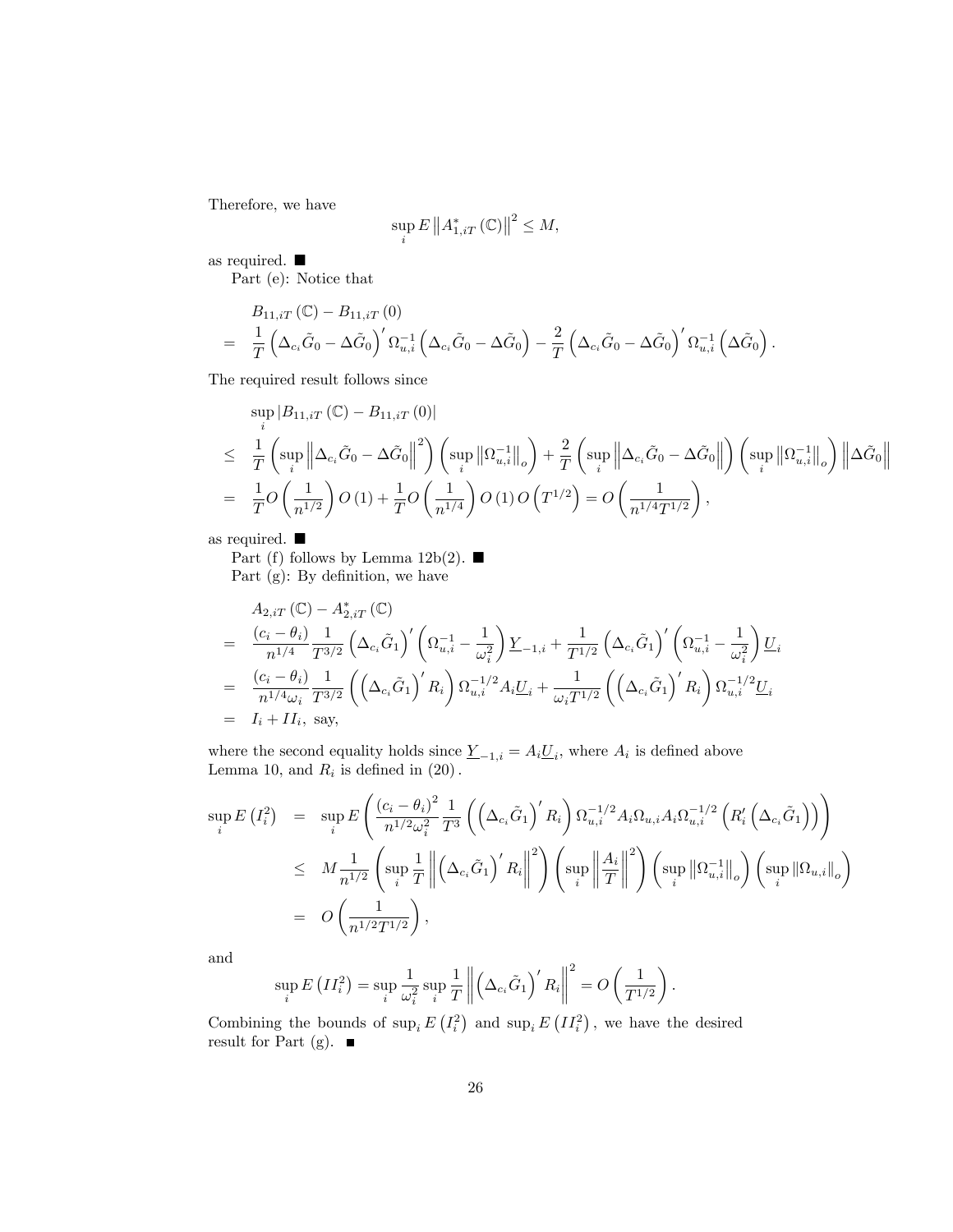## 5.5 Proof of (18)

The required result follows if we show

$$
\sum_{i=1}^{n} \left[ A_{1,iT} (\mathbb{C})^2 B_{11,iT} (\mathbb{C})^{-1} - A_{1,iT} (0)^2 B_{11,iT} (0)^{-1} \right] = o_p (1),
$$
  

$$
\sum_{i=1}^{n} \left[ A_{1,iT}^* (\mathbb{C})^2 B_{11,iT}^* (\mathbb{C})^{-1} - A_{1,iT}^* (0)^2 B_{11,iT}^* (0)^{-1} \right] = o_p (1).
$$

Notice that

$$
\left| \sum_{i=1}^{n} \left[ A_{1,iT} \left( \mathbb{C} \right)^{2} B_{11,iT} \left( \mathbb{C} \right)^{-1} - A_{1,iT} \left( 0 \right)^{2} B_{11,iT} \left( 0 \right)^{-1} \right] \right|
$$
\n
$$
\leq \sum_{i=1}^{n} \left| A_{1,iT} \left( \mathbb{C} \right)^{2} \left( B_{11,iT} \left( \mathbb{C} \right)^{-1} - B_{11,iT} \left( 0 \right)^{-1} \right) \right| + \sum_{i=1}^{n} \left| A_{1,iT} \left( \mathbb{C} \right)^{2} - A_{1,iT} \left( 0 \right)^{2} \right| B_{11,iT} \left( 0 \right)^{-1}.
$$

The first term is bounded by

$$
n\left(\sup_{i} B_{11,iT}(\mathbb{C})^{-1}\right)\left(\sup_{i} B_{11,iT}(0)^{-1}\right)\sup_{i} |B_{11,iT}(\mathbb{C}) - B_{11,iT}(0)| \left(\frac{1}{n}\sum_{i=1}^{n} A_{1,iT}(\mathbb{C})^{2}\right)
$$
  
=  $nO(1) O(1) O\left(\frac{1}{n^{1/4}T^{1/2}}\right) O_p(1) = O_p\left(\frac{n^{3/4}}{T^{1/2}}\right) = o_p(1),$ 

where the first equality holds by Lemma  $13(c)$ , (d), and (e) and the last equality holds since  $\frac{n}{T^{1/2}} = o(1)$ . The second term is bounded by

$$
n\left(\frac{1}{n}\sum_{i=1}^{n}\left(A_{1,iT}\left(\mathbb{C}\right)-A_{1,iT}\left(0\right)\right)^{2}\right)^{1/2}\left(\frac{1}{n}\sum_{i=1}^{n}\left(A_{1,iT}\left(\mathbb{C}\right)+A_{1,iT}\left(0\right)\right)^{2}\right)^{1/2}\sup_{i}\left(B_{11,iT}\left(0\right)^{-1}\right)
$$

$$
= nO_{p}\left(\frac{1}{n^{1/8}T^{1/2}}\right)O_{p}\left(1\right)O\left(1\right)=O_{p}\left(\frac{n^{7/8}}{T^{1/2}}\right)=o_{p}\left(1\right),
$$

where the first equality holds by Lemma 13(c),(d), and  $\sup_i E (A_{1,iT}(\mathbb{C}) - A_{1,iT}(0))^2 =$  $O\left(\frac{1}{n^{1/2}T}\right)$ , and the last equality holds since  $\frac{n}{T^{1/2}} = o(1)$ . Combining these two, we have the required result

$$
\sum_{i=1}^{n} \left[ A_{1,iT} \left( \mathbb{C} \right)^{2} B_{11,iT} \left( \mathbb{C} \right)^{-1} - A_{1,iT} \left( 0 \right)^{2} B_{11,iT} \left( 0 \right)^{-1} \right] = o_{p} \left( 1 \right).
$$

The second required result for Step 2 follows in similar fashion and we omit it.  $\blacksquare$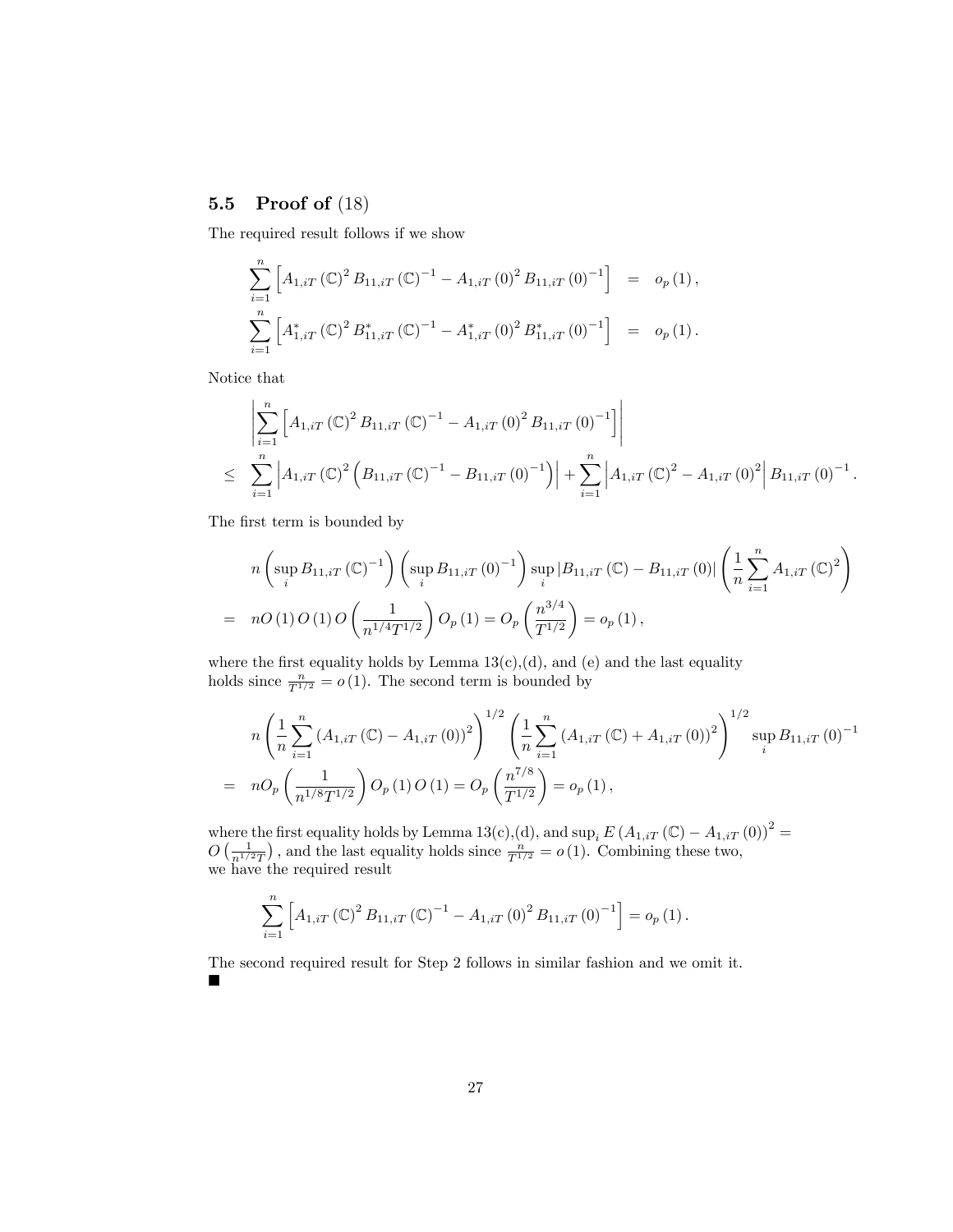## 5.6 Proof of (19)

The required result follows, if we show

$$
\sum_{i=1}^{n} \left[ A_{iT} (\mathbb{C})' B_{iT} (\mathbb{C})^{-1} A_{iT} (\mathbb{C}) - A_{iT} (0) B_{iT} (0)^{-1} A_{iT} (0) \right]
$$
  
 
$$
- \sum_{i=1}^{n} \left[ A_{iT}^* (\mathbb{C})' B_{iT}^* (\mathbb{C})^{-1} A_{iT}^* (\mathbb{C}) - A_{iT}^* (0)' B_{iT}^* (0)^{-1} A_{iT}^* (0) \right]
$$
  
=  $o_p (1),$ 

which will be established by the following three steps.

 $\bullet\,$  Step 1: We show

$$
\sum_{i=1}^{n} \left[ A_{iT} \left( \mathbb{C} \right)^{\prime} B_{iT} \left( \mathbb{C} \right)^{-1} A_{iT} \left( \mathbb{C} \right) - A_{iT} \left( 0 \right) B_{iT} \left( 0 \right)^{-1} A_{iT} \left( 0 \right) \right] \n- \sum_{i=1}^{n} \left[ A_{iT}^{*} \left( \mathbb{C} \right)^{\prime} B_{iT}^{*} \left( \mathbb{C} \right)^{-1} A_{iT}^{*} \left( \mathbb{C} \right) - A_{iT}^{*} \left( 0 \right)^{\prime} B_{iT}^{*} \left( 0 \right)^{-1} A_{iT}^{*} \left( 0 \right) \right] \n= \sum_{i=1}^{n} \left[ A_{iT} \left( \mathbb{C} \right)^{\prime} \tilde{B}_{iT} \left( \mathbb{C} \right)^{-1} A_{iT} \left( \mathbb{C} \right) - A_{iT} \left( 0 \right) \tilde{B}_{iT} \left( 0 \right)^{-1} A_{iT} \left( 0 \right) \right] \n- \sum_{i=1}^{n} \left[ A_{iT}^{*} \left( \mathbb{C} \right)^{\prime} \tilde{B}_{iT}^{*} \left( \mathbb{C} \right)^{-1} A_{iT}^{*} \left( \mathbb{C} \right) - A_{iT}^{*} \left( 0 \right)^{\prime} \tilde{B}_{iT}^{*} \left( 0 \right)^{-1} A_{iT}^{*} \left( 0 \right) \right] + o_p \left( 1 \right).
$$

• Step 2: By  $(18)$  we have

$$
= \sum_{i=1}^{n} \left[ A_{iT} (\mathbb{C})' \tilde{B}_{iT} (\mathbb{C})^{-1} A_{iT} (\mathbb{C}) - A_{iT} (0) \tilde{B}_{iT} (0)^{-1} A_{iT} (0) \right]
$$
  

$$
- \sum_{i=1}^{n} \left[ A_{iT}^* (\mathbb{C})' \tilde{B}_{iT}^* (\mathbb{C})^{-1} A_{iT}^* (\mathbb{C}) - A_{iT}^* (0) \tilde{B}_{iT}^* (0)^{-1} A_{iT}^* (0) \right]
$$
  

$$
= \sum_{i=1}^{n} \left[ A_{2,iT} (\mathbb{C})^2 B_{22,iT} (\mathbb{C})^{-1} - A_{2,iT}^* (\mathbb{C})^2 B_{22,iT}^* (\mathbb{C})^{-1} \right]
$$
  

$$
- \sum_{i=1}^{n} \left[ A_{2,iT} (0)^2 B_{22,iT} (0)^{-1} - A_{2,iT}^* (0)^2 B_{22,iT}^* (0)^{-1} \right] + o_p (1).
$$

 $\bullet\,$  Step 3: We show

$$
\sum_{i=1}^{n} \left[ A_{2,iT} \left( \mathbb{C} \right)^{2} B_{22,iT} \left( \mathbb{C} \right)^{-1} - A_{2,iT}^{*} \left( \mathbb{C} \right)^{2} B_{22,iT}^{*} \left( \mathbb{C} \right)^{-1} \right] = o_{p}(1)
$$
  

$$
\sum_{i=1}^{n} \left[ A_{2,iT} \left( 0 \right)^{2} B_{22,iT} \left( 0 \right)^{-1} - A_{2,iT}^{*} \left( 0 \right)^{2} B_{22,iT}^{*} \left( 0 \right)^{-1} \right] = o_{p}(1).
$$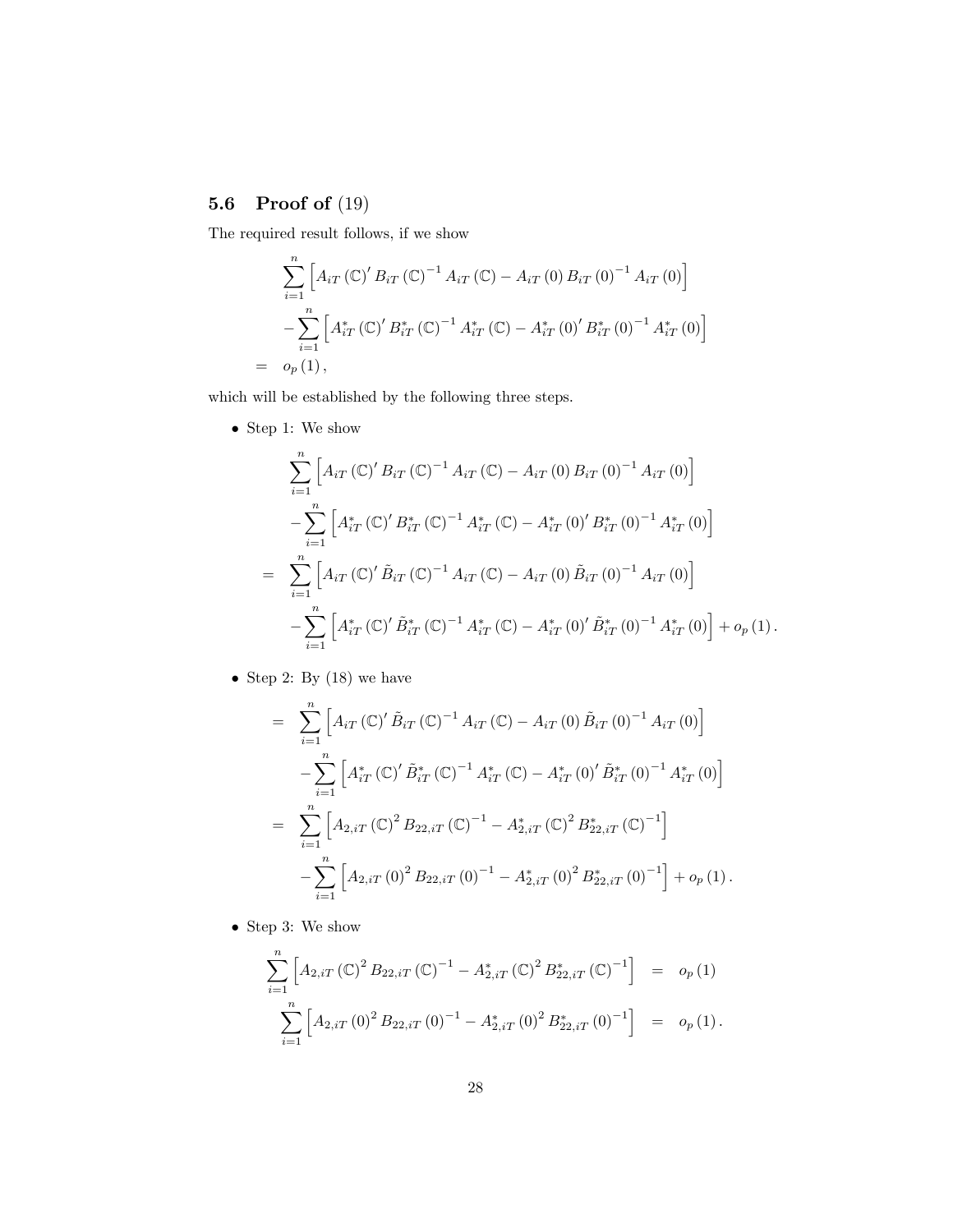Proof of Step 1: Notice that since  $B^*_{iT}(\mathbb{C})$  is a diagonal matrix,

$$
\sum_{i=1}^{n} A_{iT}^{*} (\mathbb{C})' \left( B_{iT}^{*} (\mathbb{C})^{-1} - \tilde{B}_{iT}^{*} (\mathbb{C})^{-1} \right) A_{iT}^{*} (\mathbb{C}) = 0.
$$

Then, the required result for Step 1 follows if we show

$$
\sum_{i=1}^{n} A_{iT} (\mathbb{C})' (B_{iT} (\mathbb{C})^{-1} - \tilde{B}_{iT} (\mathbb{C})^{-1}) A_{iT} (\mathbb{C}) = o_p (1).
$$

The required result follows since

$$
\begin{split}\n&\left|\sum_{i=1}^{n} A_{iT} \left(\mathbb{C}\right)' \left(B_{iT} \left(\mathbb{C}\right)^{-1} - \tilde{B}_{iT} \left(\mathbb{C}\right)^{-1}\right) A_{iT} \left(\mathbb{C}\right)\right| \\
&= \left|\sum_{i=1}^{n} A_{iT} \left(\mathbb{C}\right)' \left(B_{iT} \left(\mathbb{C}\right)^{-1} \left(\tilde{B}_{iT} \left(\mathbb{C}\right) - B_{iT} \left(\mathbb{C}\right)\right) \tilde{B}_{iT} \left(\mathbb{C}\right)^{-1}\right) A_{iT} \left(\mathbb{C}\right)\right| \\
&\leq \sum_{i=1}^{n} \|A_{iT} \left(\mathbb{C}\right)\|^2 \left\|B_{iT} \left(\mathbb{C}\right)^{-1}\right\| \left\|\tilde{B}_{iT} \left(\mathbb{C}\right)^{-1}\right\| \left\|\tilde{B}_{iT} \left(\mathbb{C}\right) - B_{iT} \left(\mathbb{C}\right)\right\| \\
&\leq n \left(\sup_{i} \|B_{iT} \left(\mathbb{C}\right)^{-1}\right\| \right) \left(\sup_{i} \left\|\tilde{B}_{iT} \left(\mathbb{C}\right)^{-1}\right\| \right) \left(\sup_{i} \left\|\tilde{B}_{iT} \left(\mathbb{C}\right) - B_{iT} \left(\mathbb{C}\right)\right\| \right) \left(\frac{1}{n} \sum_{i=1}^{n} \|A_{iT} \left(\mathbb{C}\right)\|^2\right) \\
&= nO\left(1\right)O\left(1\right)O\left(\frac{1}{T^{1/2}}\right)O_p\left(1\right) = O_p\left(\frac{n}{T^{1/2}}\right) = o_p\left(1\right),\n\end{split}
$$

where the last line holds by Lemma 13(b),(c), and (d) and the condition  $\frac{n}{T^{1/4}} \to$  $0. \blacksquare$ 

Proof of Step 3: We show

$$
\sum_{i=1}^{n} \left[ A_{2,iT} (\mathbb{C})^2 B_{22,iT} (\mathbb{C})^{-1} - A_{2,iT}^* (\mathbb{C})^2 B_{22,iT}^* (\mathbb{C})^{-1} \right] = o_p (1).
$$

The other required result  $\sum_{i=1}^{n} \left[ A_{2,iT} (0)^2 B_{22,iT} (0)^{-1} - A_{2,iT}^* (0)^2 B_{22,iT}^* (0)^{-1} \right] =$  $o_p(1)$  follows in similar fashion and we omit the derivation. Notice that

$$
\left| \sum_{i=1}^{n} \left[ A_{2,iT} \left( \mathbb{C} \right)^{2} B_{22,iT} \left( \mathbb{C} \right)^{-1} - A_{2,iT}^{*} \left( \mathbb{C} \right)^{2} B_{22,iT}^{*} \left( \mathbb{C} \right)^{-1} \right] \right|
$$
\n
$$
\leq \left| \sum_{i=1}^{n} \left( A_{2,iT} \left( \mathbb{C} \right)^{2} - A_{2,iT}^{*} \left( \mathbb{C} \right)^{2} \right) B_{22,iT} \left( \mathbb{C} \right)^{-1} \right| + \left| \sum_{i=1}^{n} A_{2,iT}^{*} \left( \mathbb{C} \right)^{2} \left( B_{22,iT} \left( \mathbb{C} \right)^{-1} - B_{22,iT}^{*} \left( \mathbb{C} \right)^{-1} \right) \right|
$$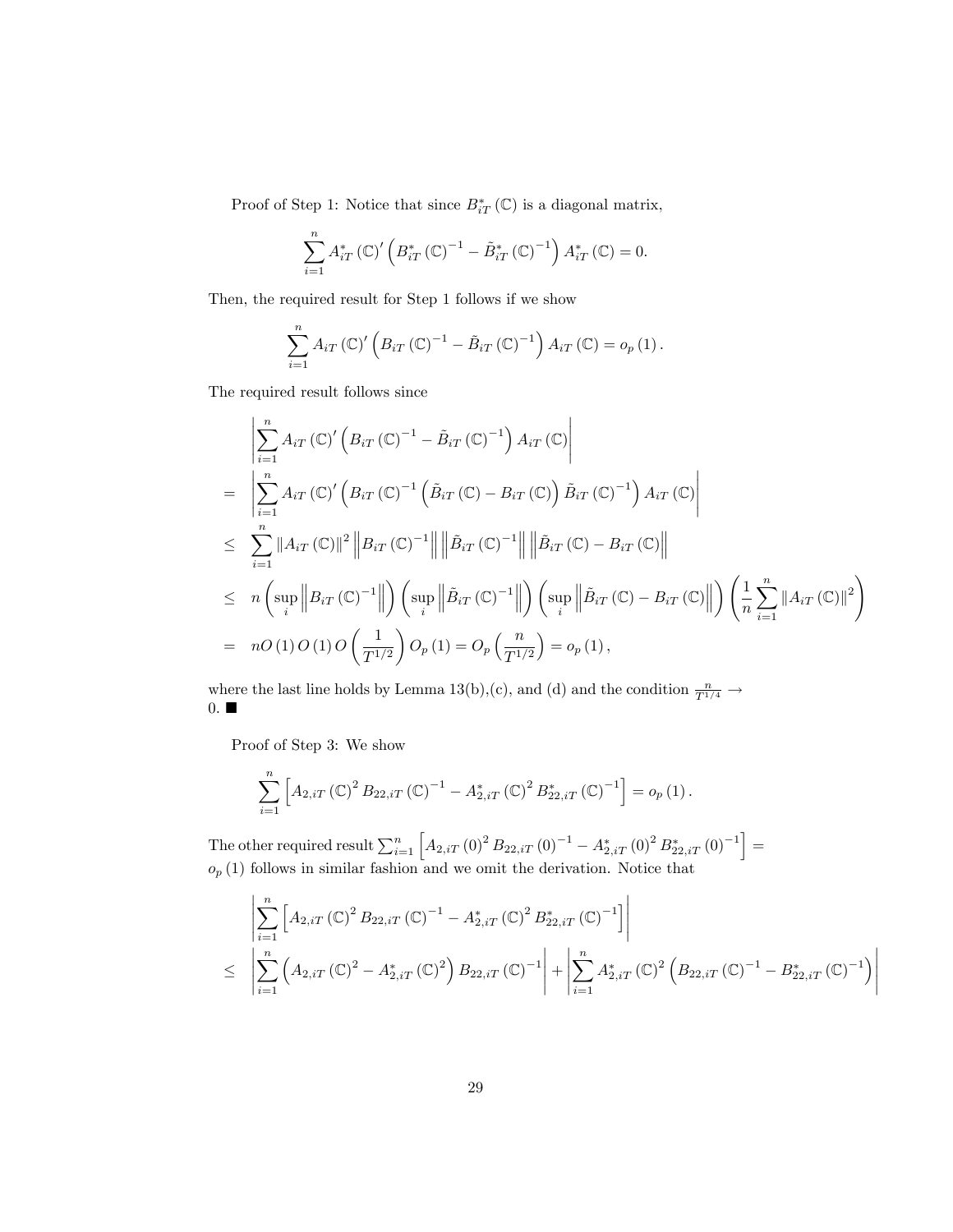For the first term, we have

$$
\begin{split}\n&\left| \sum_{i=1}^{n} \left( A_{2,iT} \left( \mathbb{C} \right)^{2} - A_{2,iT}^{*} \left( \mathbb{C} \right)^{2} \right) B_{22,iT} \left( \mathbb{C} \right)^{-1} \right| \\
&\leq n \left( \frac{1}{n} \sum_{i=1}^{n} \left( A_{2,iT} \left( \mathbb{C} \right) - A_{2,iT}^{*} \left( \mathbb{C} \right) \right)^{2} \right)^{1/2} \left( \frac{1}{n} \sum_{i=1}^{n} \left( A_{2,iT} \left( \mathbb{C} \right) + A_{2,iT}^{*} \left( \mathbb{C} \right) \right)^{2} \right)^{1/2} \sup_{i} B_{22,iT} \left( \mathbb{C} \right)^{-1} \\
&= n O_{p} \left( \frac{1}{T^{1/4}} \right) O_{p} \left( 1 \right) O \left( 1 \right) = O_{p} \left( \frac{n}{T^{1/4}} \right) = o_{p} \left( 1 \right),\n\end{split}
$$

where the first equality holds by Lemma  $13(c)$ , (d), and (g) and the last equality holds by the condition  $\frac{n}{T^{1/4}} \to 0$ . For the second term, notice that

$$
\begin{split}\n&= \left| \sum_{i=1}^{n} \left[ A_{2,iT}^{*} (\mathbb{C})^{2} \left( B_{22,iT} (\mathbb{C})^{-1} - B_{22,iT}^{*} (\mathbb{C})^{-1} \right) \right] \right| \\
&= \left| \sum_{i=1}^{n} \left[ A_{2,iT}^{*} (\mathbb{C})^{2} B_{22,iT} (\mathbb{C})^{-1} \left( B_{22,iT} (\mathbb{C}) - B_{22,iT}^{*} (\mathbb{C}) \right) B_{22,iT}^{*} (\mathbb{C})^{-1} \right] \right| \\
&\leq n \left( \frac{1}{n} \sum_{i=1}^{n} A_{2,iT}^{*} (\mathbb{C})^{2} \right) \left( \sup_{i} B_{22,iT} (\mathbb{C})^{-1} \right) \left( \sup_{i} B_{22,iT}^{*} (\mathbb{C})^{-1} \right) \sup_{i} \left| B_{22,iT} (\mathbb{C}) - B_{22,iT}^{*} (\mathbb{C}) \right| \\
&= nO_{p}(1) O(1) O(1) O\left(\frac{1}{T^{1/2}}\right) = O_{p}\left(\frac{n}{T^{1/2}}\right) = o_{p}(1),\n\end{split}
$$

where the second equality holds by Lemma  $13(c)$ , (d), and (f) and the last equality holds by the condition  $\frac{n}{T^{1/4}} \to 0$ . Then, we have all the desired results for Part (c).  $\blacksquare$ 

# 6 Proofs of the Limit Distribution Results: Theorems 3, 5, and 7

In this section we provide proofs of Theorems 3, 5, and 7. These proofs are very similar to the proofs of the corresponding results in MPP and we therefore provide just an outline of the proofs here.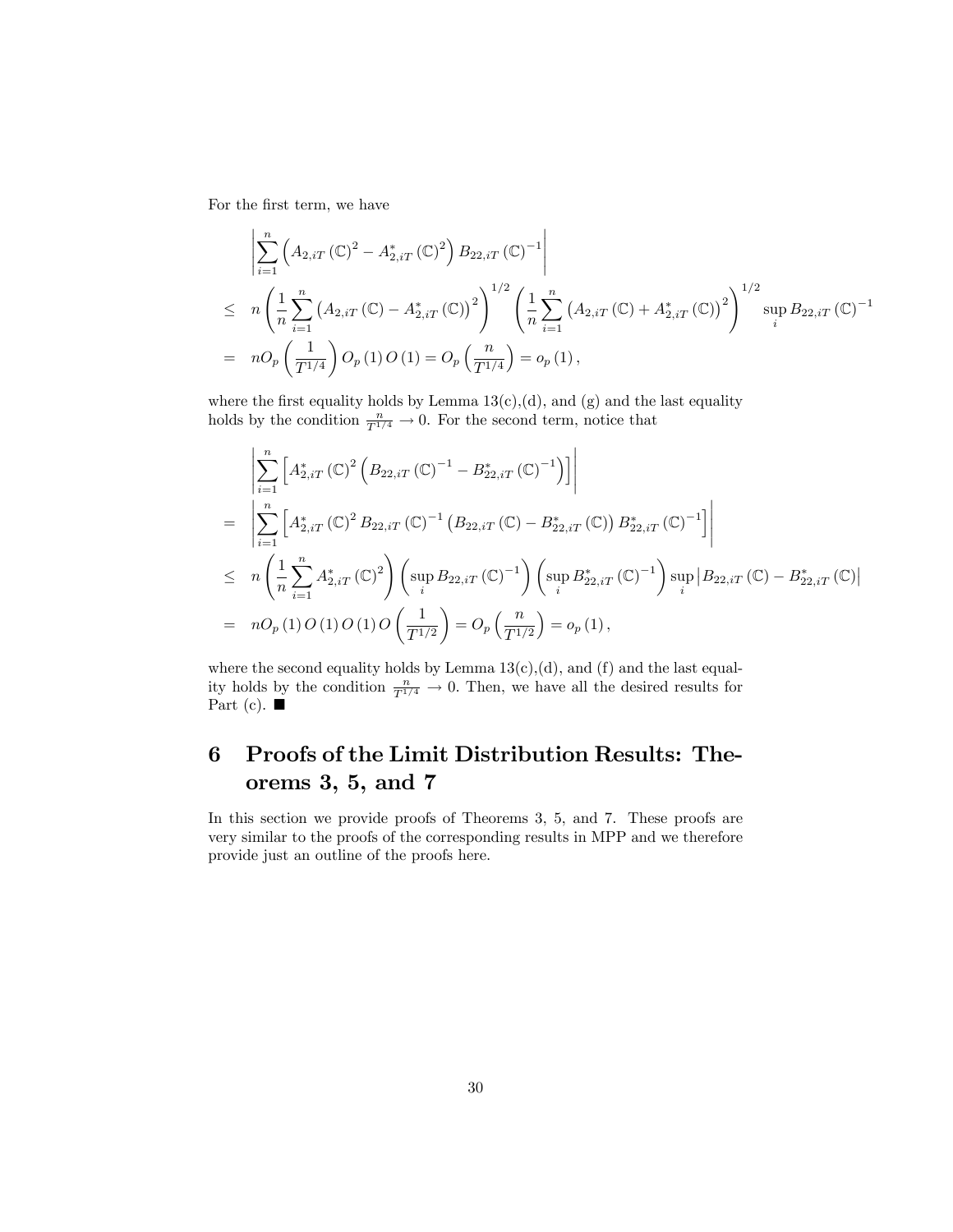## 6.1 Proof of Theorem 3

Since  $\Delta y_{it} = -\frac{\theta_i}{n^{1/2}T}y_{it-1} + u_{it}$ , we can write

$$
V_{nT}(\mathbb{C})
$$
\n
$$
= \sum_{i=1}^{n} \frac{1}{\omega_i^2} \left[ y_{i1}^2 + \sum_{t=2}^{T} \left( \Delta_{c_i} y_{it} \right)^2 \right] - \sum_{i=1}^{n} \frac{1}{\omega_i^2} \left[ y_{i1}^2 + \sum_{t=2}^{T} \left( \Delta y_{it} \right)^2 \right] - \frac{2}{n^{1/2}} \sum_{i=1}^{n} c_i \frac{\lambda_i}{\omega_i^2} - \frac{1}{2} \mu_{c,2}
$$
\n
$$
= \frac{2}{n^{1/2}T} \sum_{i=1}^{n} \frac{c_i}{\omega_i^2} \sum_{t=2}^{T} \Delta y_{it} y_{it-1} + \frac{1}{nT^2} \sum_{i=1}^{n} \frac{c_i^2}{\omega_i^2} \sum_{t=2}^{T} y_{it-1}^2 - \frac{2}{n^{1/2}} \sum_{i=1}^{n} c_i \frac{\lambda_i}{\omega_i^2} - \frac{1}{2} \mu_{c,2}
$$
\n
$$
= -\frac{2}{nT^2} \sum_{i=1}^{n} \frac{c_i \theta_i}{\omega_i^2} \sum_{t=2}^{T} y_{it-1}^2 + \frac{2}{n^{1/2}T} \sum_{i=1}^{n} \frac{c_i}{\omega_i^2} \sum_{t=2}^{T} u_{it} y_{it-1} - \frac{2}{n^{1/2}} \sum_{i=1}^{n} c_i \frac{\lambda_i}{\omega_i^2}
$$
\n
$$
+ \frac{1}{nT^2} \sum_{i=1}^{n} \frac{c_i^2}{\omega_i^2} \sum_{t=2}^{T} y_{it-1}^2 - \frac{1}{2} \mu_{c,2}.
$$

Direct calculation shows that under the assumptions of the theorem, we have the following joint limits

$$
-\frac{2}{nT^2} \sum_{i=1}^n \sum_{t=1}^T \frac{c_i \theta_i}{\omega_i^2} y_{it-1}^2 \longrightarrow_p -E(c_i \theta_i),
$$
  

$$
\frac{1}{nT^2} \sum_{i=1}^n \frac{c_i^2}{\omega_i^2} \sum_{t=1}^T y_{it-1}^2 \longrightarrow_p \frac{1}{2} \mu_{c,2},
$$

and CLT

$$
\frac{2}{n^{1/2}} \sum_{i=1}^{n} \frac{c_i}{\omega_i^2} \left( \frac{1}{T} \sum_{t=1}^{T} u_{it} y_{it-1} - \lambda_i \right) \Rightarrow N(0, 2\mu_{c,2}),
$$

thereby giving the required result.  $\blacksquare$ 

## 6.2 Proof Theorem 5

For the required result of the theorem, it is enough to show that

 $V_{fe1,nT}(\mathbb{C})=V_{nT}(\mathbb{C})+o_p(1).$ 

Let  $\hat{b}_{0i} (c_i) = (\Delta_{c_i} G_0' \Delta_{c_i} G_0)^{-1} (\Delta_{c_i} G_0' \Delta_{c_i} \underline{Z}_i)$ . Then  $\underline{Z}_i - G_0 \hat{b}_{0i} (c_i) = \underline{Y}_i G_0\left(\hat{b}_{0i}\left(c_i\right) - b_{0i}\right)$ , and we can rewrite  $V_{fe1,nT}$  (C) as

$$
V_{fe1,nT}(\mathbb{C})
$$
\n
$$
= \sum_{i=1}^{n} \frac{1}{\omega_i^2} \left[ \left( \Delta_{c_i} \underline{Y}_i - \Delta_{c_i} G_0 \left( \hat{b}_{0i} (c_i) - b_{0i} \right) \right)' \left( \Delta_{c_i} \underline{Y}_i - \Delta_{c_i} G_0 \left( \hat{b}_{0i} (c_i) - b_{0i} \right) \right) \right]
$$
\n
$$
- \frac{2}{n^{1/2}} \sum_{i=1}^{n} c_i \frac{\lambda_i}{\omega_i^2} - \frac{1}{2} \mu_{c,2}
$$
\n
$$
= V_{nT}(\mathbb{C}) + V_{fe11,nT}(\mathbb{C}),
$$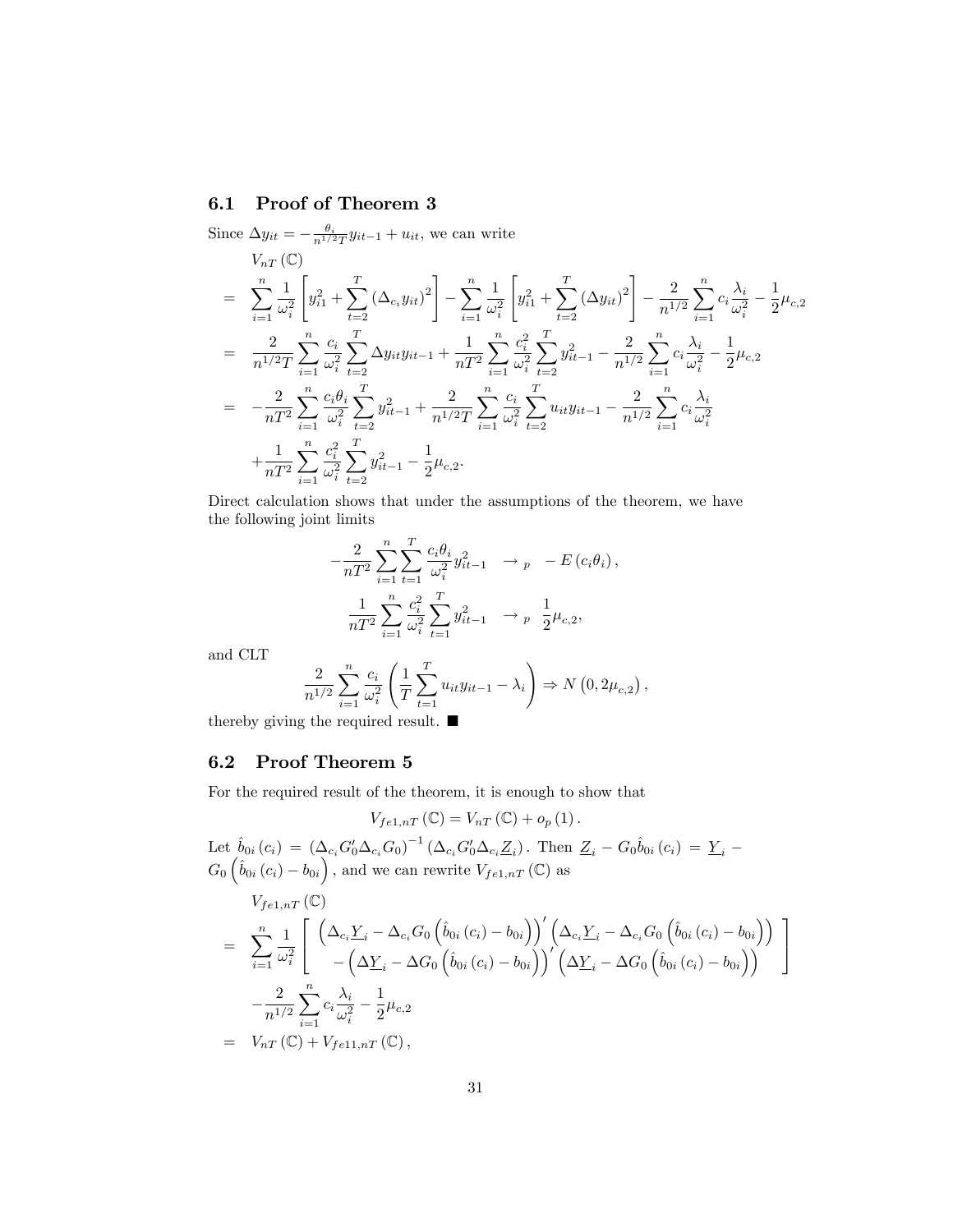where

$$
V_{f e 11, nT}(\mathbb{C}) = \sum_{i=1}^{n} \frac{1}{\omega_i^2} \left[ \begin{array}{c} \left( \Delta \underline{Y}_i^{\prime} \Delta G_0 \right) \left( \Delta G_0^{\prime} \Delta G_0 \right)^{-1} \left( \Delta G_0^{\prime} \Delta \underline{Y}_i \right) \\ - \left( \Delta_{c_i} \underline{Y}_i^{\prime} \Delta_{c_i} G_0 \right) \left( \Delta_{c_i} G_0^{\prime} \Delta_{c_i} G_0 \right)^{-1} \left( \Delta_{c_i} G_0^{\prime} \Delta_{c_i} \underline{Y}_i \right) \end{array} \right].
$$

We can follow the proof on pages 449-450 of MPP and deduce that

$$
V_{f e 11, nT} \left( \mathbb{C} \right) = o_p \left( 1 \right)
$$

as  $n, T \to \infty$  with  $\frac{n}{T} \to 0$ , which proves the desired result.

## 6.3 Proof of Theorem 7

The required result for Theorem 7 is a consequence of the following two lemmas.  $\blacksquare$ 

**Lemma 14** Assume Condition 1. Then, as  $n, T \to \infty$  with  $\frac{n}{T} \to 0$ , we have

$$
V_{fe2,nT}(\mathbb{C})
$$
\n
$$
= \frac{1}{n^{1/4}} \sum_{i=1}^{n} \frac{c_i}{\omega_i^2} \left[ \frac{2}{T} \sum_{t=2}^{T} \Delta y_{it} y_{it-1} - \left( \frac{y_{iT}}{\sqrt{T}} \right)^2 + \left( \frac{y_{i1}}{\sqrt{T}} \right)^2 + \sigma_i^2 \right]
$$
\n
$$
+ \frac{1}{n^{1/2}} \sum_{i=1}^{n} \frac{c_i^2}{\omega_i^2} \left[ \frac{\frac{1}{T^2} \sum_{t=2}^{T} y_{it-1}^2 - 2\left( \frac{y_{iT}}{\sqrt{T}} \right) \left( \frac{1}{T\sqrt{T}} \sum_{t=2}^{T} \frac{t}{T} y_{it-1} \right) + \frac{1}{3} \left( \frac{y_{iT}}{\sqrt{T}} \right)^2 + \omega_i^2 \omega_{p2T} \right]
$$
\n
$$
+ \frac{1}{n} \sum_{i=1}^{n} \frac{c_i^4}{\omega_i^2} \left[ -\left( \frac{1}{T\sqrt{T}} \sum_{t=2}^{T} \frac{t}{T} y_{it-1} \right)^2 + \frac{2}{3} \left( \frac{y_{iT}}{\sqrt{T}} \right) \left( \frac{1}{T\sqrt{T}} \sum_{t=2}^{T} \frac{t}{T} y_{it-1} \right) + \frac{2}{9} \left( \frac{y_{iT}}{\sqrt{T}} \right)^2 + \omega_i^2 \omega_{p4T} \right]
$$
\n
$$
+ o_p(1).
$$

Proof. The proof is similar to the proof of Lemma 11 of MPP and is omitted.  $\blacksquare$ 

**Lemma 15** Assume Condition 1. Then, as  $n, T \to \infty$  with  $\frac{n}{T} \to 0$ , the following hold:

(a) 
$$
\frac{1}{n^{1/4}} \sum_{i=1}^{n} \frac{c_i}{\omega_i^2} \left[ \frac{2}{T} \sum_{t=1}^{T} \Delta y_{it} y_{it-1} - \left( \frac{y_{iT}}{\sqrt{T}} \right)^2 + \left( \frac{y_{i1}}{\sqrt{T}} \right)^2 + \sigma_i^2 \right] = o_p(1);
$$
  
\n(b)  $\frac{1}{n^{1/2}} \sum_{i=1}^{n} \frac{c_i^2}{\omega_i^2} \left[ \frac{\left( \frac{1}{T^2} \sum_{t=2}^{T} y_{it-1}^2 - \omega_i^2 \frac{1}{T} \sum_{t=2}^{T} \frac{t-1}{T} \right) + \frac{1}{3} \left\{ \left( \frac{y_{iT}}{\sqrt{T}} \right)^2 - \omega_i^2 \right\}}{-\left\{ 2 \left( \frac{y_{iT}}{\sqrt{T}} \right) \left( \frac{1}{T\sqrt{T}} \sum_{t=2}^{T} \frac{t}{T} y_{it-1} \right) - \omega_i^2 \frac{2}{T} \sum_{t=2}^{T} \left( \frac{t}{T} \right) \left( \frac{t-1}{T} \right) \right\}} \right] \Rightarrow N \left( -\frac{1}{90} E \left( c_i^2 \theta_i^2 \right), \frac{1}{45} E \left( c_i^4 \right) \right);$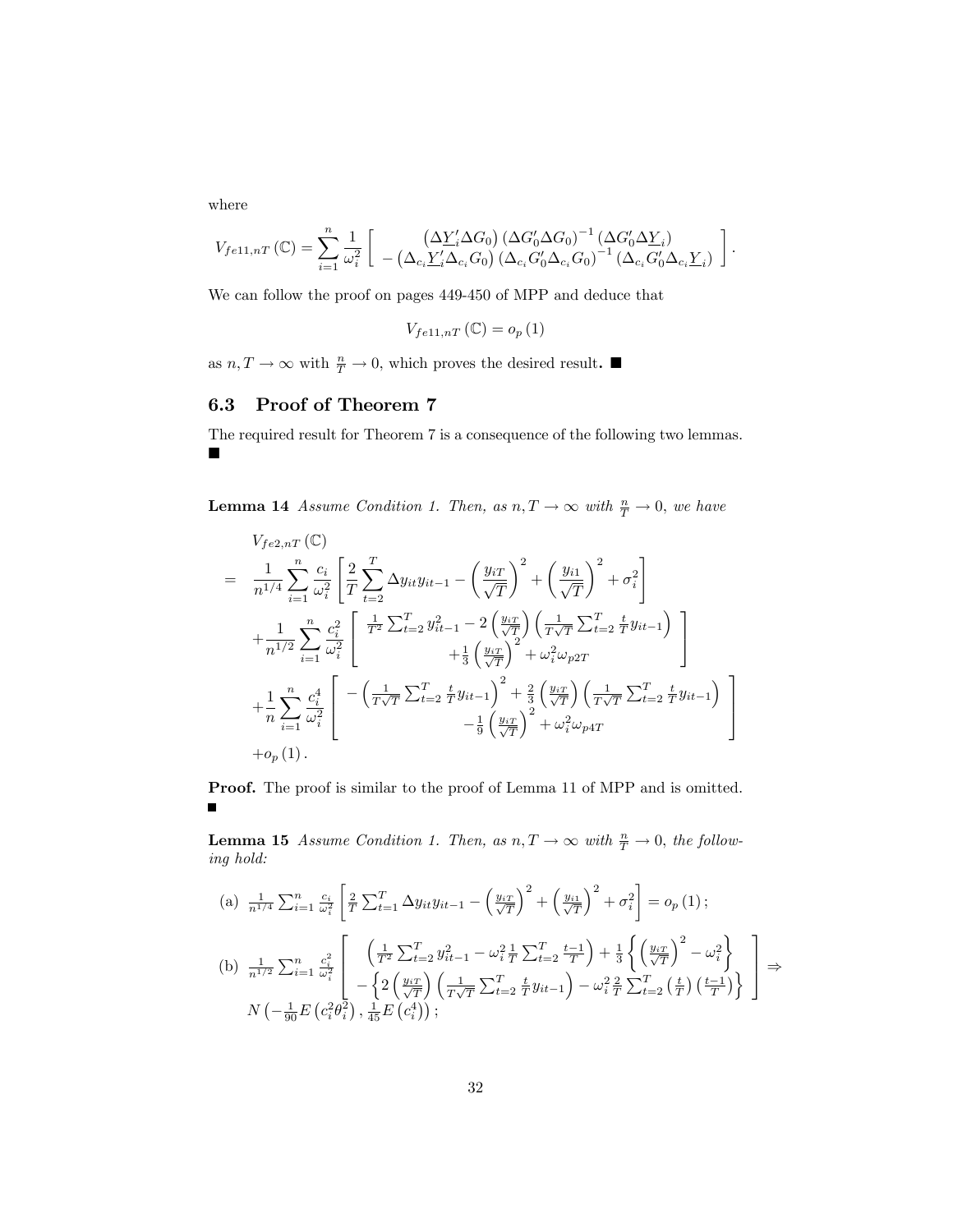$$
\begin{aligned}\n\text{(c)} \quad & \frac{1}{n} \sum_{i=1}^{n} \frac{c_i^4}{\omega_i^2} \left[ \begin{array}{c} -\left(\frac{1}{T\sqrt{T}} \sum_{t=2}^{T} \frac{t}{T} y_{it-1}\right)^2 + \frac{2}{3} \left(\frac{y_{iT}}{\sqrt{T}}\right) \left(\frac{1}{T\sqrt{T}} \sum_{t=2}^{T} \frac{t}{T} y_{it-1}\right) \\ &- \frac{1}{9} \left(\frac{y_{iT}}{\sqrt{T}}\right)^2 + \omega_i^2 \omega_{p4T} \end{array} \right] = \\
& o_p\left(1\right).\n\end{aligned}
$$

Proof. The proofs of Parts (b) and (c) are similar to those of Lemma 12 (b) and (c) and are skipped.

Part (a): First, notice from

$$
y_{it}^{2} - y_{it-1}^{2} = (\rho_{i}^{2} - 1) y_{it-1}^{2} + 2\rho_{i} y_{it-1} u_{it} + u_{it}^{2} \text{ for } t \ge 2,
$$

that

$$
\left(\frac{y_{iT}}{\sqrt{T}}\right)^2 - \left(\frac{y_{i1}}{\sqrt{T}}\right)^2 = \left(\rho_i^2 - 1\right) \frac{1}{T} \sum_{t=2}^T y_{it-1}^2 + 2\rho_i \frac{1}{T} \sum_{t=2}^T y_{it-1} u_{it} + \frac{1}{T} \sum_{t=2}^T u_{it}^2.
$$

Since  $\Delta y_{it} = (\rho_i - 1) y_{it-1} + u_{it}$ , we have

$$
2\frac{1}{T}\sum_{t=2}^{T} \Delta y_{it}y_{it-1} = 2(\rho_i - 1)\frac{1}{T}\sum_{t=2}^{T} y_{it-1}^2 + 2\frac{1}{T}\sum_{t=2}^{T} y_{it-1}u_{it}.
$$

Then,

$$
\frac{1}{n^{1/4}} \sum_{i=1}^{n} \frac{c_i}{\omega_i^2} \left[ \frac{2}{T} \sum_{t=2}^{T} \Delta y_{it} y_{it-1} - \left( \frac{y_{iT}}{\sqrt{T}} \right)^2 + \left( \frac{y_{i1}}{\sqrt{T}} \right)^2 + \sigma_i^2 \right]
$$
\n
$$
= \frac{1}{n^{1/4}} \sum_{i=1}^{n} \frac{c_i}{\omega_i^2} \left[ -(\rho_i - 1)^2 \frac{1}{T} \sum_{t=2}^{T} y_{it-1}^2 + 2(1 - \rho_i) \frac{1}{T} \sum_{t=1}^{T} y_{it-1} u_{it} - \left( \frac{1}{T} \sum_{t=1}^{T} u_{it}^2 - \sigma_i^2 \right) \right].
$$

Under the assumptions of the lemma,

$$
\frac{1}{n^{1/4}} \sum_{i=1}^{n} \frac{c_i}{\omega_i^2} (\rho_i - 1)^2 \frac{1}{T} \sum_{t=2}^{T} y_{it-1}^2 = \frac{n^{1/4}}{T} \left( \frac{1}{n} \sum_{i=1}^{n} c_i \theta_i^2 \left( \frac{1}{T^2 \omega_i^2} \sum_{t=2}^{T} y_{it-1}^2 \right) \right) = O_p \left( \frac{n^{1/4}}{T} \right),
$$
  

$$
\frac{1}{n^{1/4}} \sum_{i=1}^{n} \frac{c_i}{\omega_i^2} (1 - \rho_i) \frac{1}{T} \sum_{t=2}^{T} y_{it-1} u_{it} = \frac{1}{T} \frac{2}{n^{1/2}} \sum_{i=1}^{n} \theta_i \left( \frac{1}{T \omega_i^2} \sum_{t=2}^{T} y_{it-1} u_{it} \right) = O_p \left( \frac{n^{1/2}}{T} \right),
$$
and
$$
\frac{1}{n^{1/4}} \sum_{i=1}^{n} \frac{c_i}{\omega_i^2} \left( \frac{1}{T} \sum_{t=2}^{T} u_{it}^2 - \sigma_i^2 \right) = O_p \left( \frac{n^{1/4}}{T^{1/2}} \right),
$$

leading to the required result for Part (a).  $\blacksquare$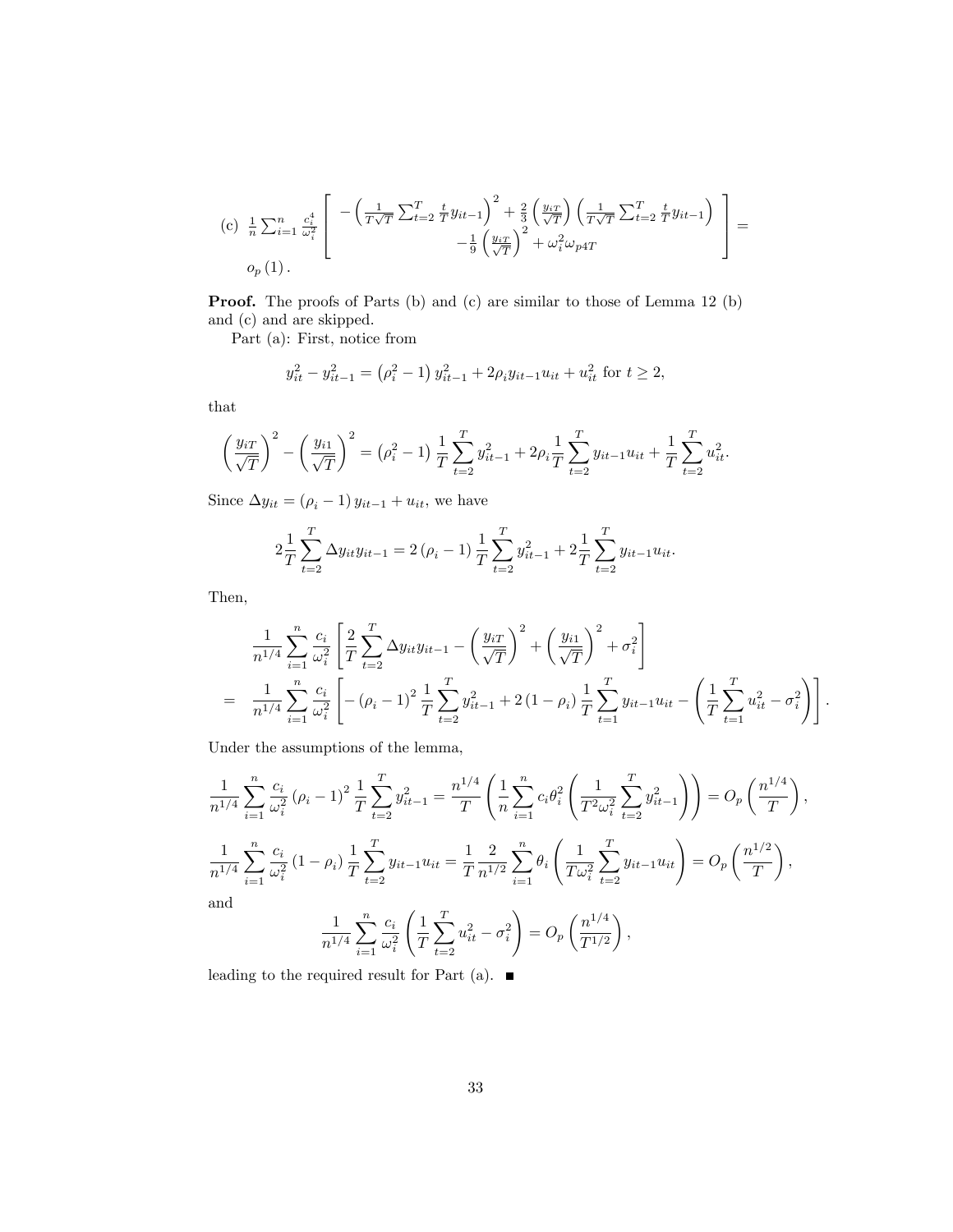# 7 Proof of Theorem 9

We provide a sketch of the proof. Notice that under Condition 8, the following hold:

$$
\sup_{i} |\hat{\omega}_{i}^{2} - \omega_{i}^{2}|, \sup_{i} |\hat{\lambda}_{i}^{2} - \lambda_{i}^{2}|, \sup_{i} |\hat{\sigma}_{i}^{2} - \sigma_{i}^{2}| = o_{p}(1)
$$
  

$$
\sum_{i=1}^{n} (\hat{\omega}_{i}^{2} - \omega_{i}^{2})^{2}, \sum_{i=1}^{n} (\hat{\lambda}_{i}^{2} - \lambda_{i}^{2})^{2}, \sum_{i=1}^{n} (\hat{\sigma}_{i}^{2} - \sigma_{i}^{2})^{2} = o_{p}(1).
$$

Define  $\hat{i} = \arg \min_{i \in \{1,...,n\}} \hat{\omega}_i^2$  and  $i^* = \arg \min_{i \in \{1,...,n\}} \omega_i^2$  Then,

$$
\inf_{i} \hat{\omega}_i^2 - \inf_{i} \omega_i^2 \ge \hat{\omega}_i^2 - \omega_i^2 \ge - \sup_{i} |\hat{\omega}_i^2 - \omega_i^2| = o_p(1)
$$

and

$$
\inf_{i} \hat{\omega}_i^2 - \inf_{i} \omega_i^2 \leq \hat{\omega}_{i^*}^2 - \omega_{i^*}^2 \leq \sup_{i} \left| \hat{\omega}_i^2 - \omega_i^2 \right| = o_p(1).
$$

Since  $\inf_i \omega_i^2 > 0$  under Condition 1, we have

$$
\inf_{i} \hat{\omega}_i^2 = \inf_{i} \omega_i^2 + o_p(1) > 0
$$

with probability approaching one. These imply that  $\hat{\omega}_i^2$  satisfies the properties in Lemmas 8, 10, and 14 of MPP, while  $\hat{\lambda}_i^2$  and  $\hat{\sigma}_i^2$  satisfy the properties in Lemmas  $8(a)$ , $(b)$ ,  $10(a)$ , and  $14(a)$ - $(d)$  of MPP. The desired results follow by similar arguments to those used in Theorems 8, 10, and 15 of MPP.  $\blacksquare$